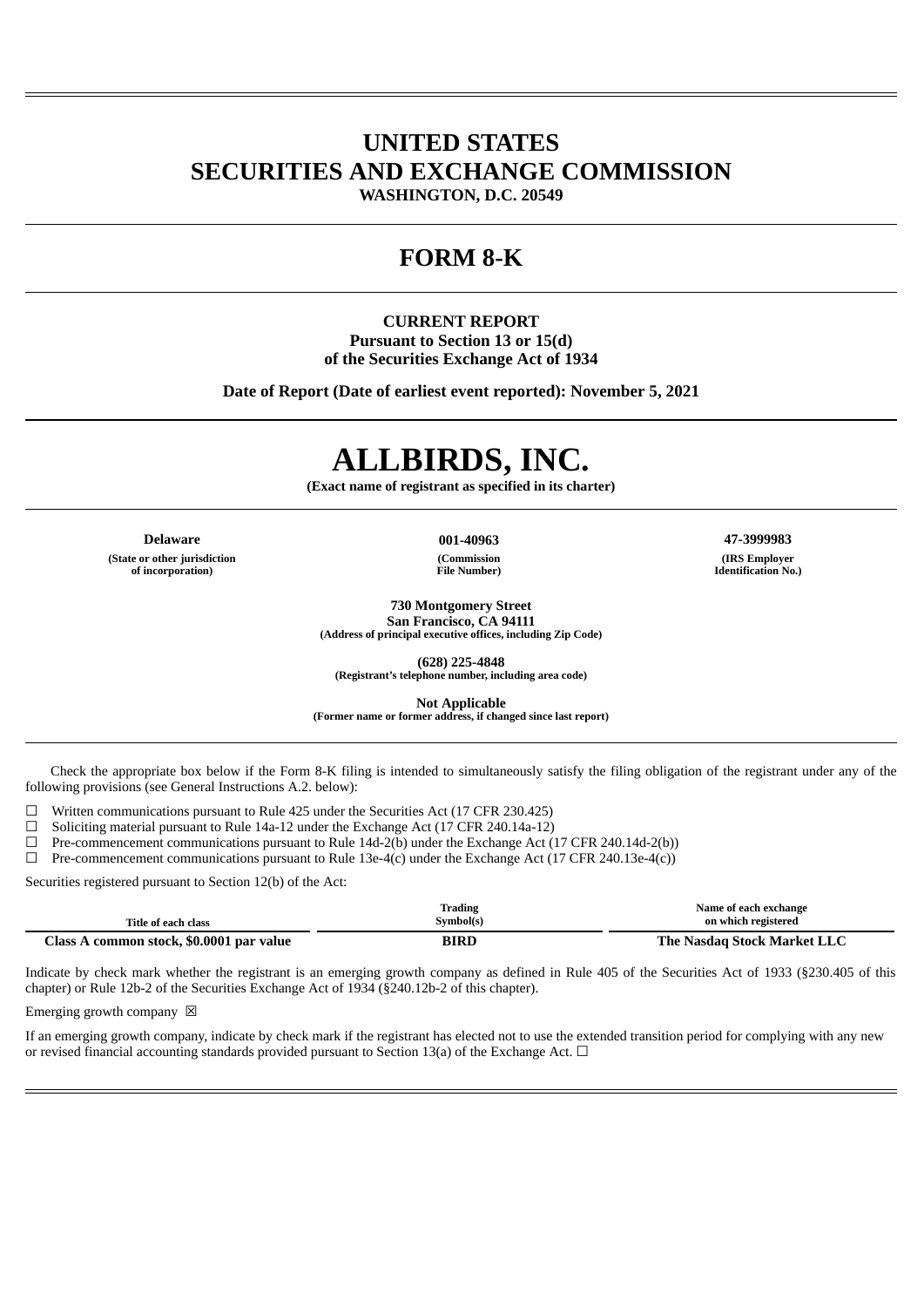# **Item 5.03 Amendments to Articles of Incorporation or Bylaws; Change in Fiscal Year.**

#### *Amendment and Restatement of Certificate of Incorporation*

On November 5, 2021, Allbirds, Inc. (the "Company") filed an amended and restated certificate of incorporation (the "Restated Certificate") with the Secretary of State of the State of Delaware immediately following the closing of the Company's initial public offering of shares of its Class A common stock (the "IPO"). The Company's board of directors and stockholders previously approved the Restated Certificate to be effective upon the closing of the IPO. The Restated Certificate is attached hereto as Exhibit 3.1 and is incorporated herein by reference.

#### *Amendment and Restatement of Bylaws*

On November 5, 2021, the Company's amended and restated bylaws (the "Restated Bylaws") became effective in connection with the closing of the IPO. The Company's board of directors previously approved the Restated Bylaws to be effective immediately prior to the closing of the IPO. The Restated Bylaws are attached hereto as Exhibit 3.2 and are incorporated herein by reference.

Please see the description of the Restated Certificate and the Restated Bylaws in the section titled "Description of Capital Stock" in the final prospectus the Company filed with the Securities and Exchange Commission on November 4, 2021 pursuant to Rule 424(b) under the Securities Act of 1933, as amended, relating to the Registration Statement on Form S-1, as amended (File No. 333-259188).

#### **Item 7.01 Regulation FD Disclosure.**

The Company announces material information to the public through a variety of means, including filings with the Securities and Exchange Commission, press releases, public conference calls, the Company's website (allbirds.com), the investor relations section of its website (ir.allbirds.com), its Instagram account (@allbirds), its Twitter account (@allbirds), its LinkedIn account (linkedin.com/company/allbirds), its Facebook page (@weareallbirds) and its blog on Medium (allbirdsblog.medium.com). The Company uses these channels to communicate with investors and the public about the Company, its products and other matters. Therefore, the Company encourages investors, the media and others interested in the Company to review the information it makes public in these locations, as such information could be deemed to be material information.

#### **Item 9.01 Financial Statements and Exhibits.**

(d) Exhibits

| Exhibit No. | <b>Description</b>                                                        |
|-------------|---------------------------------------------------------------------------|
| - 3.1       | Ninth Amended and Restated Certificate of Incorporation of Allbirds, Inc. |
| - 3.2       | <b>Amended and Restated Bylaws of Allbirds, Inc.</b>                      |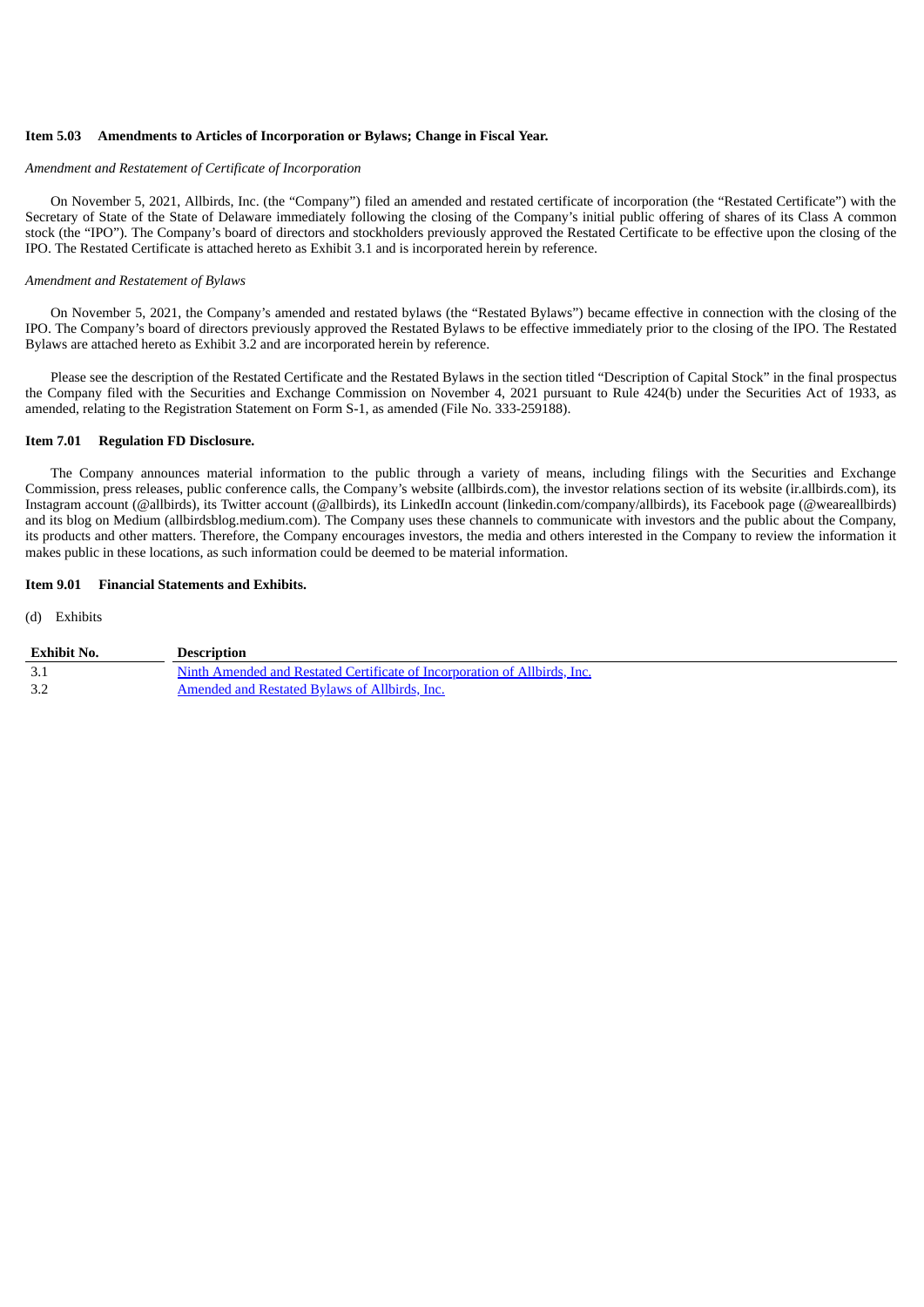# **SIGNATURES**

Pursuant to the requirements of the Securities Exchange Act of 1934, the Registrant has duly caused this report to be signed on its behalf by the undersigned hereunto duly authorized.

**Allbirds, Inc.**

Dated: November 5, 2021

By: /s/ Michael Bufano

Michael Bufano Chief Financial Officer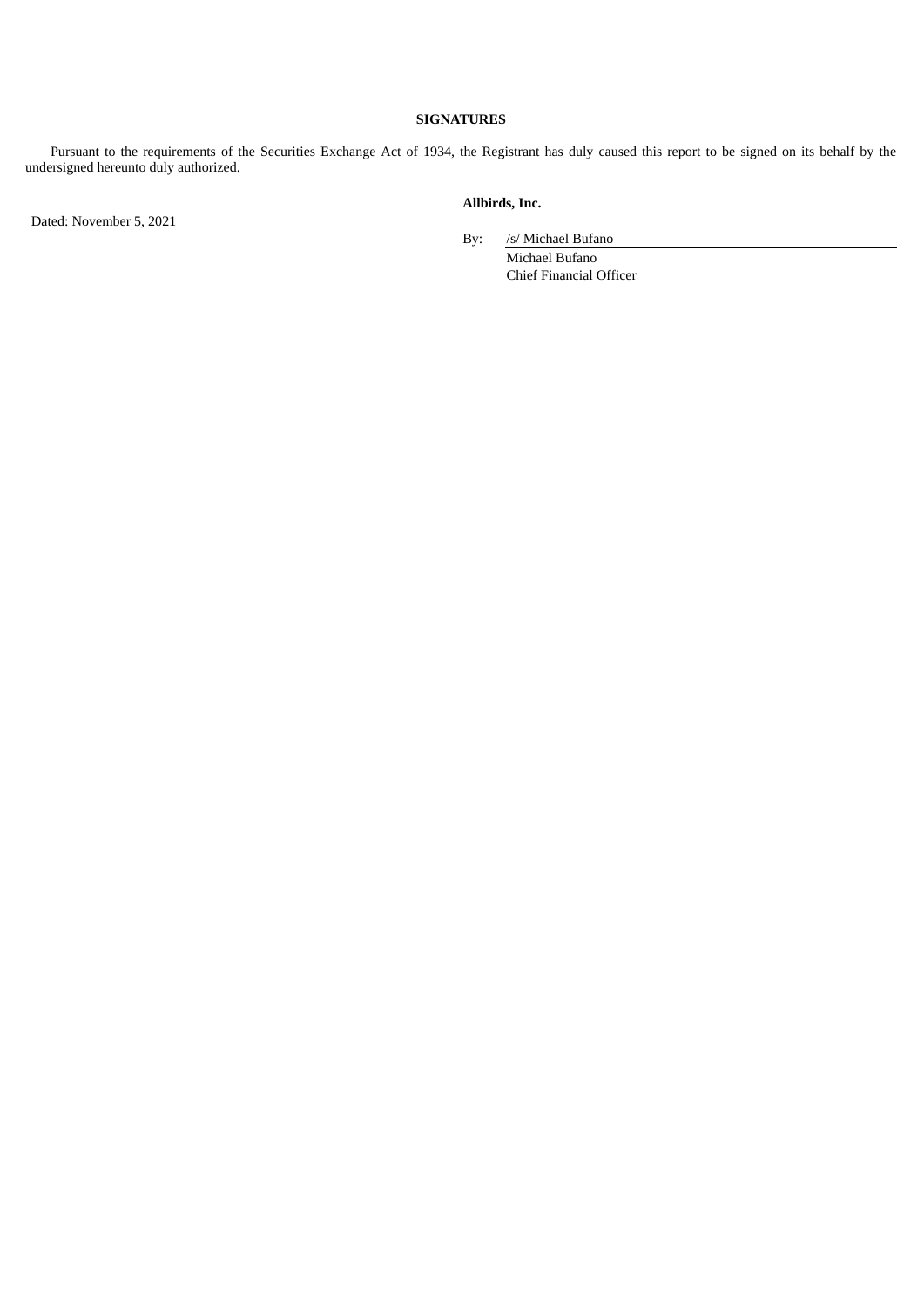# **NINTH AMENDED AND RESTATED CERTIFICATE OF INCORPORATION OF ALLBIRDS, INC.**

#### **(A PUBLIC BENEFIT CORPORATION)**

<span id="page-3-0"></span>Allbirds, Inc., a corporation organized and existing under and by virtue of the General Corporation Law of the State of Delaware (the "*DGCL*"), hereby certifies that:

**ONE:** The current name of this corporation is Allbirds, Inc. The original name of this corporation was Bozz, Inc. and the date of filing the original certificate of incorporation of this corporation with the Secretary of State of the State of Delaware was May 6, 2015.

**TWO:** This Ninth Amended and Restated Certificate of Incorporation, which restates and integrates and also further amends the provisions of the corporation's certificate of incorporation, was duly adopted in accordance with the provisions of Sections 242 and 245 of the DGCL. Stockholder approval of the adoption of this Ninth Amended and Restated Certificate of Incorporation of the corporation was effected by written consent in accordance with Section 228 of the DGCL.

**THREE:** Pursuant to Sections 242 and 245 of the DGCL, the certificate of incorporation of this corporation, as heretofore amended, is hereby amended, integrated and restated to read in its entirety as follows:

**I.**

The name of this corporation is Allbirds, Inc. (the "*Company*").

#### **II.**

The address of the registered office of the Company in the State of Delaware is 251 Little Falls Drive, in the City of Wilmington, County of New Castle, 19808 and the name of the registered agent of the Company in the State of Delaware at such address is Corporation Service Company.

#### **III.**

The nature of the business or purposes to be conducted or promoted is to engage in any lawful act or activity for which corporations, including public benefit corporations, may be organized under the DGCL. The Company shall be a public benefit corporation as contemplated by subchapter XV of the DGCL, or any successor provisions, that it is intended to operate in a responsible and sustainable manner and to produce a public benefit or benefits, and is to be managed in a manner that balances the stockholders' pecuniary interests, the best interests of those materially affected by the corporation's conduct and the public benefit or benefits identified in this certificate of incorporation. If the DGCL is amended to alter or further define the management and operation of public benefit corporations, then the Company shall be managed and operated in accordance with the DGCL as so amended. In addition, the Company will promote the following public benefit: environmental conservation.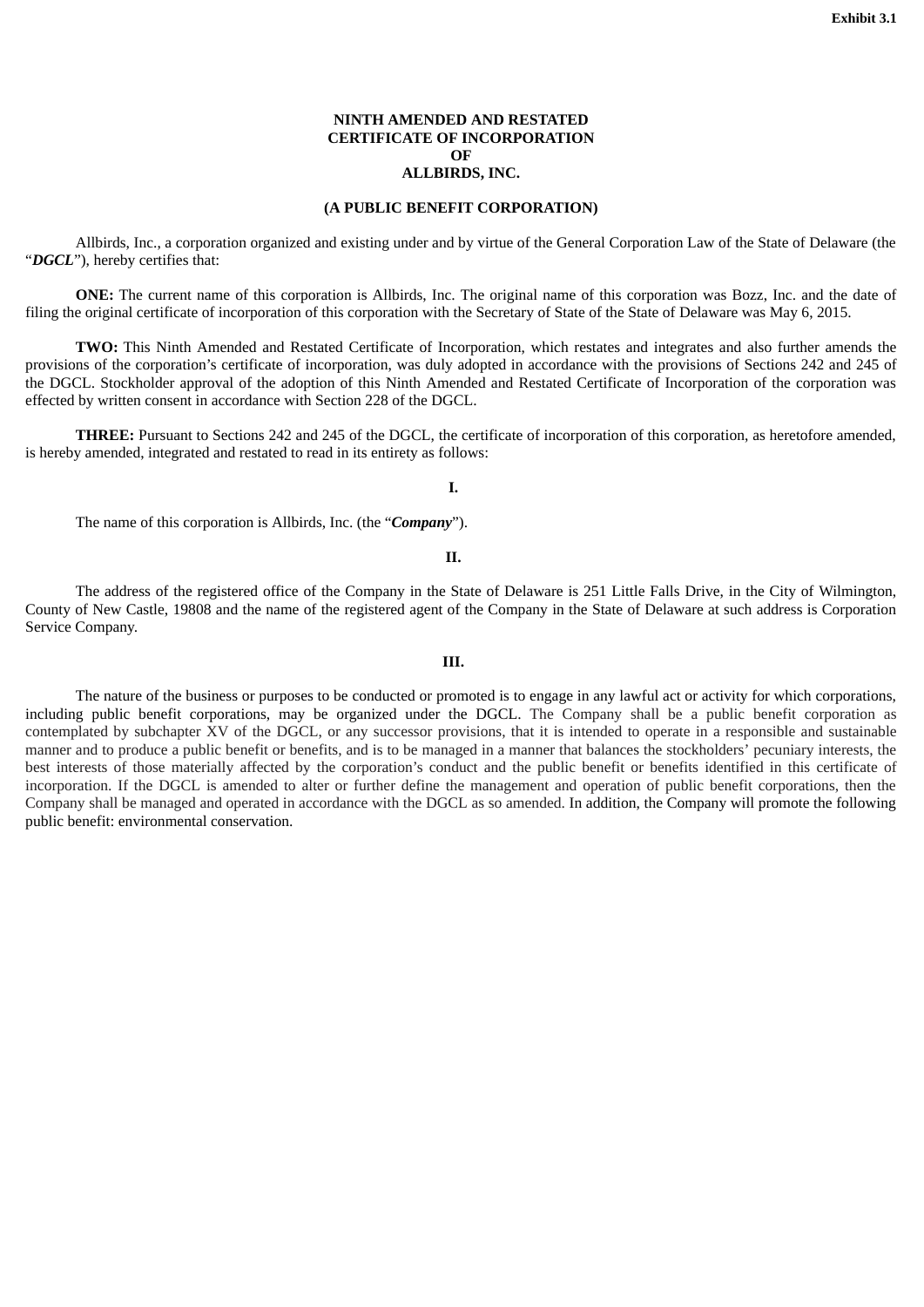**A.** The Company is authorized to issue three classes of stock to be designated, respectively, "Class A Common Stock," "Class B Common Stock" and "Preferred Stock." The total number of shares that the Company is authorized to issue is 2,220,000,000 shares, 2,000,000,000 shares of which shall be Class A Common Stock (the "*Class A Common Stock*"), 200,000,000 shares of which shall be Class B Common Stock (the "*Class B Common Stock*" and, together with the Class A Common Stock, the "*Common Stock*") and 20,000,000 shares of which shall be Preferred Stock (the "*Preferred Stock*"). The Common Stock and the Preferred Stock shall each have a par value of \$0.0001 per share.

**B.** The Preferred Stock may be issued from time to time in one or more series. The Board of Directors of the Company (the "*Board of Directors*") is hereby expressly authorized by resolution or resolutions to provide for the issue of all or any of the shares of the Preferred Stock in one or more series, and to fix the number of shares of such series and to determine for each such series, such voting powers, full or limited, or no voting powers, and such designation, preferences, and relative, participating, optional, or other rights and such qualifications, limitations, or restrictions thereof, as shall be stated and expressed in the resolution or resolutions adopted by the Board of Directors and filed in accordance with the DGCL. The Board of Directors is also expressly authorized to increase (but not above the authorized number of shares of Preferred Stock) or decrease (but not below the number of shares of such series then outstanding) the number of shares of any series of Preferred Stock subsequent to the issuance of shares of that series.

**C.** The number of authorized shares of Preferred Stock, Class A Common Stock, or Class B Common Stock may be increased or decreased (but not below the number of shares thereof then outstanding) by the affirmative vote of the holders of a majority of the voting power of all of the outstanding shares of stock of the Company entitled to vote thereon, without a separate vote of the holders of the Preferred Stock, or of any series thereof, Class A Common Stock or Class B Common Stock unless a vote of any such holders is required pursuant to the terms of any certificate of designation filed with respect to any series of Preferred Stock.

**D.** Except as provided above, the rights, preferences, privileges, restrictions and other matters relating to the Class A Common Stock and Class B Common Stock are as follows:

#### **1. Definitions**.

**(a)** "*Acquisition*" means: (1) any consolidation or merger of the Company with or into any other Entity, other than any such consolidation or merger in which the stockholders of the Company immediately prior to such consolidation or merger continue to hold a majority of the voting power of the surviving Entity in substantially the same proportions (or, if the surviving Entity is a wholly owned subsidiary of another Entity, the surviving Entity's Parent) immediately after such consolidation, merger or reorganization; or (2) any transaction or series of related transactions to which the Company is a party in which in excess of 50% of the Company's voting power is transferred or issued; provided that an Acquisition shall not include any transaction or series of transactions principally for bona fide equity financing purposes as determined in good faith by the Board.

**(b)** "*Asset Transfer*" means the sale, lease, exclusive license, exchange or other disposition of all or substantially all the assets of the Company.

**(c)** "*Bylaws*" means the bylaws of the Company, as amended and/or restated from time to time.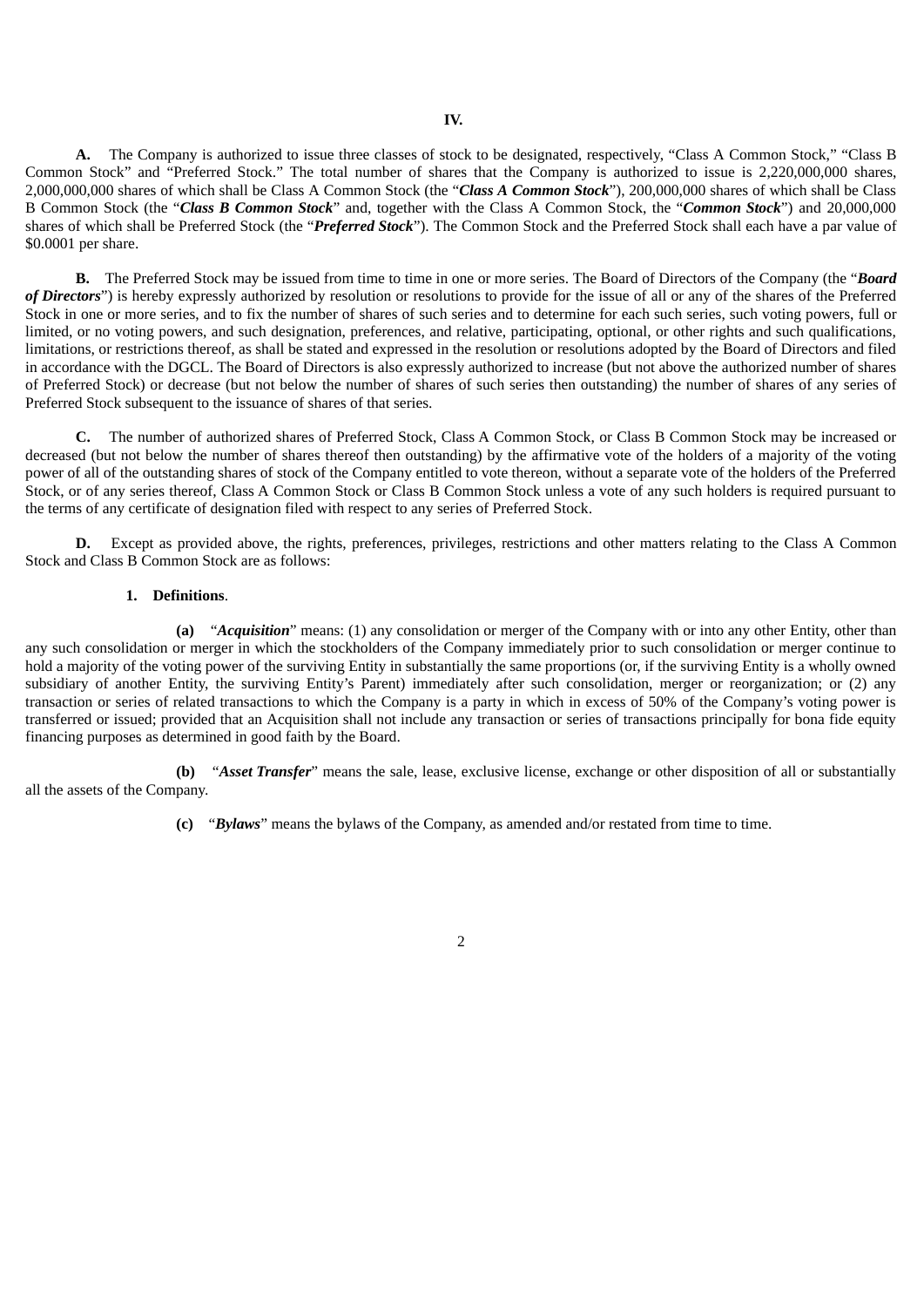**(d)** "*Certificate of Incorporation*" means the certificate of incorporation of the Company, as amended and/or restated from time to time, including the terms of any certificate of designation of any series of Preferred Stock.

**(e)** "*Entity*" means any corporation, partnership, limited liability company or other legal entity.

**(f)** "*Effective Time*" means the time this Ninth Amended and Restated Certificate of Incorporation was filed with the Secretary of State of the State of Delaware.

**(g)** "*Family Member*" means with respect to any natural person, the spouse, parents, grandparents, lineal descendants, siblings and lineal descendants of siblings (in each case whether by blood relation or adoption) of such person.

**(h)** "*Final Conversion Date*" means 5:00 p.m. in New York City, New York on the later of (1) the last Trading Day of the fiscal quarter immediately following the tenth anniversary of the Effective Time and (2) the date fixed by the Board of Directors that is no less than sixty-one (61) days and no more than one hundred eighty (180) days following the date on which the then outstanding shares of Class B Common Stock first represent less than 10% of the aggregate number of shares of the then outstanding Class A Common Stock and Class B Common Stock. Notwithstanding the foregoing, if the Final Conversion Date determined according to the prior sentence would otherwise occur on or after the record date of any meeting of stockholders and before or at the time the vote at such meeting is taken, the Final Conversion Date shall instead be the last Trading Day of the fiscal quarter during which such vote was taken.

**(i)** "*Incapacity*" means, with respect to an individual, that (1) such individual is incapable of managing his or her financial affairs under the criteria set forth in the applicable probate code and (2) that such condition can be expected to result in death or has lasted or can be expected to last for a continuous period of not less than twelve (12) months as determined by a licensed medical practitioner. In the event of a dispute regarding whether an individual has suffered an Incapacity, no Incapacity of such individual will be deemed to have occurred unless and until an affirmative ruling regarding such Incapacity has been made by a court of competent jurisdiction.

**(j)** "*Liquidation Event*" means (1) any Asset Transfer or Acquisition in which cash or other property is, pursuant to the express terms of the Asset Transfer or Acquisition, to be distributed to the stockholders in respect of their shares of capital stock in the Company or (2) any liquidation, dissolution and winding up of the Company; *provided, however,* for the avoidance of doubt, compensation pursuant to any employment, consulting, severance or other compensatory arrangement to be paid to or received by a person who is also a holder of Class A Common Stock or Class B Common Stock does not constitute consideration or a "distribution to stockholders" in respect of the Class A Common Stock or Class B Common Stock.

**(k)** "*Parent*" of an Entity means any Entity that directly or indirectly owns or controls a majority of the voting power of the voting securities or interests of such Entity.

**(l)** "*Permitted Entity*" means, with respect to a Qualified Stockholder, any Entity in which such Qualified Stockholder directly, or indirectly through one or more Permitted Transferees, has sole dispositive power and exclusive Voting Control with respect to all shares of Class B Common Stock held of record by such Entity.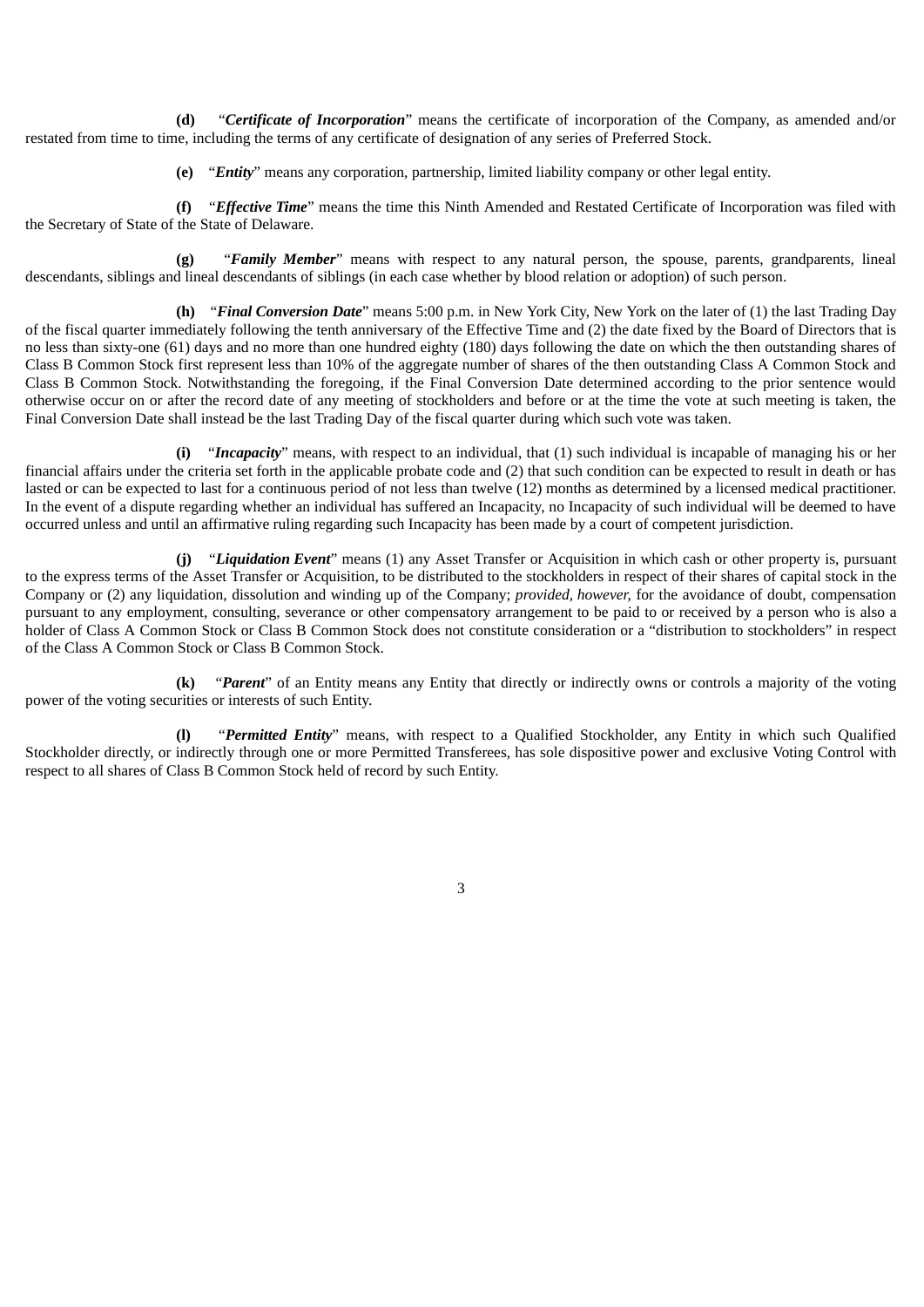#### **(m)** "*Permitted Transfer*" means, and shall be restricted to, any Transfer of a share of Class B Common Stock:

**(1)** by a Qualified Stockholder who is a natural person (including a natural person serving in a trustee capacity with regard to a trust for the benefit of himself or herself and/or his or her Family Members), to the trustee of a Permitted Trust of such Qualified Stockholder or to such Qualified Stockholder in his or her individual capacity or as a trustee of a Permitted Trust of such Qualified Stockholder;

**(2)** by the trustee of a Permitted Trust of a Qualified Stockholder, to such Qualified Stockholder, the trustee of any other Permitted Trust of such Qualified Stockholder or any Permitted Entity of such Qualified Stockholder;

**(3)** by a Qualified Stockholder to any Permitted Entity of such Qualified Stockholder; or

**(4)** by a Permitted Entity of a Qualified Stockholder to such Qualified Stockholder or any other Permitted Entity or the trustee of a Permitted Trust of such Qualified Stockholder.

**(n)** "*Permitted Transferee*" means a transferee of shares of Class B Common Stock received in a Transfer that constitutes a Permitted Transfer.

**(o)** A "*Permitted Trust*" of a Qualified Stockholder means a validly created and existing trust, all the beneficiaries of which are either the Qualified Stockholder or Family Members of the Qualified Stockholder or both, or a trust under the terms of which such Qualified Stockholder has retained a "qualified interest" within the meaning of §2702(b)(1) of the Internal Revenue Code of 1986 (as amended from time to time) and/or a reversionary interest, in each case so long as the Qualified Stockholder has sole dispositive power and exclusive Voting Control with respect to all shares of Class B Common Stock held by such trust.

**(p)** "*Qualified Stockholder*" means (1) the record holder of a share of Class B Common Stock at the Effective Time, (2) the initial record holder of any share of Class B Common Stock that is originally issued by the Company thereafter (including, without limitation, upon conversion of any Preferred Stock or upon exercise of options or warrants), and (3) a Permitted Transferee of a Qualified Stockholder.

open for trading.

**(q)** "*Trading Day*" means any day on which The Nasdaq Stock Market and the New York Stock Exchange are

**(r)** "*Transfer*" of a share of Class B Common Stock means any sale, assignment, transfer, conveyance, hypothecation or other transfer or disposition of such share or any legal or beneficial interest in such share, whether or not for value and whether voluntary or involuntary or by operation of law, including, without limitation, a transfer of a share of Class B Common Stock to a broker or other nominee (regardless of whether there is a corresponding change in beneficial ownership), or the transfer of, or entering into a binding agreement with respect to, Voting Control (as defined below) over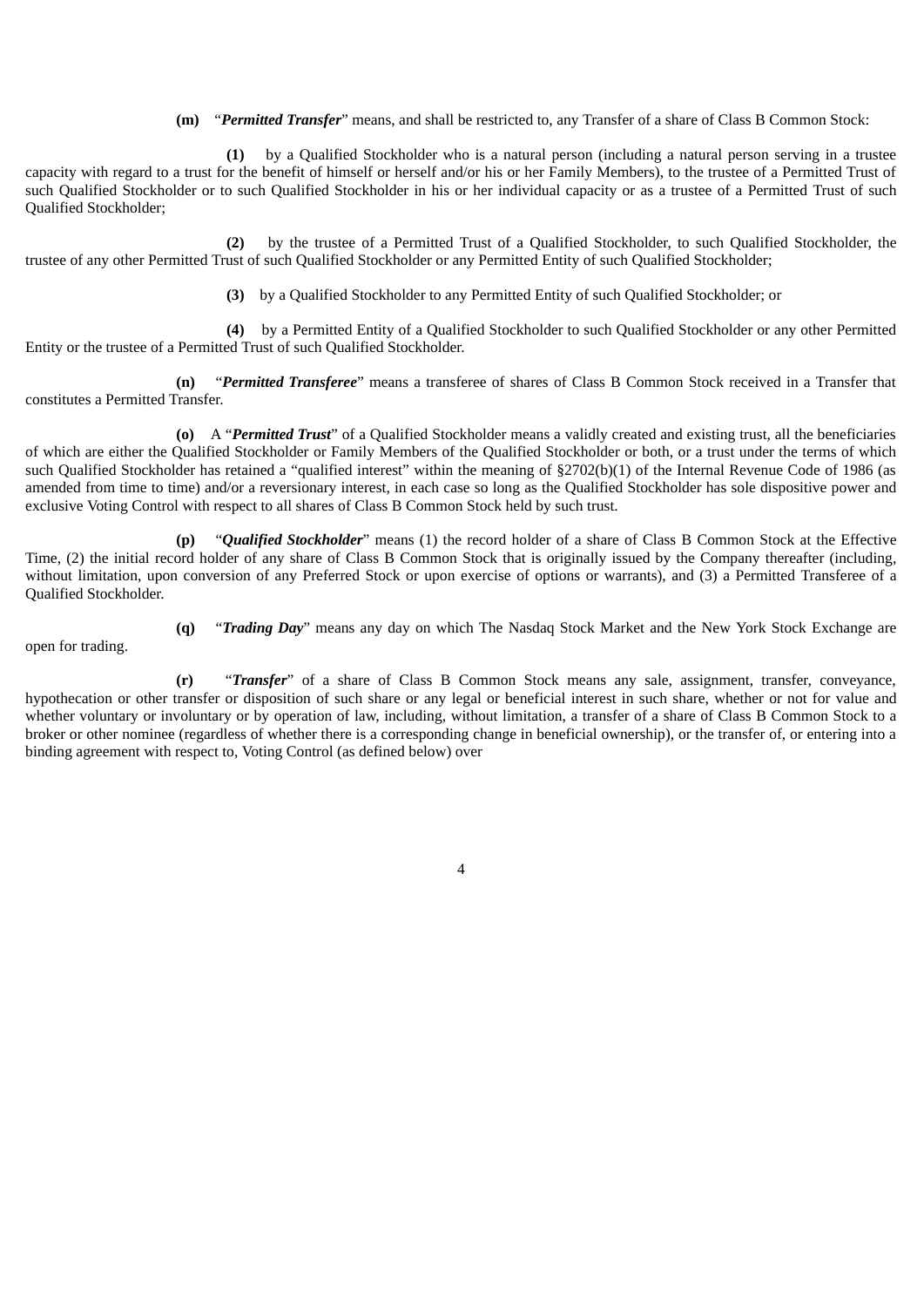such share by proxy or otherwise; provided, however, that the following shall not be considered a "Transfer" within the meaning of this Article IV:

**(1)** the granting of a revocable proxy to officers or directors of the Company at the request of the Board of Directors in connection with actions to be taken at an annual or special meeting of stockholders;

such proxy;

**(2)** the existence of any proxy granted prior to the Effective Time or the amendment or expiration of any

**(3)** entering into a voting trust, agreement or arrangement (with or without granting a proxy) solely with stockholders who are holders of Class B Common Stock that (A) is disclosed either in a Schedule 13D filed with the Securities and Exchange Commission or in writing to the Secretary of the Company, (B) either has a term not exceeding one year or is terminable by the holder of the shares subject thereto at any time, and (C) does not involve any payment of cash, securities, property or other consideration to the holder of the shares subject thereto other than the mutual promise to vote shares in a designated manner;

**(4)** the pledge of shares of Class B Common Stock by a stockholder that creates a mere security interest in such shares pursuant to a bona fide loan or indebtedness transaction for so long as such stockholder continues to exercise exclusive Voting Control over such pledged shares; provided, however, that a foreclosure on such shares or other similar action by the pledgee shall constitute a "Transfer" unless such foreclosure or similar action qualifies as a "Permitted Transfer"; or

**(5)** entering into, or reaching an agreement, arrangement or understanding regarding, a support or similar voting or tender agreement (with or without granting a proxy) in connection with a Liquidation Event, Asset Transfer or Acquisition that has been approved by the Board of Directors.

A "*Transfer*" shall also be deemed to have occurred with respect to a share of Class B Common Stock beneficially held by (1) a Permitted Transferee of a Qualified Stockholder on the date that such Permitted Transferee ceases to meet the qualifications to be a Permitted Transferee of the Qualified Stockholder who effected the Transfer of such shares to such Permitted Transferee, or (2) an Entity that is a Qualified Stockholder, if there occurs a Transfer on a cumulative basis, from and after the Effective Time, of a majority of the voting power of the voting securities of such Entity or any Parent of such Entity, other than a Transfer to parties that were, as of the Effective Time, holders of voting securities of any such Entity or Parent of such Entity.

**(s)** "*Voting Control*" means, with respect to a share of Class B Common Stock, the power (whether exclusive or shared) to vote or direct the voting of such share by proxy, voting agreement or otherwise.

# **2. Rights Relating to Dividends, Subdivisions, and Combinations**.

**(a)** Subject to the prior rights of holders of any Preferred Stock at the time outstanding having prior rights as to dividends, the holders of the Class A Common Stock and Class B Common Stock shall be entitled to receive, when, as and if declared by the Board of Directors, out of any assets of the Company legally available therefor, such dividends as may be declared from time to time by the Board of Directors. Except as permitted in Subsection 2(b) of Section D of Article IV, any dividends paid to the holders of shares of Class A Common Stock and Class B Common Stock shall be paid pro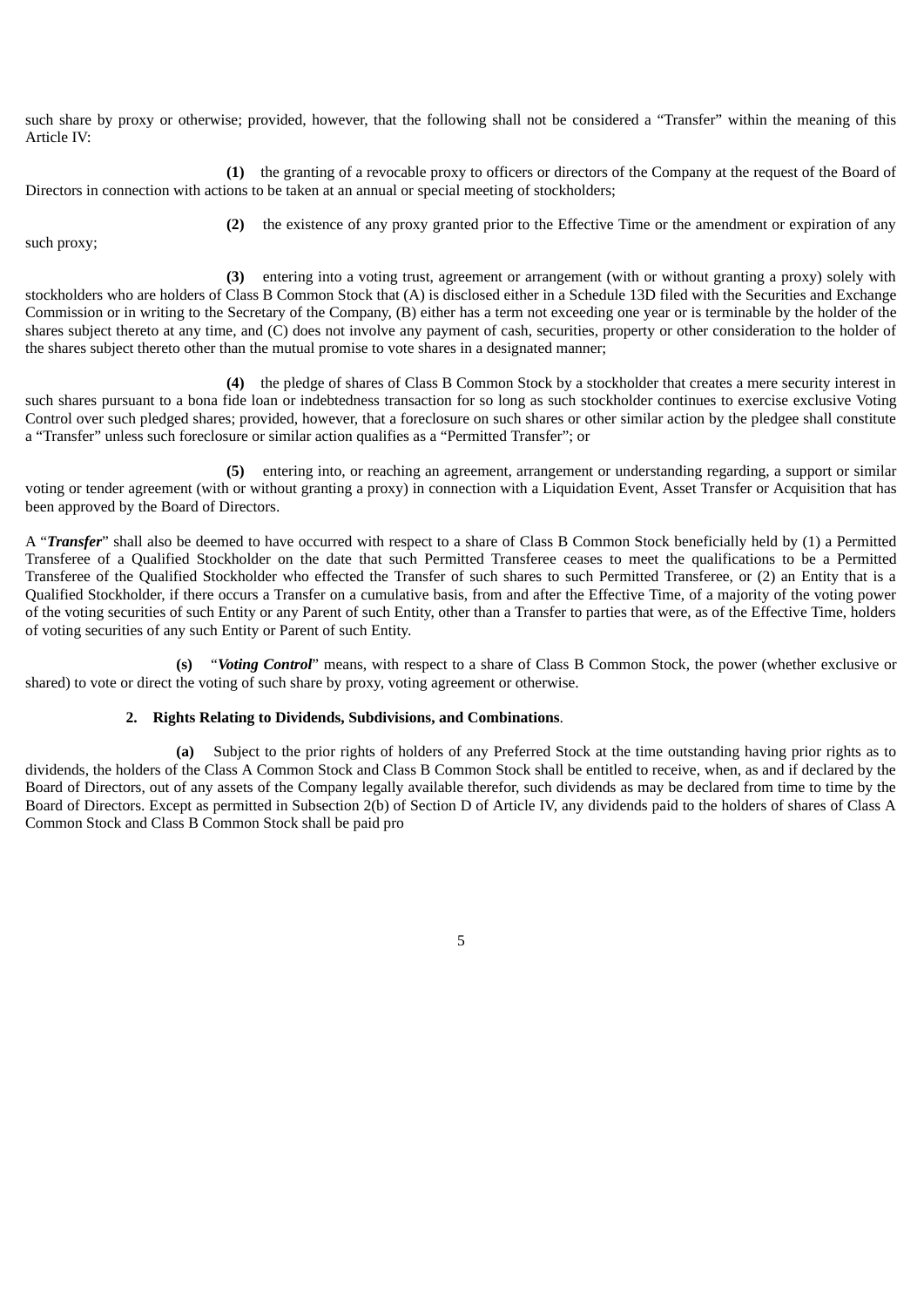rata, on an equal priority, pari passu basis, unless different treatment of the shares of each such class is approved by the affirmative vote of the holders of a majority of the outstanding shares of Class A Common Stock and a majority of the outstanding shares of Class B Common Stock, each voting separately as a class.

**(b)** The Company shall not declare or pay any dividend or make any distribution to the holders of Class A Common Stock or Class B Common Stock payable in securities of the Company unless the same dividend or distribution with the same record date and payment date shall be declared and paid on all shares of Common Stock; provided, however, that (1) dividends or other distributions payable in shares of Class A Common Stock or rights to acquire shares of Class A Common Stock may be declared and paid to the holders of Class A Common Stock without the same dividend or distribution being declared and paid to the holders of the Class B Common Stock if, and only if, a dividend payable in shares of Class B Common Stock, or rights to acquire shares of Class B Common Stock, as applicable, are declared and paid to the holders of Class B Common Stock at the same rate and with the same record date and payment date; and (2) dividends or other distributions payable in shares of Class B Common Stock or rights to acquire shares of Class B Common Stock may be declared and paid to the holders of Class B Common Stock without the same dividend or distribution being declared and paid to the holders of the Class A Common Stock if, and only if, a dividend payable in shares of Class A Common Stock, or rights to acquire shares of Class A Common Stock, as applicable, are declared and paid to the holders of Class A Common Stock at the same rate and with the same record date and payment date.

**(c)** If the Company in any manner subdivides or combines (including by reclassification) the outstanding shares of Class A Common Stock or Class B Common Stock, then the outstanding shares of all Common Stock will be subdivided or combined in the same proportion and manner.

**3. Liquidation Rights**. In the event of a Liquidation Event, upon the completion of the distributions required with respect to any Preferred Stock that may then be outstanding, the remaining assets of the Company legally available for distribution to stockholders, or consideration payable to the stockholders of the Company, in the case of an Acquisition constituting a Liquidation Event, shall be distributed on an equal priority, pro rata basis to the holders of Class A Common Stock and Class B Common Stock (and the holders of any Preferred Stock that may then be outstanding, to the extent required by the Certificate of Incorporation), unless different treatment of the shares of each such class is approved by the affirmative vote of the holders of a majority of the outstanding shares of Class A Common Stock and a majority of the outstanding shares of Class B Common Stock, each voting separately as a class; provided, however, for the avoidance of doubt, compensation pursuant to any employment, consulting, severance or other compensatory arrangement to be paid to or received by a person who is also a holder of Class A Common Stock or Class B Common Stock does not constitute consideration or a "distribution to stockholders" in respect of the Class A Common Stock or Class B Common Stock.

# **4. Voting Rights**.

**(a) Class A Common Stock**. Each holder of shares of Class A Common Stock shall be entitled to one vote for

each share thereof held.

**(b) Class B Common Stock**. Each holder of shares of Class B Common Stock shall be entitled to ten votes for each share thereof held.

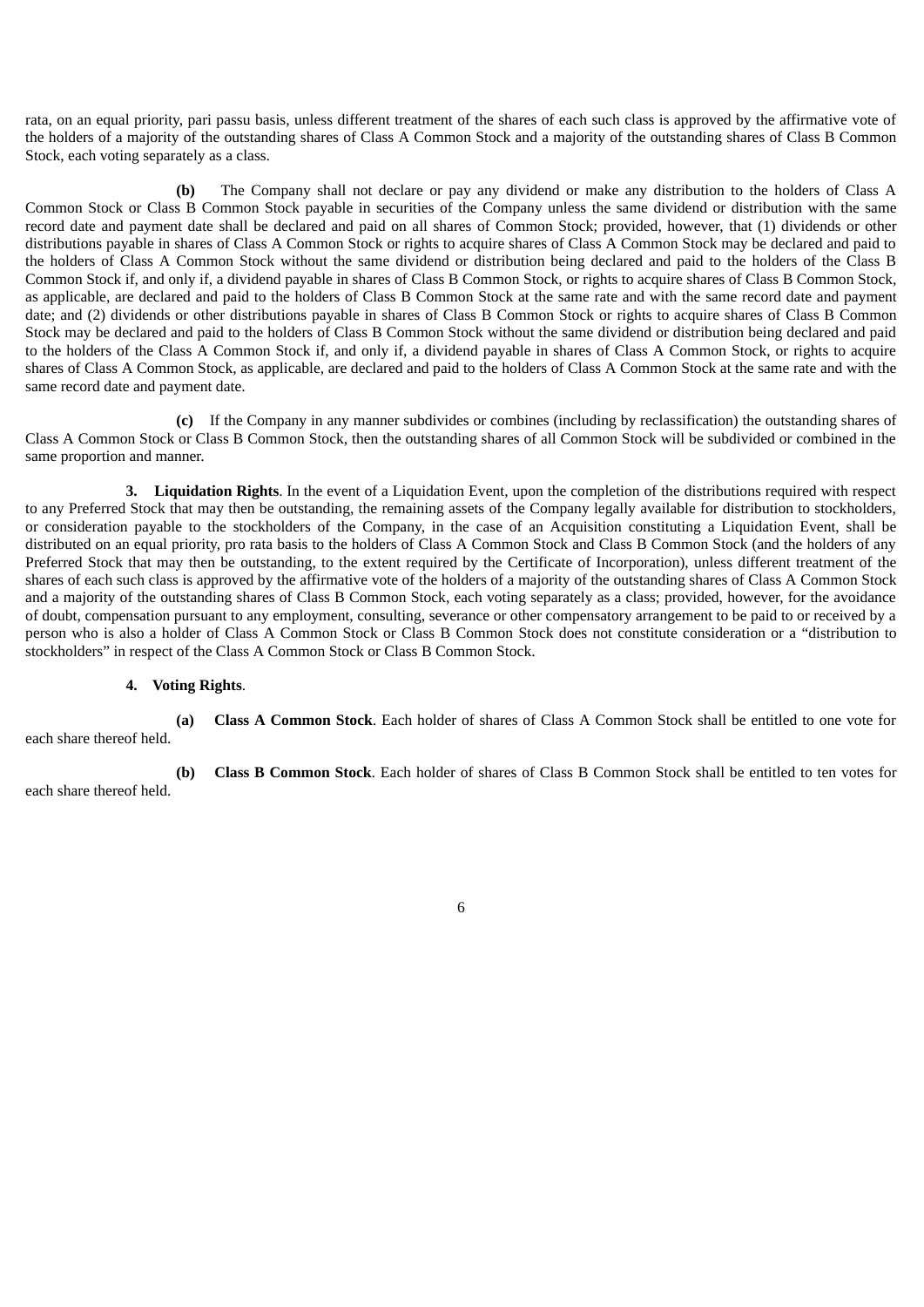**(c) Voting**. Except as required by law or otherwise provided herein, the holders of Preferred Stock, Class A Common Stock and Class B Common Stock shall vote together and not as separate series or classes. Except as otherwise required by applicable law, holders of Class A Common Stock and Class B Common Stock, as such, shall not be entitled to vote on any amendment to the Certificate of Incorporation that relates solely to the terms of one or more outstanding series of Preferred Stock if the holders of such affected series are entitled, either separately or together with the holders of one or more other such series, to vote thereon pursuant to the Certificate of Incorporation or applicable law.

# **5. Optional Conversion**.

**(a) Optional Conversion of the Class B Common Stock**. At the option of the holder thereof, each share of Class B Common Stock shall be convertible, at any time or from time to time, into one fully paid and nonassessable share of Class A Common Stock as provided herein.

**(b) Procedures**. Each holder of Class B Common Stock who elects to convert the same into shares of Class A Common Stock shall surrender the certificate or certificates therefor (if any), duly endorsed, at the office of the Company or any transfer agent for the Class B Common Stock, or notify the Company or its transfer agent that such certificates have been lost, stolen or destroyed and execute an agreement satisfactory to the Company to indemnify the Company from any loss incurred by it in connection with such certificates, and shall give written notice to the Company at such office that such holder elects to convert the same and shall state therein the number of shares of Class B Common Stock being converted. Such conversion shall be deemed to have been made immediately prior to the close of business on the date of such surrender of the certificate or certificates representing the shares of Class B Common Stock to be converted or, in the case of lost, stolen or destroyed certificates, on the date of delivery to the Company of an executed agreement satisfactory to the Company to indemnify the Company from any loss incurred by it in connection with such certificates, or, if the shares are uncertificated, immediately prior to the close of business on the date that the holder delivers notice of such conversion to the Company's transfer agent and the person entitled to receive the shares of Class A Common Stock issuable upon such conversion shall be treated for all purposes as the record holder of such shares of Class A Common Stock at such time.

#### **6. Automatic Conversion**.

**(a) Automatic Conversion of the Class B Common Stock**. Each share of Class B Common Stock shall automatically be converted into one fully paid and nonassessable share of Class A Common Stock upon a Transfer, other than a Permitted Transfer, of such share of Class B Common Stock. Such conversion shall occur automatically without the need for any further action by the holders of such shares and whether or not the certificates representing such shares (if any) are surrendered to the Company or its transfer agent; provided, however, that the Company shall not be obligated to issue certificates evidencing the shares of Class A Common Stock issuable upon such conversion unless the certificates evidencing such shares of Class B Common Stock are either delivered to the Company or its transfer agent as provided below, or the holder notifies the Company or its transfer agent that such certificates have been lost, stolen or destroyed and executes an agreement satisfactory to the Company to indemnify the Company from any loss incurred by it in connection with such certificates. Upon the occurrence of such automatic conversion of the Class B Common Stock, the holders of Class B Common Stock so converted shall surrender the certificates representing such shares (if any) at the office of the Company or any transfer agent for the Class A Common Stock.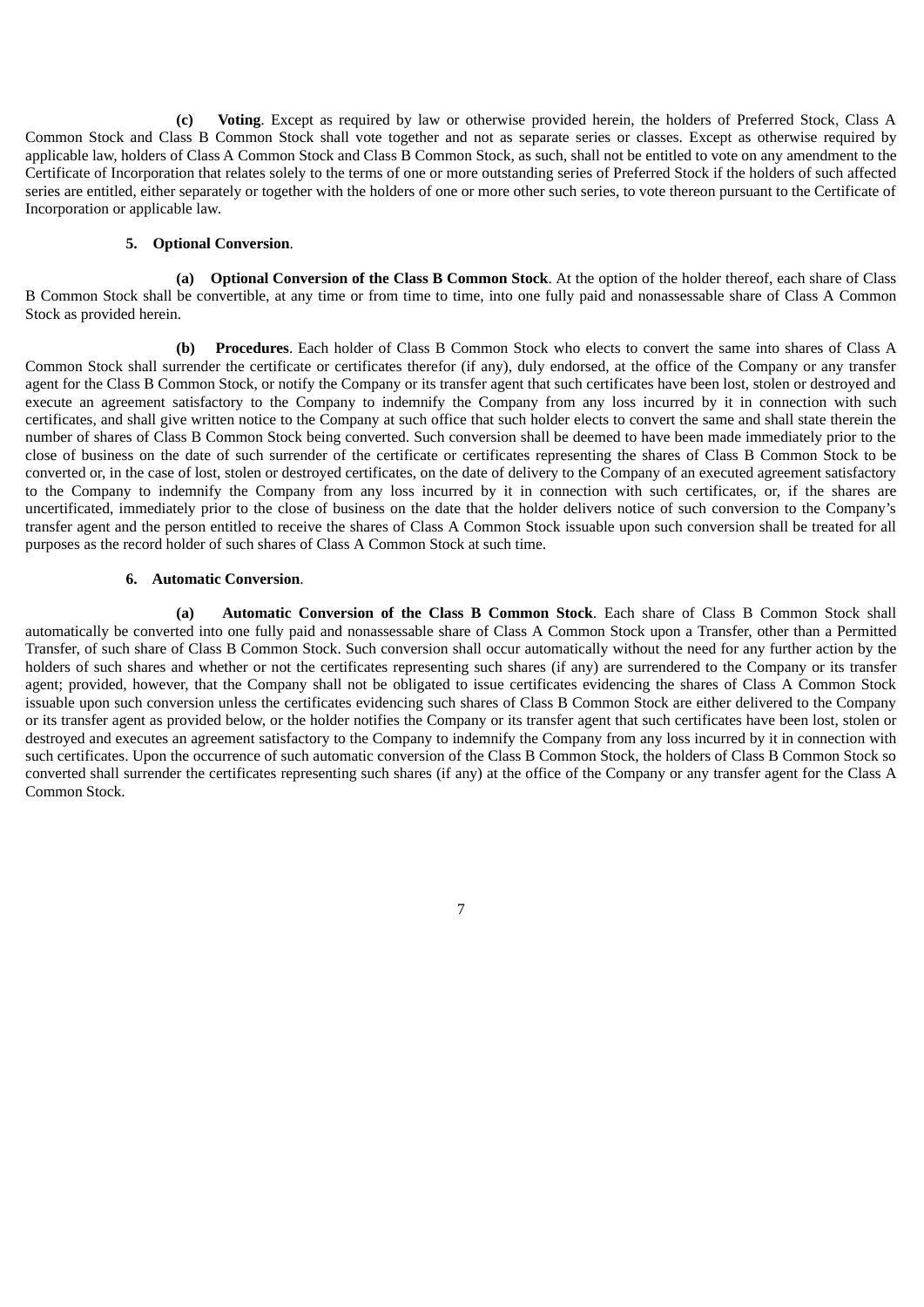**(b) Conversion upon Death or Incapacity**. Each share of Class B Common Stock held of record by a natural person, including a natural person serving in a sole trustee capacity, shall automatically, without any further action, convert into one fully paid and nonassessable share of Class A Common Stock upon the death or Incapacity of such natural person.

**(c) Final Conversion**. On the Final Conversion Date, each issued share of Class B Common Stock shall automatically, without any further action, convert into one share of Class A Common Stock. Following the Final Conversion Date, the Company may no longer issue any additional shares of Class B Common Stock. Such conversion shall occur automatically without the need for any further action by the holders of such shares and whether or not the certificates representing such shares (if any) are surrendered to the Company or its transfer agent; provided, however, that the Company shall not be obligated to issue certificates evidencing the shares of Class A Common Stock issuable upon such conversion unless the certificates evidencing such shares of Class B Common Stock are either delivered to the Company or its transfer agent as provided below, or the holder notifies the Company or its transfer agent that such certificates have been lost, stolen or destroyed and executes an agreement satisfactory to the Company to indemnify the Company from any loss incurred by it in connection with such certificates. Upon the occurrence of such automatic conversion of the Class B Common Stock, the holders of Class B Common Stock so converted shall surrender the certificates representing such shares (if any) at the office of the Company or any transfer agent for the Class A Common Stock.

**(d) Procedures**. The Company may, from time to time, establish such policies and procedures relating to the conversion of Class B Common Stock to Class A Common Stock and the general administration of this dual class stock structure, including the issuance of stock certificates (or the establishment of book-entry positions) with respect thereto, as it may deem reasonably necessary or advisable, and may from time to time request that holders of shares of Class B Common Stock furnish certifications, affidavits or other proof to the Company as it deems necessary to verify the ownership of Class B Common Stock and to confirm that a conversion to Class A Common Stock has not occurred. A determination by the Secretary of the Company as to whether a Transfer results in a conversion to Class A Common Stock shall be conclusive and binding.

**(e) Immediate Effect**. In the event of a conversion of shares of Class B Common Stock to shares of Class A Common Stock pursuant to this Subsection 6 of Section D of Article IV, other than one pursuant to Subsection 6(b) above, such conversion(s) shall be deemed to have been made at the time that the Transfer of shares occurred or immediately upon the Final Conversion Date, as applicable. In the event of a conversion of shares of Class B Common Stock to shares of Class A Common Stock pursuant to Subsection 6(b) of Section D of Article IV, such conversion(s) shall be deemed to have been made immediately upon the death or Incapacity of such natural person. Upon any conversion of Class B Common Stock to Class A Common Stock, all rights of the holder of shares of Class B Common Stock shall cease and the person or persons in whose names or names the certificate or certificates (or book-entry position(s)) representing the shares of Class A Common Stock are to be issued shall be treated for all purposes as having become the record holder or holders of such shares of Class A Common Stock.

**7. Redemption**. The Common Stock is not redeemable.

**8. Reservation of Stock Issuable Upon Conversion**. The Company shall at all times reserve and keep available out of its authorized but unissued shares of Class A Common Stock, solely for the purpose of effecting the conversion of the shares of the Class B Common Stock, as applicable, such number of its shares of Class A Common Stock as shall from time to time be sufficient to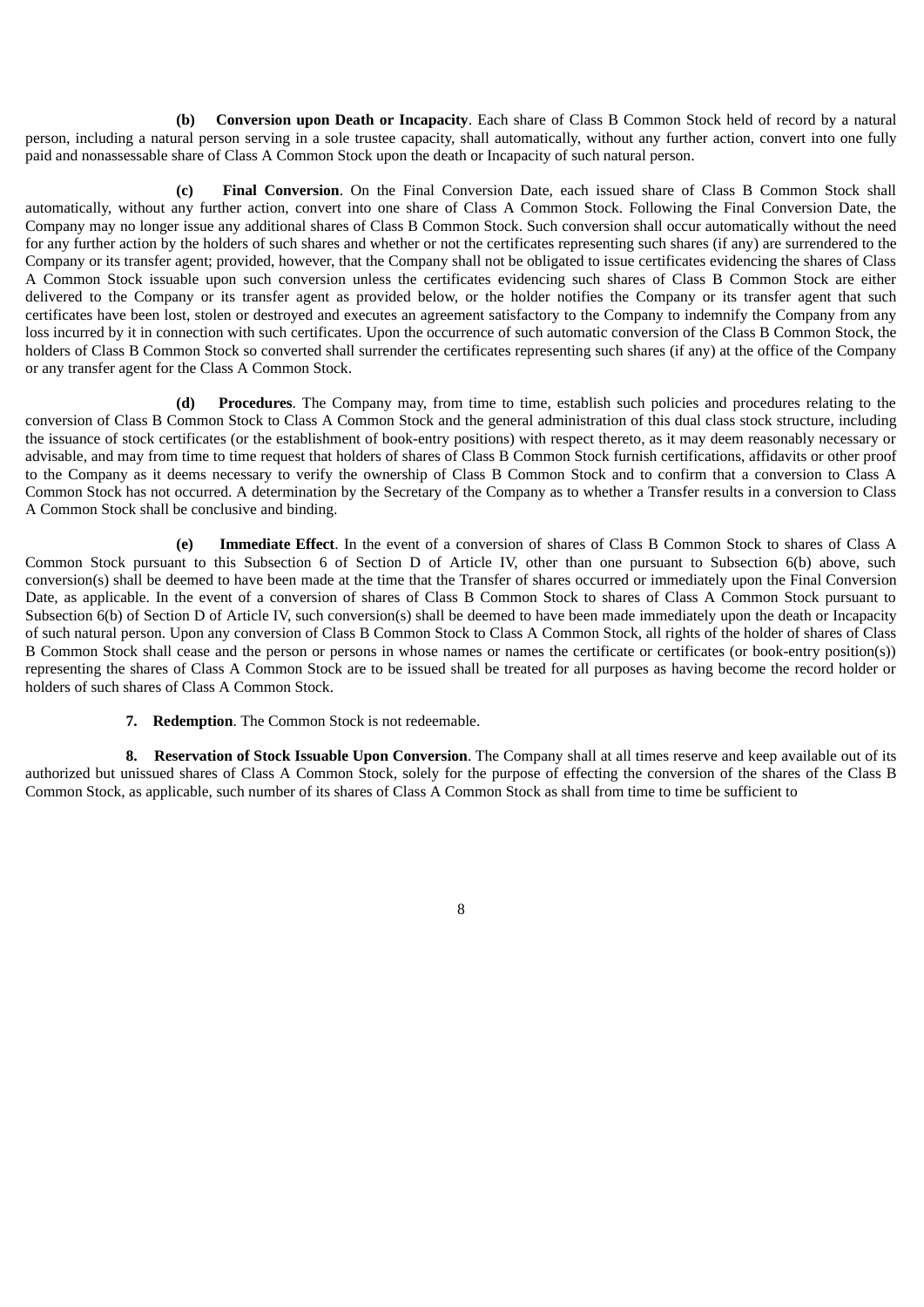effect the conversion of all outstanding shares of Class B Common Stock; and if at any time the number of authorized but unissued shares of Class A Common Stock shall not be sufficient to effect the conversion of all then-outstanding shares of Class B Common Stock, as applicable, the Company will take such corporate action as may, in the opinion of its counsel, be necessary to increase its authorized but unissued shares of Class A Common Stock to such numbers of shares as shall be sufficient for such purpose.

**9. Prohibition on Reissuance of Shares**. Shares of Class B Common Stock that are acquired by the Company for any reason (whether by repurchase, upon conversion, or otherwise) shall be retired in the manner required by law and shall not be reissued as shares of Class B Common Stock.

**V.**

For the management of the business and for the conduct of the affairs of the Company, and in further definition, limitation and regulation of the powers of the Company, of its directors and of its stockholders or any class thereof, as the case may be, it is further provided that:

**A. Board of Directors**. Except as otherwise provided in the Certificate of Incorporation or the DGCL, the business and affairs of the Company shall be managed by or under the direction of the Board of Directors. The number of directors that shall constitute the Board of Directors shall be fixed exclusively by resolutions adopted by the Board of Directors.

# **B. Election.**

**1.** Subject to the rights of the holders of any series of Preferred Stock to elect additional directors under specified circumstances, the directors shall be divided into three classes designated as Class I, Class II and Class III, respectively. Each class shall consist, as nearly as possible, of one-third of the total number of such directors. The Board of Directors is authorized to assign members of the Board of Directors already in office to such classes at the time the classification becomes effective. At the first annual meeting of stockholders following such initial classification of the Board of Directors, the initial term of office of the Class I directors shall expire and Class I directors shall be elected for a full term of three years. At the second annual meeting of stockholders following such initial classification of the Board of Directors, the initial term of office of the Class II directors shall expire and Class II directors shall be elected for a full term of three years. At the third annual meeting of stockholders following such initial classification of the Board of Directors, the initial term of office of the Class III directors shall expire and Class III directors shall be elected for a full term of three years. At each succeeding annual meeting of stockholders, directors shall be elected for a full term of three years to succeed the directors of the class whose terms expire at such annual meeting.

**2.** No stockholder entitled to vote at an election for directors may cumulate votes.

**3.** Notwithstanding the foregoing provisions of this section, each director shall serve until his or her successor is duly elected and qualified or until his or her earlier death, resignation, disqualification or removal. No decrease in the number of directors constituting the Board of Directors shall shorten the term of any incumbent director.

**4.** Election of directors need not be by written ballot unless the Bylaws so provide.

**C. Removal of Directors.** Subject to any limitations imposed by applicable law, removal shall be as provided in Section 141(k) of the DGCL.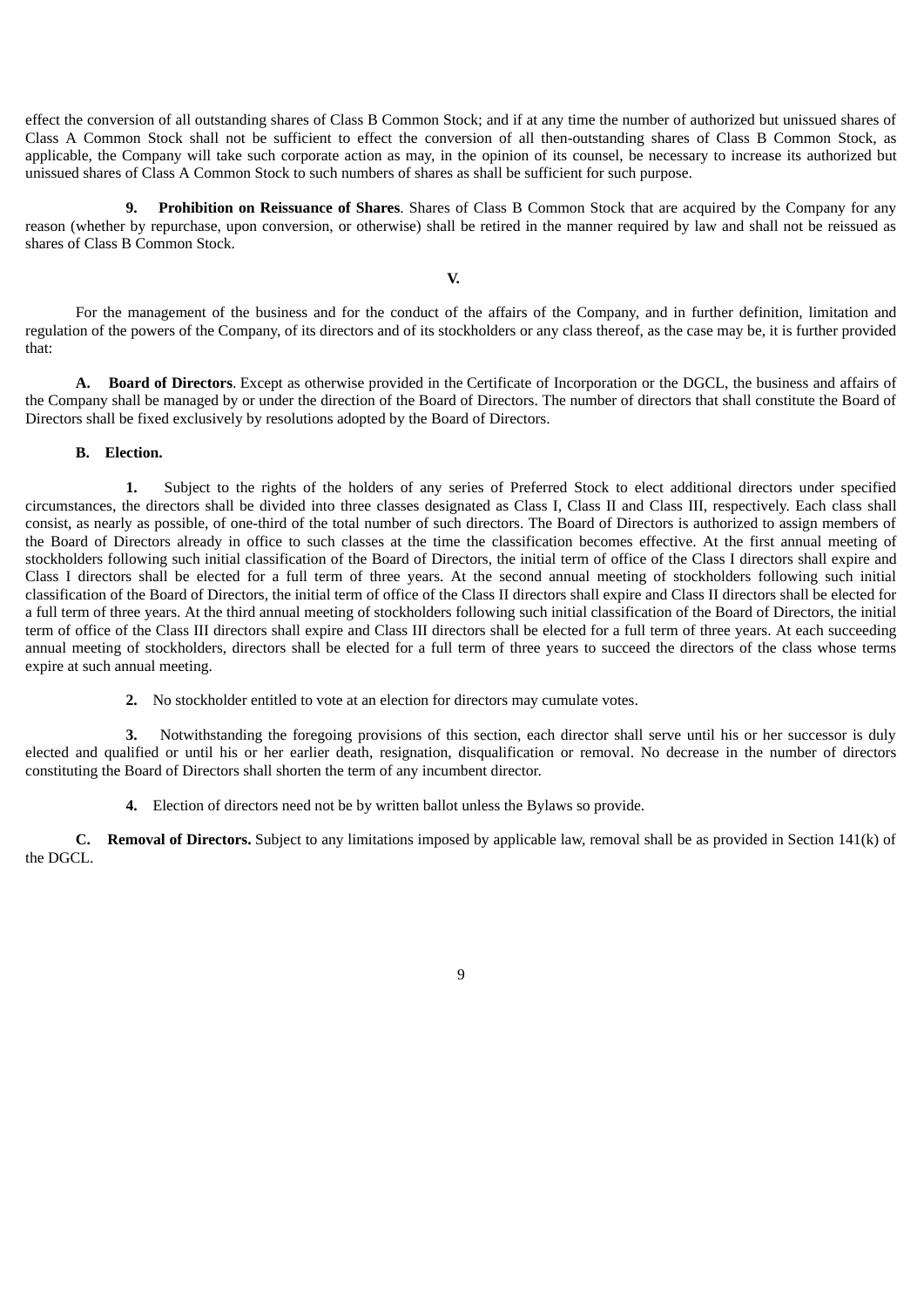**D. Vacancies.** Subject to any limitations imposed by applicable law and subject to the rights of the holders of any series of Preferred Stock to elect additional directors or fill vacancies in respect of such directors, any vacancies on the Board of Directors resulting from death, resignation, disqualification, removal or other causes and any newly created directorships resulting from any increase in the number of directors, shall, unless the Board of Directors determines by resolution that any such vacancies or newly created directorships shall be filled by the stockholders and except as otherwise provided by applicable law, be filled only by the Board of Directors by a majority of the directors then in office, although less than a quorum, or by the sole remaining director, and not by the stockholders. Any director elected in accordance with the preceding sentence shall hold office for the remainder of the full term of the director for which the vacancy was created or occurred and until such director's successor shall have been elected and qualified or such director's earlier death, resignation, disqualification or removal.

**E. Preferred Directors**. Notwithstanding anything herein to the contrary, during any period when the holders of any series of Preferred Stock, voting separately as a series or together with one or more series, have the right to elect additional directors, then upon commencement and for the duration of the period during which such right continues: (1) the then otherwise total authorized number of directors of the Company shall automatically be increased by such specified number of directors, and the holders of such Preferred Stock shall be entitled to elect the additional directors so provided for or fixed pursuant to said provisions; and (2) each such additional director shall serve until such director's successor shall have been duly elected and qualified, or until such director's right to hold such office terminates pursuant to said provisions, whichever occurs earlier, subject to his or her earlier death, resignation, retirement, disqualification or removal. Except as otherwise provided by the Board of Directors in the resolution or resolutions establishing such series, whenever the holders of any series of Preferred Stock having such right to elect additional directors are divested of such right pursuant to the provisions of such stock, the terms of office of all such additional directors elected by the holders of such stock, or elected to fill any vacancies resulting from the death, resignation, disqualification or removal of such additional directors, shall forthwith terminate and the total authorized number of directors of the Company shall be reduced accordingly.

**F. Stockholder Actions**. Subject to the rights of the holders of any series of Preferred Stock, no action shall be taken by the stockholders of the Company except at an annual or special meeting of stockholders called in accordance with the Bylaws and no action shall be taken by the stockholders by written consent. Advance notice of stockholder nominations for the election of directors and of business to be brought by stockholders before any meeting of the stockholders of the Company shall be given in the manner provided in the Bylaws of the Company.

**G. Bylaws**. The Board of Directors is expressly empowered to adopt, amend or repeal the Bylaws of the Company. The stockholders shall also have power to adopt, amend or repeal the Bylaws of the Company; provided, however, that, in addition to any vote of the holders of any class or series of stock of the Company required by law or by the Certificate of Incorporation, such action by stockholders shall require the affirmative vote of the holders of at least 66 2/3% of the voting power of all of the then-outstanding shares of the capital stock of the Company entitled to vote generally in the election of directors, voting together as a single class.

# **VI.**

**A.** The liability of the directors of the Company for monetary damages for breach of fiduciary duty as a director shall be eliminated to the fullest extent permitted under applicable law.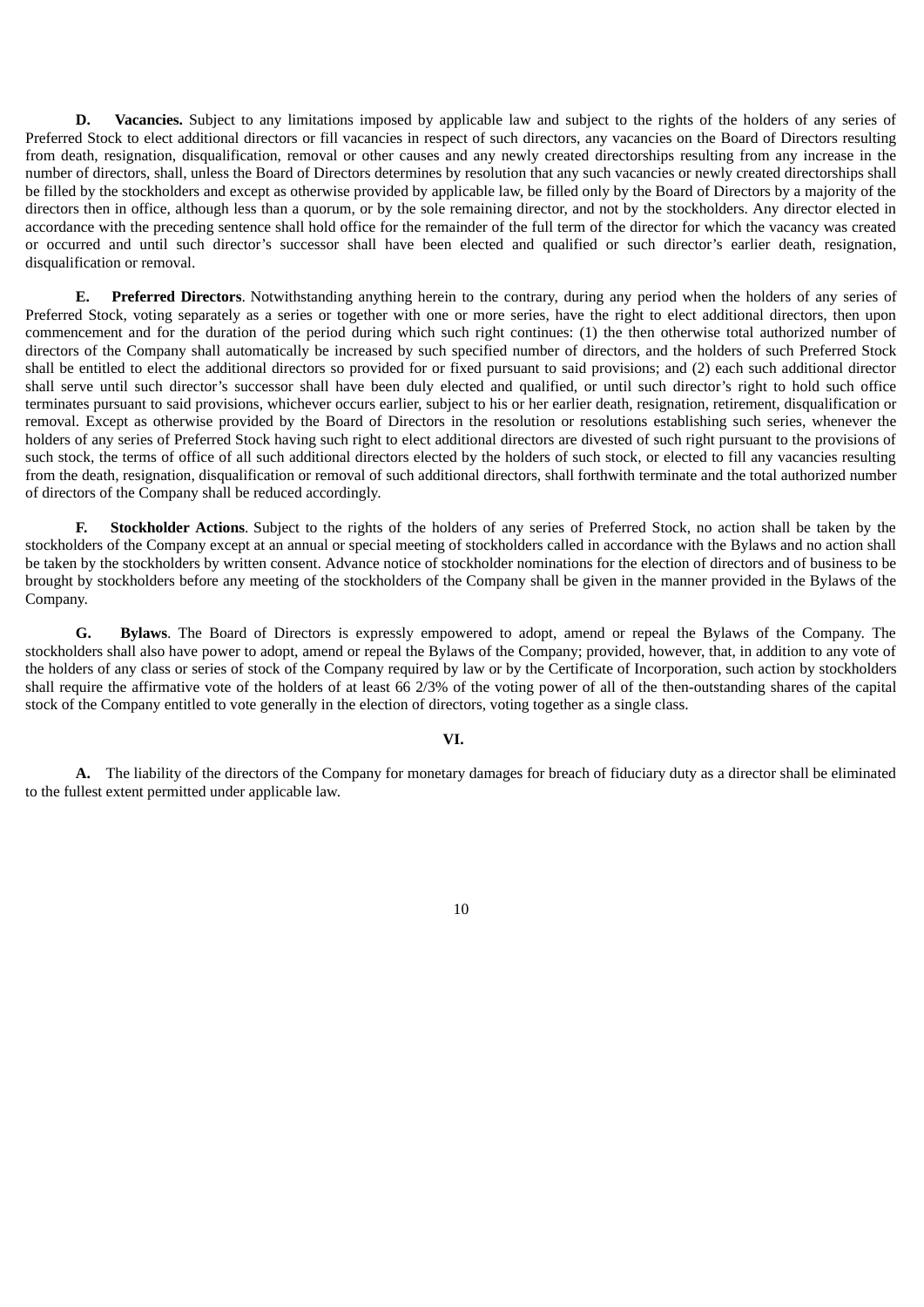**B.** To the fullest extent permitted by applicable law, the Company may provide indemnification of (and advancement of expenses to) directors, officers, and other agents of the Company (and any other persons to which applicable law permits the Company to provide indemnification) through Bylaw provisions, agreements with such agents or other persons, vote of stockholders or disinterested directors or otherwise.

**C.** Any repeal or modification of this Article VI shall only be prospective and shall not affect the rights under this Article VI in effect at the time of the alleged occurrence of any action or omission to act giving rise to liability.

**D.** Unless the Company consents in writing to the selection of an alternative forum, to the fullest extent permitted by law, the Court of Chancery of the State of Delaware (or, if and only if the Court of Chancery of the State of Delaware lacks subject matter jurisdiction, any state court located within the State of Delaware or, if and only if all such state courts lack subject matter jurisdiction, the federal district court for the District of Delaware) and any appellate court therefrom will be the exclusive forum for the following types of claims or causes of action under Delaware statutory or common law: (1) any derivative claim or cause of action brought on behalf of the Company, (2) any claim or cause of action for breach of a fiduciary duty owed by any current or former director, officer, other employee or stockholder of the Company to the Company or the Company's stockholders or any claim or cause of action for aiding and abetting any such breach of fiduciary duty, (3) any claim or cause of action against the Company or any current or former director, officer, or other employee of the Company arising out of or pursuant to, or seeking to enforce any right, obligation or remedy under, or to interpret, apply, or determine the validity of, any provision of the DGCL, the Certificate of Incorporation, or the Bylaws, (4) any claim or cause of action as to which the DGCL confers jurisdiction on the Court of Chancery of the State of Delaware, and (5) any claim or cause of action against the Company or any current or former director, officer, or other employee of the Company governed by the internal-affairs doctrine, in all cases subject to the court having personal jurisdiction over the indispensable parties named as defendants. This Section D of Article VI shall not apply to claims or causes of action brought to enforce a duty or liability created by the Securities Exchange Act of 1934, as amended, or any other claim for which the federal courts have exclusive jurisdiction.

**E.** Unless the Company consents in writing to the selection of an alternative forum, to the fullest extent permitted by law, the federal district courts of the United States of America shall be the exclusive forum for the resolution of any complaint asserting a cause of action arising under the Securities Act, including all causes of action asserted against any defendant to such complaint. For the avoidance of doubt, this provision is intended to benefit and may be enforced by the Company, its officers and directors, the underwriters to any offering giving rise to such complaint, and any other professional or entity whose profession gives authority to a statement made by that person or entity and who has prepared or certified any part of the documents underlying such offering.

**F.** Any person or Entity holding, owning or otherwise acquiring any interest in any security of the Company shall be deemed to have notice of and consented to the provisions of the Certificate of Incorporation.

**G.** Failure to enforce the foregoing provisions would cause the Company irreparable harm, and the Company shall be entitled to equitable relief, including injunctive relief and specific performance, to enforce the foregoing provisions.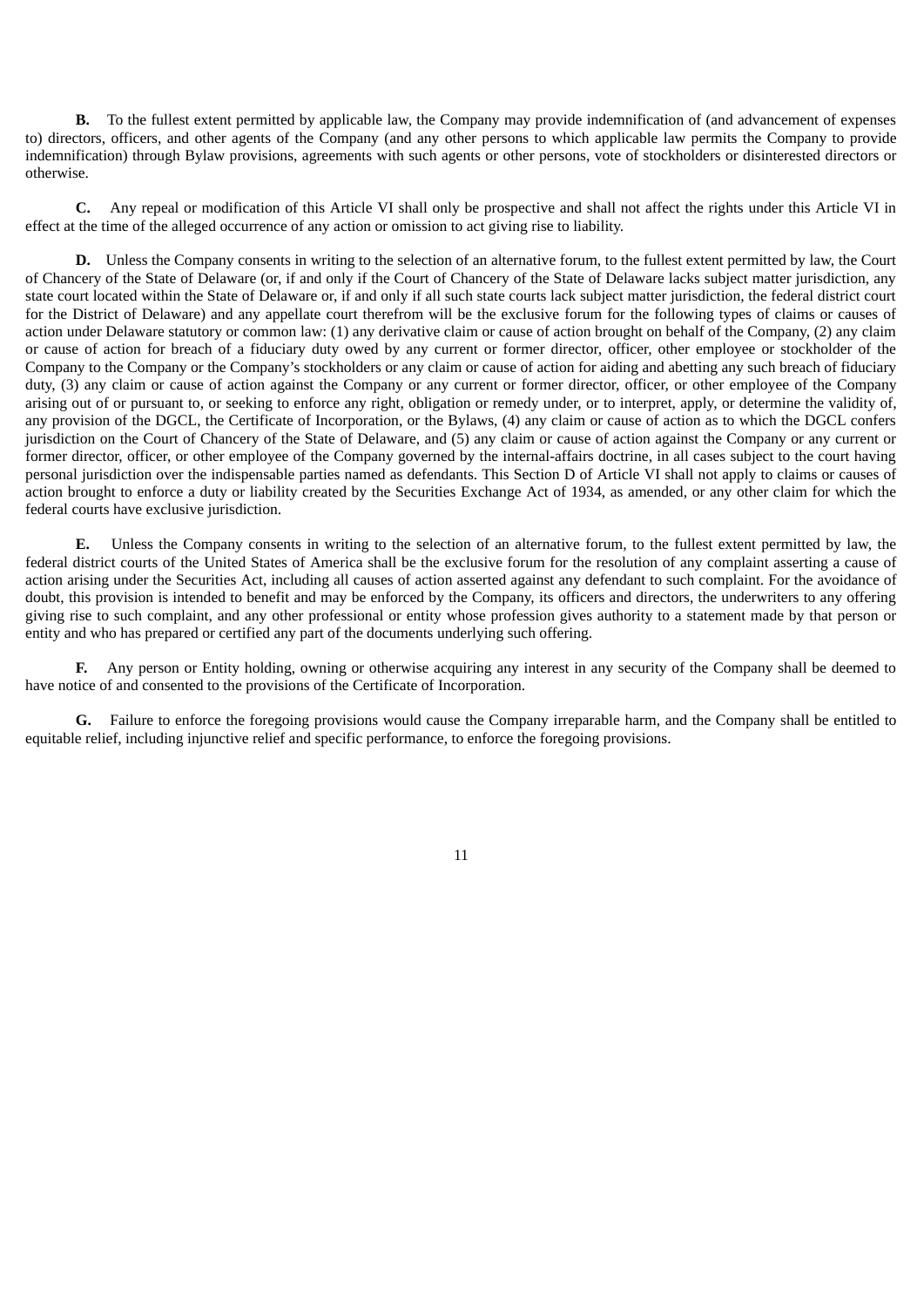**A.** The Company reserves the right to amend, alter, change or repeal any provision contained in the Certificate of Incorporation, in the manner now or hereafter prescribed by statute, except as provided in Section B of this Article VII, and all rights conferred upon the stockholders herein are granted subject to this reservation.

**B.** At any time when any shares of capital stock of the Company are outstanding, the Company shall not, either directly or indirectly, merge or consolidate with or into another entity if, as a result of such merger or consolidation, the capital stock of the Company would become, or be converted into or exchanged for the right to receive, shares or other equity interests in a domestic or foreign corporation that is not a public benefit corporation or similar entity and the certificate of incorporation (or similar governing document) of which does not contain identical provisions to Article III identifying the public benefit or public benefits, unless the Company shall have obtained, in addition to any affirmative vote required by law or by the Certificate of Incorporation or any certificate of designation filed with respect to a series of Preferred Stock, the affirmative vote of the holders of at least 66 2/3% of the voting power of all of the then-outstanding shares of capital stock of the Company entitled to vote generally in the election of directors, voting together as a single class.

**C.** Notwithstanding any other provisions of the Certificate of Incorporation or any provision of law that might otherwise permit a lesser vote or no vote, but in addition to any affirmative vote required by law or by the Certificate of Incorporation or any certificate of designation filed with respect to a series of Preferred Stock, the affirmative vote of the holders of at least 66 2/3% of the voting power of all of the thenoutstanding shares of capital stock of the Company entitled to vote generally in the election of directors, voting together as a single class, shall be required to alter, amend or repeal (whether by merger, consolidation or otherwise) or adopt any provision inconsistent with Articles III, V, VI, and VII.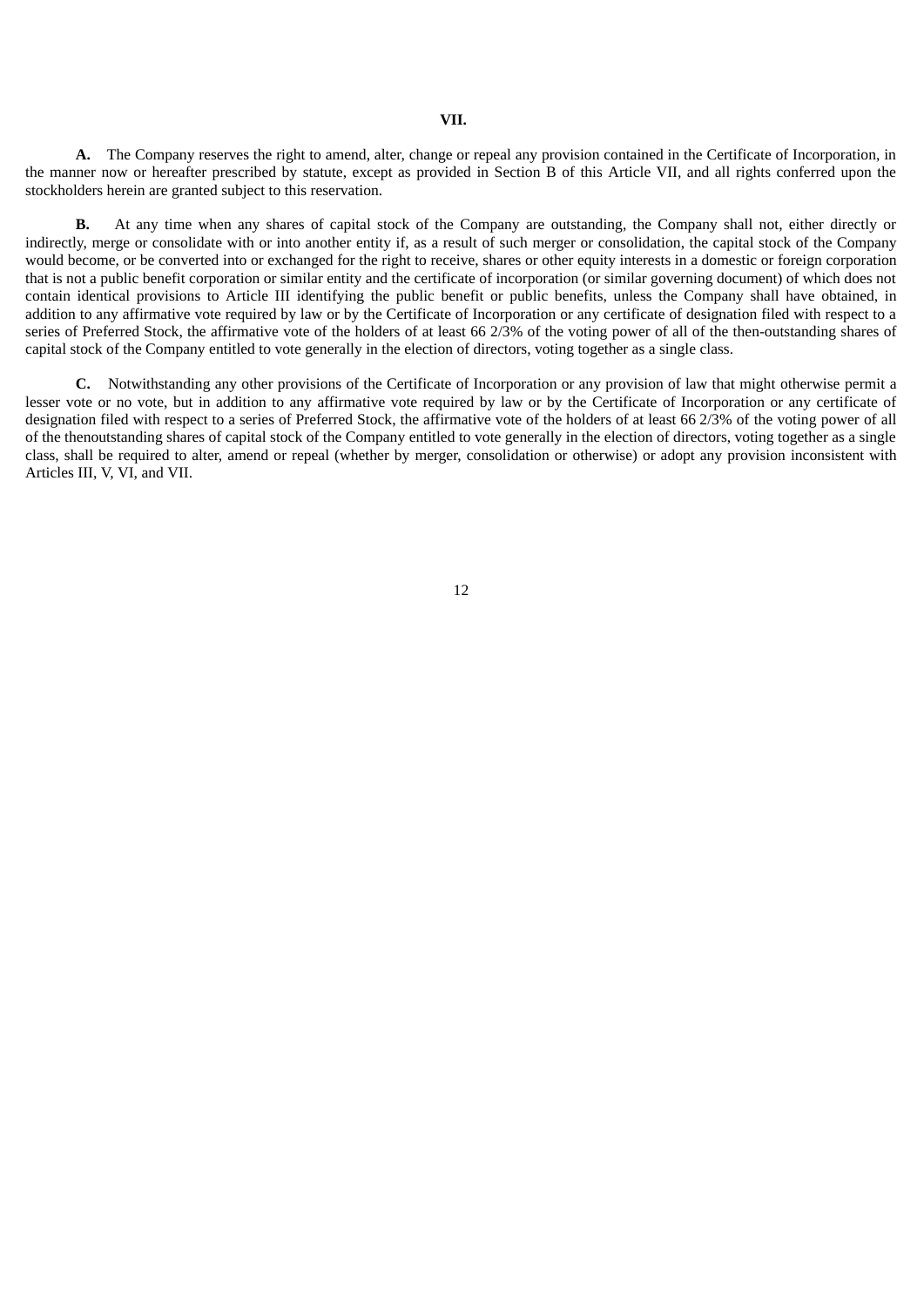This Ninth Amended and Restated Certificate of Incorporation has been signed by a duly authorized officer of the Company on November 5, 2021.

# **ALLBIRDS, INC.**

By: /s/ Joseph Zwillinger

Name: Joseph Zwillinger

Title: Co-Chief Executive Officer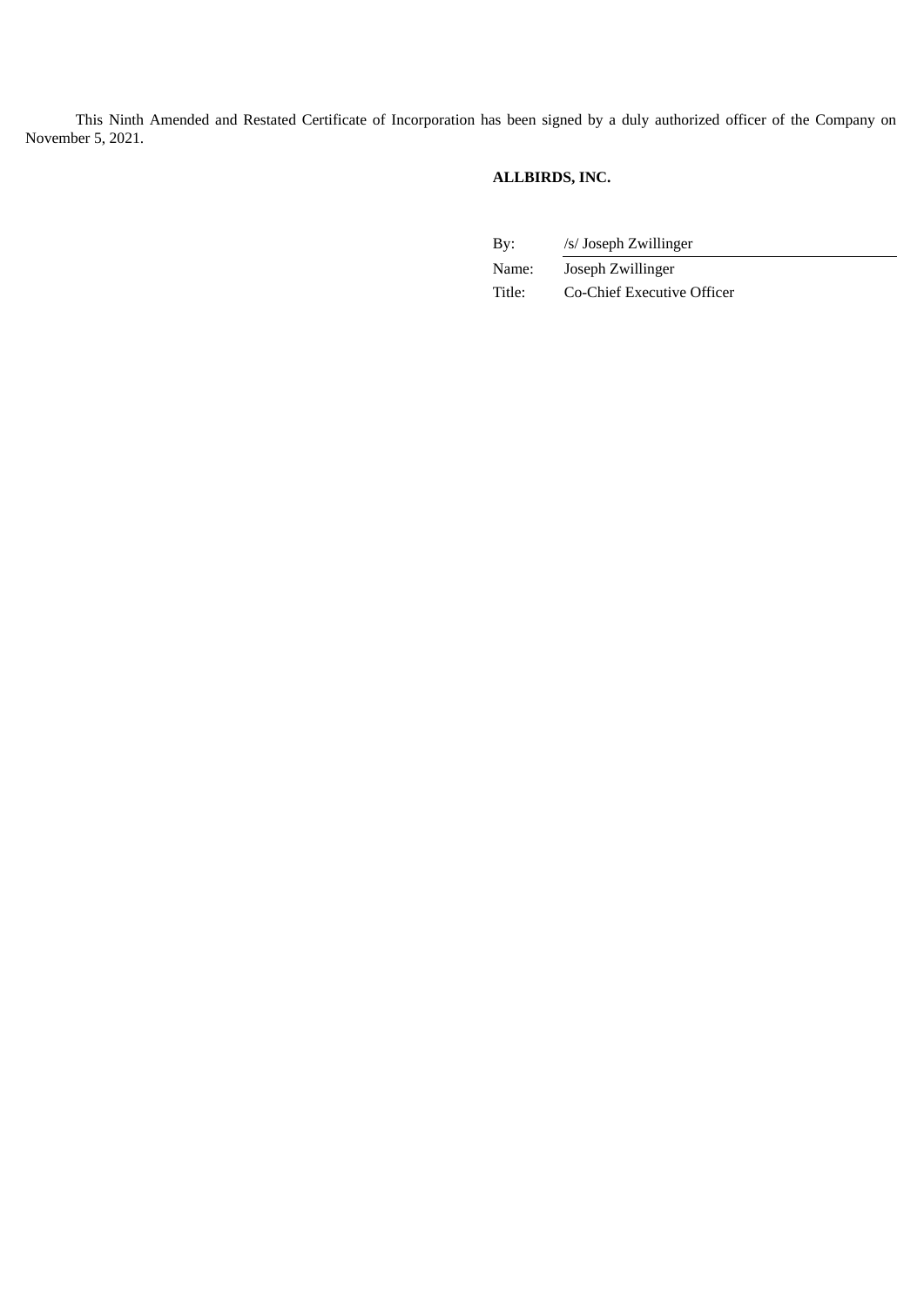# <span id="page-16-0"></span>**AMENDED AND RESTATED**

# **BYLAWS**

**OF**

**ALLBIRDS, INC. (A DELAWARE PUBLIC BENEFIT CORPORATION)**

**Effective: November 5, 2021**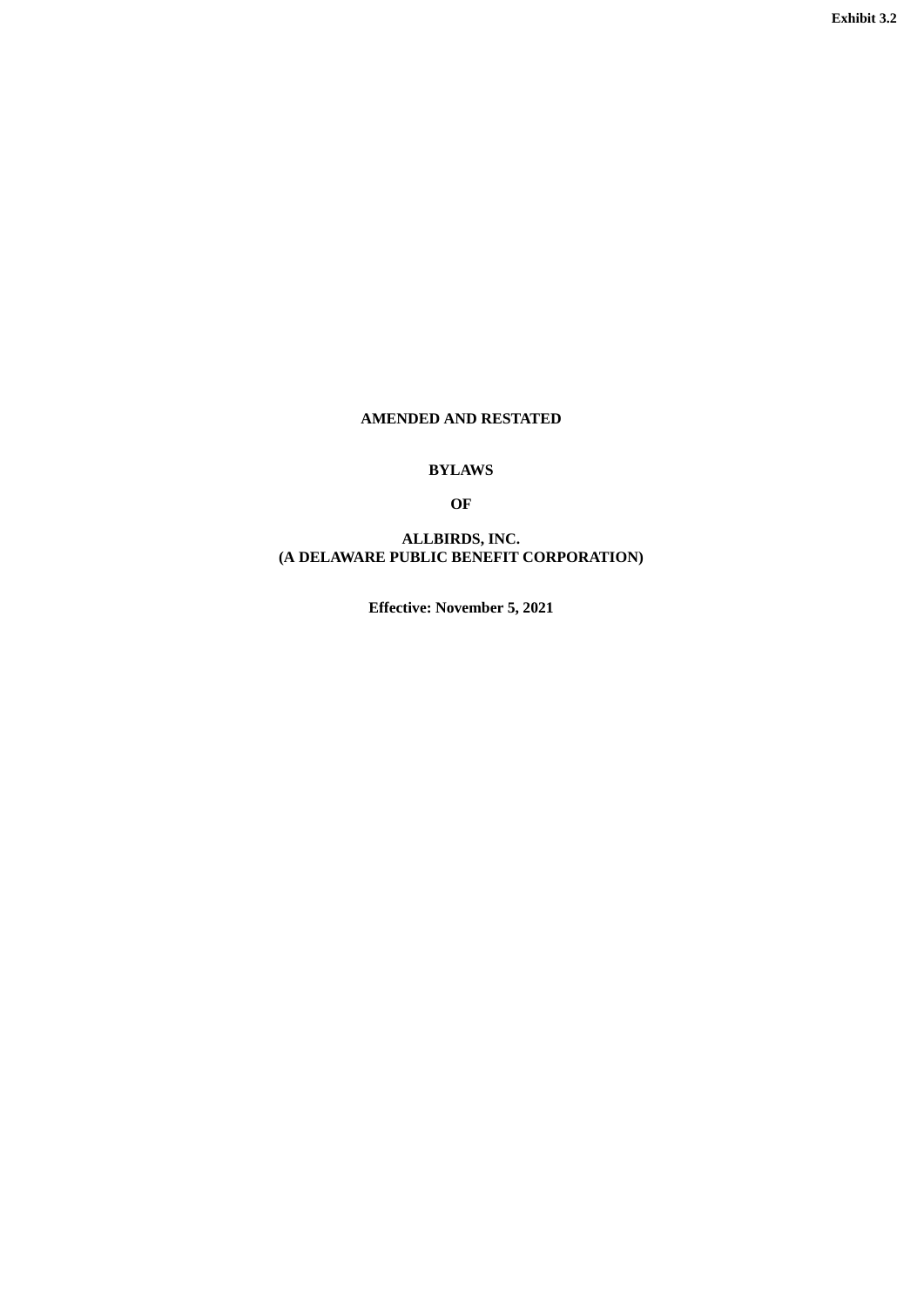#### **AMENDED AND RESTATED BYLAWS**

#### **OF**

# **ALLBIRDS, INC. (A DELAWARE PUBLIC BENEFIT CORPORATION)**

# **ARTICLE I**

#### **OFFICES**

**Section 1. Registered Office.** The registered office of the corporation in the State of Delaware shall be as set forth in the Amended and Restated Certificate of Incorporation of the corporation, as the same may be amended or restated from time to time (the "*Certificate of Incorporation*").

**Section 2. Other Offices.** The corporation may also have and maintain an office or principal place of business at such place as may be fixed by the Board of Directors of the corporation (the "*Board of Directors*"), and may also have offices at such other places, both within and without the State of Delaware as the Board of Directors may from time to time determine or the business of the corporation may require.

#### **ARTICLE II**

#### **CORPORATE SEAL**

**Section 3. Corporate Seal.** The Board of Directors may adopt a corporate seal. If adopted, the corporate seal shall consist of a die bearing the name of the corporation and the inscription, "*Corporate Seal-Delaware*." Said seal may be used by causing it or a facsimile thereof to be impressed or affixed or reproduced or otherwise.

# **ARTICLE III**

# **STOCKHOLDERS' MEETINGS**

**Section 4. Place of Meetings.** Meetings of the stockholders of the corporation may be held at such place, if any, either within or without the State of Delaware, as may be determined from time to time by the Board of Directors. The Board of Directors may, in its sole discretion, determine that the meeting shall not be held at any place, but may instead be held solely by means of remote communication as provided under the General Corporation Law of the State of Delaware (the "*DGCL*") and Section 14 below.

#### **Section 5. Annual Meetings.**

**(a)** The annual meeting of the stockholders of the corporation, for the purpose of election of directors and for such other business as may properly come before it, shall be held on such date and at such time as may be designated from time to time by the Board of Directors. The corporation my postpone, reschedule, or cancel any annual meeting of stockholders previously scheduled by the Board of Directors. Nominations of persons for election to the Board of Directors and proposals of business to be considered by the stockholders may be made at an annual meeting of stockholders: (i)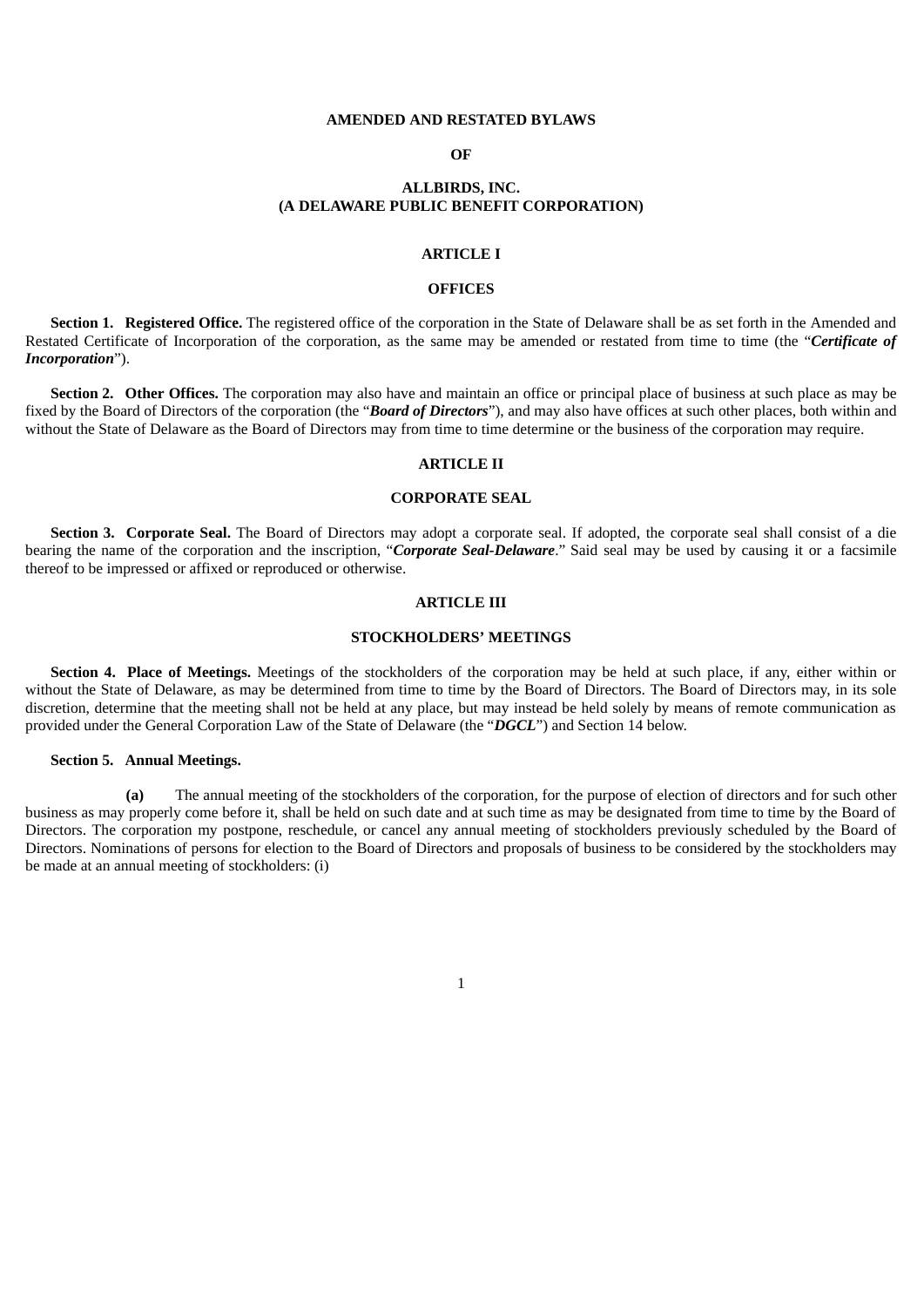pursuant to the corporation's notice of meeting of stockholders; (ii) by or at the direction of the Board of Directors or a duly authorized committee thereof; or (iii) by any stockholder of the corporation who was a stockholder of record (and, with respect to any beneficial owner, if different, on whose behalf such business is proposed or such nomination or nominations are made, only if such beneficial owner was the beneficial owner of shares of the corporation) at the time of giving the stockholder's notice provided for in Section 5(b) below, who is entitled to vote at the meeting and who complied with the notice procedures set forth in this Section 5. For the avoidance of doubt, clause (iii) above shall be the exclusive means for a stockholder to make nominations and submit other business (other than matters properly included in the corporation's notice of meeting of stockholders and proxy statement under Rule 14a-8 under the Securities Exchange Act of 1934, as amended, and the rules and regulations thereunder (the "*1934 Act*")) before an annual meeting of stockholders.

**(b)** At an annual meeting of the stockholders, only such business shall be conducted as is a proper matter for stockholder action under Delaware law, the Certificate of Incorporation and these Amended and Restated Bylaws of the corporation, as the same may be amended or restated from time to time (the "*Bylaws*"), and only such nominations shall be made and business shall be conducted as shall have been properly brought before the meeting in accordance with the procedures below.

**(i)** For nominations for the election to the Board of Directors to be properly brought before an annual meeting by a stockholder pursuant to clause (iii) of Section 5(a), the stockholder must deliver written notice to the Secretary at the principal executive offices of the corporation on a timely basis as set forth in Section 5(b)(iii) and must update and supplement such written notice on a timely basis as set forth in Section 5(c). Such stockholder's notice shall set forth: (A) as to each nominee such stockholder proposes to nominate at the meeting: (1) the name, age, business address and residence address of such nominee, (2) the principal occupation or employment of such nominee, (3) the class or series and number of shares of each class or series of capital stock of the corporation that are owned of record and beneficially by such nominee, (4) the date or dates on which such shares were acquired and the investment intent of such acquisition, (5) all other information concerning such nominee as would be required to be disclosed in a proxy statement soliciting proxies for the election of such nominee as a director in an election contest (even if an election contest is not involved and whether or not proxies are being or will be solicited), or that is otherwise required to be disclosed pursuant to Section 14 of the 1934 Act and the rules and regulations promulgated thereunder (including such person's written consent to being named in the corporation's proxy statement and associated proxy card as a nominee of the stockholder and to serving as a director if elected); and (B) all of the information required by Section 5(b)(iv). The corporation may require any proposed nominee to furnish such other information as it may reasonably require to determine the eligibility of such proposed nominee to serve as an independent director of the corporation (as such term is used in any applicable stock exchange listing requirements or applicable law) or on any committee or sub-committee of the Board of Directors under any applicable stock exchange listing requirements or applicable law, or that could be material to a reasonable stockholder's understanding of the independence, or lack thereof, of such proposed nominee.

**(ii)** Other than proposals sought to be included in the corporation's proxy materials pursuant to Rule 14a-8 under the 1934 Act, for business other than nominations for the election to the Board of Directors to be properly brought before an annual meeting by a stockholder pursuant to clause (iii) of Section 5(a), the stockholder must deliver written notice to the Secretary at the principal executive offices of the corporation on a timely basis as set forth in Section 5(b)(iii), and must update and supplement such written notice on a timely basis as set forth in Section 5(c). Such stockholder's notice shall set forth: (A) as to each matter such stockholder proposes to bring before the meeting, a brief description of the business desired to be brought before the meeting, the text of the proposal or business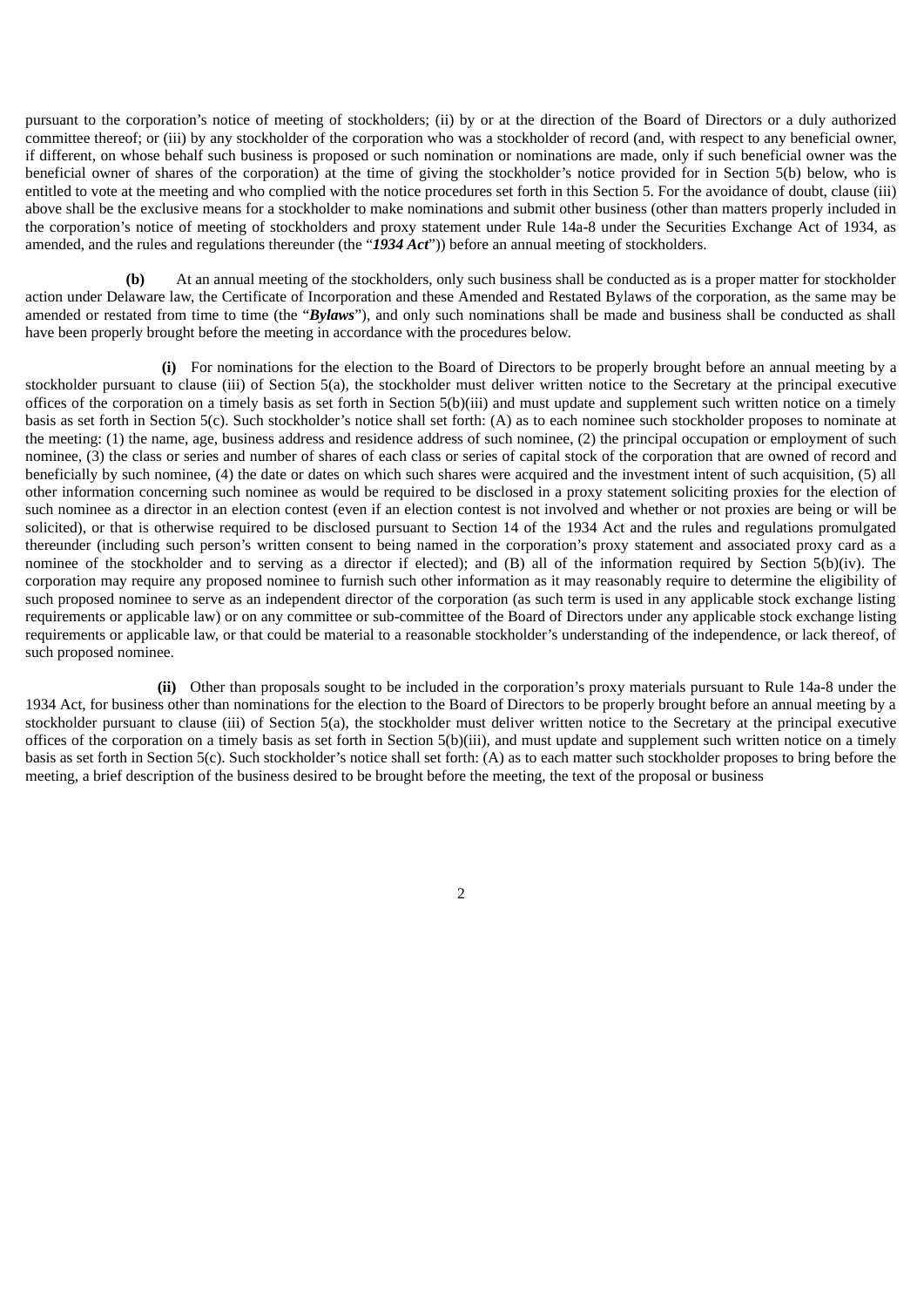(including the text of any resolutions proposed for consideration and in the event that such business includes a proposal to amend the Bylaws, the language of the proposed amendment), the reasons for conducting such business at the meeting, and any material interest (including any anticipated benefit of such business to any Proponent (as defined below) other than solely as a result of its ownership of the corporation's capital stock, that is material to any Proponent individually, or to the Proponents in the aggregate) in such business of any Proponent; and (B) the information required by Section 5(b)(iv).

**(iii)** To be timely, the written notice required by Section 5(b)(i) or 5(b)(ii) must be received by the Secretary at the principal executive offices of the corporation not later than the close of business on the 90<sup>th</sup> day, nor earlier than the close of business on the 120<sup>th</sup> day, prior to the first anniversary of the immediately preceding year's annual meeting *provided*, *however*, that, subject to the last sentence of this Section 5(b)(iii), in the event that (A) the date of the annual meeting is advanced more than 30 days prior to or delayed by more than 30 days after the anniversary of the preceding year's annual meeting, notice by the stockholder to be timely must be so received not earlier than the close of business on the  $120<sup>th</sup>$  day prior to such annual meeting and not later than the close of business on the later of the  $90<sup>th</sup>$  day prior to such annual meeting or, if later than the  $90<sup>th</sup>$  day prior to such annual meeting, the tenth day following the day on which public announcement of the date of such meeting is first made by the corporation, or (B) the corporation did not have an annual meeting in the preceding year, notice by the stockholder to be timely must be so received not later than the tenth day following the day on which public announcement of the date of such meeting is first made. In no event shall an adjournment or postponement of an annual meeting for which notice has been given, or the public announcement thereof has been made, commence a new time period (or extend any time period) for the giving of a stockholder's notice as described above.

**(iv)** The written notice required by Sections 5(b)(i) or 5(b)(ii) shall also set forth, as of the date of the notice and as to the stockholder giving the notice and the beneficial owner, if any, on whose behalf the nomination or proposal is made (each, a "*Proponent*" and collectively, the "*Proponents*"): (A) the name and address of each Proponent, including, if applicable, such name and address as they appear on the corporation's books and records; (B) the class, series and number of shares of each class or series of the capital stock of the corporation that are, directly or indirectly, owned of record or beneficially (within the meaning of Rule 13d-3 under the 1934 Act) by each Proponent (provided, that for purposes of this Section 5(b)(iv), such Proponent shall in all events be deemed to beneficially own all shares of any class or series of capital stock of the corporation as to which such Proponent has a right to acquire beneficial ownership at any time in the future); (C) a description of any agreement, arrangement or understanding (whether oral or in writing) with respect to such nomination or proposal (and/or the voting of shares of any class or series of capital stock of the corporation) between or among any Proponent and any of its affiliates or associates, and any others (including their names) acting in concert, or otherwise under the agreement, arrangement or understanding, with any of the foregoing; (D) a representation that the Proponents are holders of record or beneficial owners, as the case may be, of shares of the corporation at the time of giving notice, will be entitled to vote at the meeting, and intend to appear in person or by proxy at the meeting to nominate the person or persons specified in the notice (with respect to a notice under Section 5(b)(i)) or to propose the business that is specified in the notice (with respect to a notice under Section 5(b)(ii)); (E) a representation as to whether the Proponents intend to deliver a proxy statement and form of proxy to holders of a sufficient number of the corporation's voting shares to elect such nominee or nominees (with respect to a notice under Section 5(b)(i)) or to carry such proposal (with respect to a notice under Section 5(b) (ii)); (F) to the extent known by any Proponent, the name and address of any other stockholder supporting the proposal on the date of such stockholder's notice; and (G) a description of all Derivative Transactions (as defined below) by each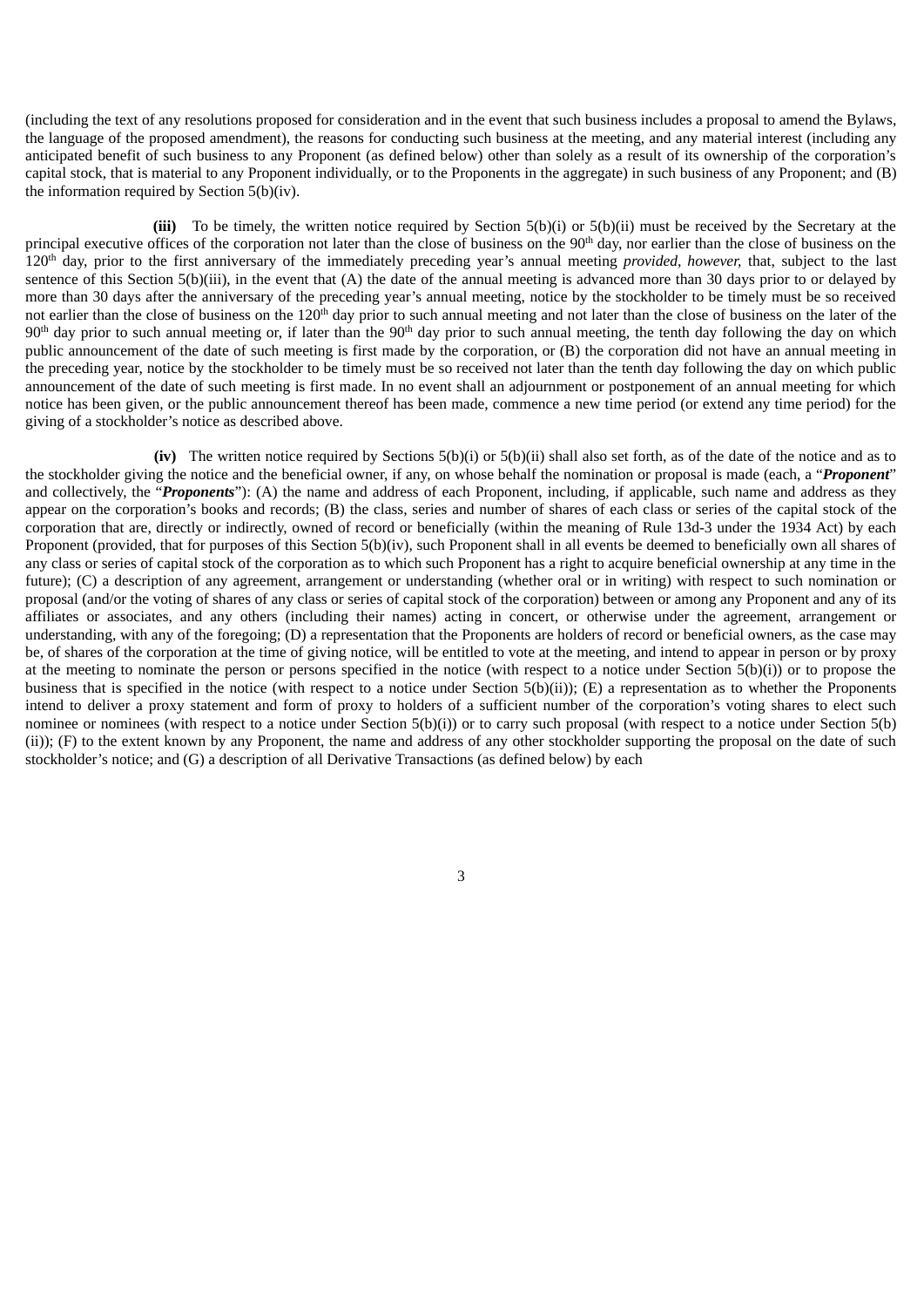Proponent during the previous 12-month period, including the date of the transactions and the class, series and number of securities involved in, and the material economic terms of, such Derivative Transactions.

**(c)** A stockholder providing the written notice required by Section 5(b)(i) or (ii) shall update and supplement such notice in writing, if necessary, so that the information provided or required to be provided in such notice is true and correct in all material respects as of (i) the record date for the determination of stockholders entitled to notice of the meeting and (ii) the date that is five Business Days (as defined below) prior to the meeting and, in the event of any adjournment or postponement thereof, five Business Days prior to such adjourned or postponed meeting. In the case of an update and supplement pursuant to clause (i) of this Section 5(c), such update and supplement shall be received by the Secretary at the principal executive offices of the corporation not later than five Business Days after the public announcement of the record date for the determination of stockholders entitled to notice of the meeting. In the case of an update and supplement pursuant to clause (ii) of this Section 5(c), such update and supplement shall be received by the Secretary at the principal executive offices of the corporation not later than two Business Days prior to the date for the meeting, and, in the event of any adjournment or postponement thereof, two Business Days prior to such adjourned or postponed meeting.

**(d)** Notwithstanding anything in Section 5(b)(iii) to the contrary, in the event that the number of directors in an Expiring Class (as defined below) to be elected to the Board of Directors at the next annual meeting is increased and there is no public announcement by the corporation naming all of the nominees for the Expiring Class or specifying the size of the increased Expiring Class at least 100 days before the first anniversary of the preceding year's annual meeting, a stockholder's notice required by this Section 5 and that complies with the requirements in Section 5(b)(i), other than the timing requirements in Section 5(b)(iii), shall also be considered timely, but only with respect to nominees for any new positions in such Expiring Class created by such increase, if it shall be received by the Secretary at the principal executive offices of the corporation not later than the close of business on the tenth day following the day on which such public announcement is first made by the corporation. For purposes of this section, an "*Expiring Class*" shall mean a class of directors whose term shall expire at the next annual meeting of stockholders.

**(e)** A person shall not be eligible for election or re-election as a director at an annual meeting, unless the person is nominated in accordance with either clause (ii) or (iii) of Section 5(a) and in accordance with the procedures set forth in Section 5(b), Section 5(c), and Section 5(d), as applicable. Only such business shall be conducted at any annual meeting of the stockholders of the corporation as shall have been brought before the meeting in accordance with clauses (i), (ii), or (iii) of Section 5(a) and in accordance with the procedures set forth in Section 5(b) and Section 5(c), as applicable. Except as otherwise required by applicable law, the chairperson of the meeting shall have the power and duty to determine whether a nomination or any business proposed to be brought before the meeting was made, or proposed, as the case may be, in accordance with the procedures set forth in the Bylaws and, if any proposed nomination or business is not in compliance with the Bylaws, or the Proponent does not act in accordance with the representations in Sections  $5(b)(iv)(D)$  and  $5(b)(iv)(E)$ , to declare that such proposal or nomination shall not be presented for stockholder action at the meeting and shall be disregarded, or that such business shall not be transacted, notwithstanding that proxies in respect of such nomination or such business may have been solicited or received.

**(f)** Notwithstanding the foregoing provisions of this Section 5, in order to include information with respect to a stockholder proposal in the proxy statement and form of proxy for a stockholders' meeting, a stockholder must also comply with all applicable requirements of the 1934 Act and the rules and regulations thereunder. Nothing in the Bylaws shall be deemed to affect any rights of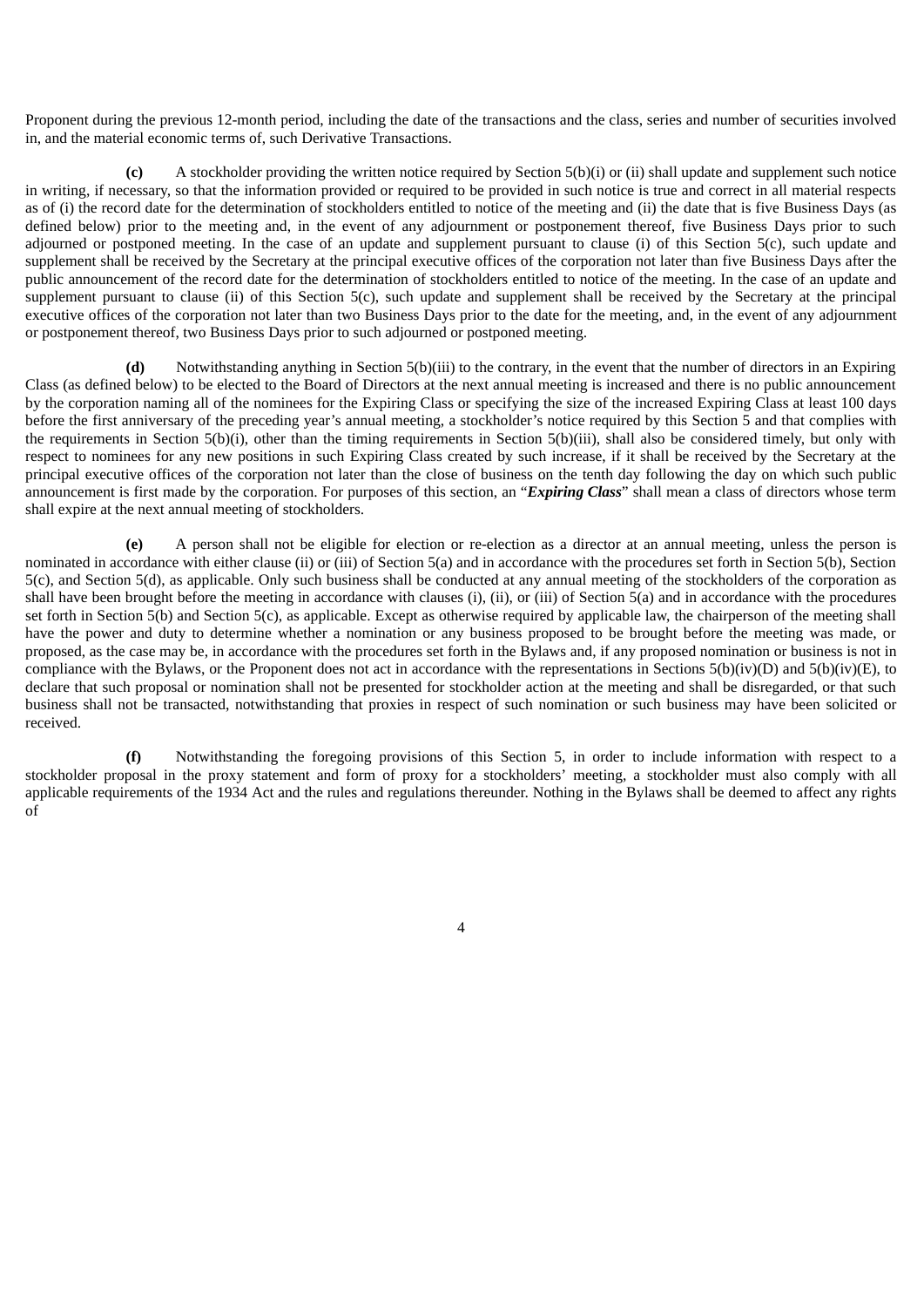stockholders to request inclusion of proposals in the corporation's proxy statement pursuant to Rule 14a-8 under the 1934 Act; *provided, however,* that any references in the Bylaws to the 1934 Act or the rules and regulations thereunder are not intended to and shall not limit the requirements applicable to proposals and/or nominations to be considered pursuant to Section 5(a)(iii). Nothing in the Bylaws shall be deemed to affect any rights of holders of any class or series of preferred stock to nominate and elect directors pursuant to and to the extent provided in any applicable provision of the Certificate of Incorporation.

**(g)** For purposes of Sections 5 and 6,

**(i)** "*affiliates*" and "*associates*" shall have the meanings set forth in Rule 405 under the Securities Act of 1933, as amended (the "*1933 Act*");

City, New York;

**(ii)** "*Business Day*" means any day other than Saturday, Sunday or a day on which banks are closed in New York

**(iii)** "*close of business*" means 5:00 p.m. local time at the principal executive offices of the corporation on any calendar day, whether or not the day is a Business Day;

**(iv)** "*Derivative Transaction*" means any agreement, arrangement, interest or understanding entered into by, or on behalf or for the benefit of, any Proponent or any of its affiliates or associates, whether record or beneficial:

> (A) the value of which is derived in whole or in part from the value of any class or series of shares or other securities of the corporation;

> (B) that otherwise provides any direct or indirect opportunity to gain or share in any gain derived from a change in the value of securities of the corporation;

> (C) the effect or intent of which is to mitigate loss, manage risk or benefit from changes in value or price with respect to any securities of the corporation; or

> (D) that provides the right to vote or increase or decrease the voting power of, such Proponent, or any of its affiliates or associates, directly or indirectly, with respect to any securities of the corporation,

which agreement, arrangement, interest or understanding may include, without limitation, any option, warrant, debt position, note, bond, convertible security, swap, stock appreciation or similar right, short position, profit interest, hedge, right to dividends, voting agreement, performance-related fee or arrangement to borrow or lend shares (whether or not subject to payment, settlement, exercise or conversion in any such class or series), and any proportionate interest of such Proponent in the securities of the corporation held by any general or limited partnership, or any limited liability company, of which such Proponent is, directly or indirectly, a general partner or managing member; and

**(v)** "*public announcement*" shall mean disclosure in a press release reported by the Dow Jones News Service, Associated Press, Business Wire, GlobeNewswire or comparable national news service or in a document publicly filed by the corporation with the Securities and Exchange Commission pursuant to Section 13, 14 or 15(d) of the 1934 Act or by such other means reasonably designed to inform the public or security holders in general of such information, including, without limitation, posting on the corporation's investor relations website.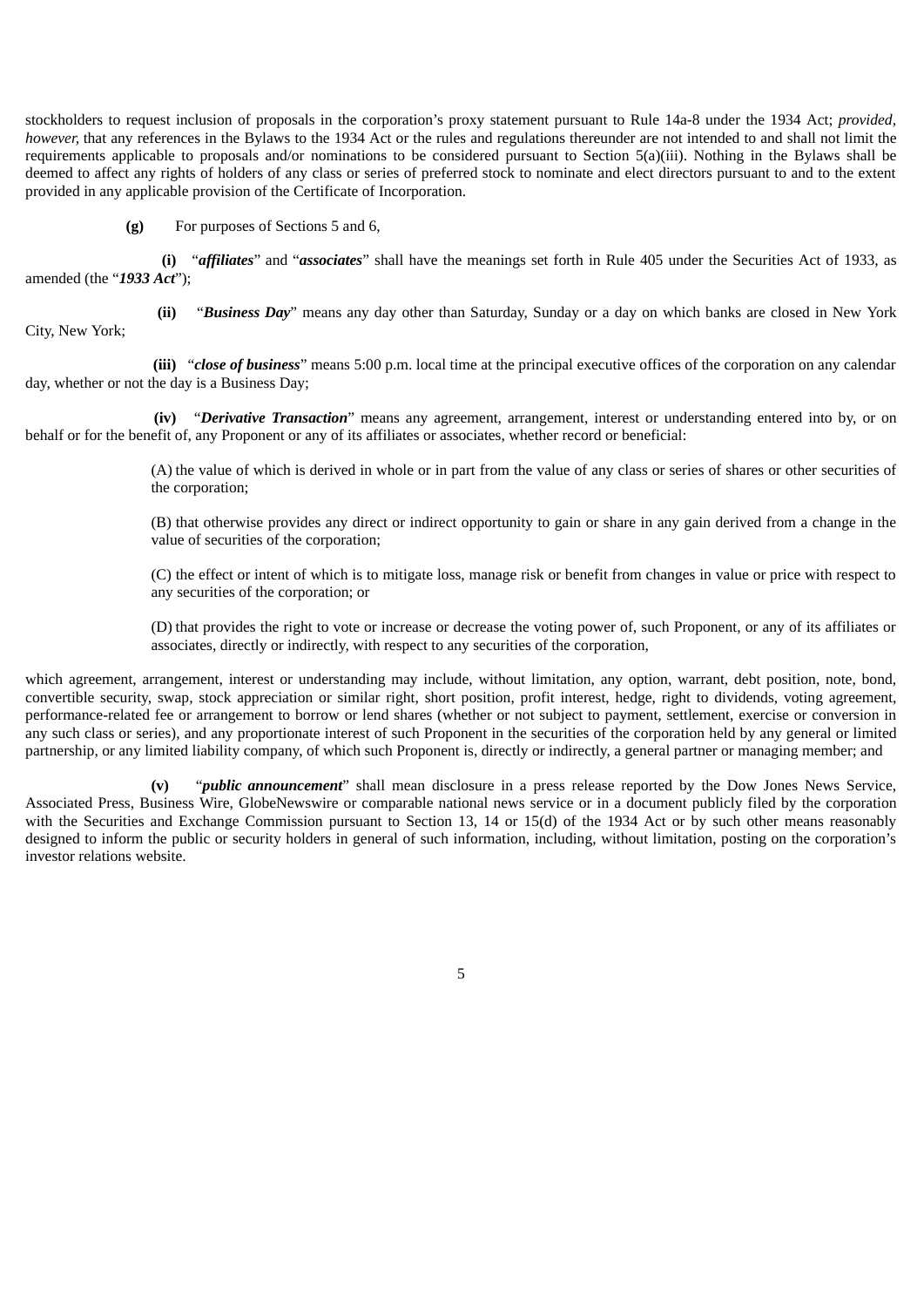#### **Section 6. Special Meetings.**

**(a)** Special meetings of the stockholders of the corporation may be called, for any purpose as is a proper matter for stockholder action under Delaware law, by (i) the Chairperson of the Board of Directors, (ii) any Chief Executive Officer, or (iii) the Board of Directors pursuant to a resolution adopted by a majority of the total number of authorized directors (whether or not there exist any vacancies in previously authorized directorships at the time any such resolution is presented to the Board of Directors for adoption). The corporation may postpone, reschedule, or cancel any special meeting of stockholders previously scheduled by the Board of Directors.

**(b)** The Board of Directors shall determine the time and place, if any, of such special meeting. Upon determination of the time and place, if any, of the meeting, the Secretary shall cause a notice of meeting to be given to the stockholders entitled to vote, in accordance with the provisions of Section 7. No business may be transacted at such special meeting otherwise than specified in the notice of meeting.

**(c)** Nominations of persons for election to the Board of Directors may be made at a special meeting of stockholders at which directors are to be elected (i) by or at the direction of the Board of Directors or a duly authorized committee thereof or (ii) by any stockholder of the corporation who is a stockholder of record (and, with respect to any beneficial owner, if different, on whose behalf such nomination or nominations are made, only if such beneficial owner was the beneficial owner of shares of the corporation) at the time of giving notice provided for in this paragraph, who is entitled to vote at the meeting and who delivers written notice to the Secretary of the corporation setting forth the information required by Sections 5(b)(i) and 5(b)(iv). In the event the corporation calls a special meeting of stockholders for the purpose of electing one or more directors to the Board of Directors, any such stockholder of record may nominate a person or persons (as the case may be), for election to such position(s) as specified in the corporation's notice of meeting, if written notice setting forth the information required by Sections 5(b)(i) and 5(b)(iv) shall be received by the Secretary at the principal executive offices of the corporation not earlier than 120 days prior to such special meeting and not later than the close of business on the later of the 90<sup>th</sup> day prior to such meeting or the tenth day following the day on which the corporation first makes a public announcement of the date of the special meeting and of the nominees proposed by the Board of Directors to be elected at such meeting. The stockholder shall also update and supplement such information as required under Section 5(c). In no event shall an adjournment or a postponement of a special meeting for which notice has been given, or the public announcement thereof has been made, commence a new time period (or extend any time period) for the giving of a stockholder's notice as described above.

A person shall not be eligible for election or re-election as a director at the special meeting unless the person is nominated either in accordance with clause (i) or clause (ii) of this Section 6(c). Except as otherwise required by applicable law, the chairperson of the meeting shall have the power and duty to determine whether a nomination was made in accordance with the procedures set forth in the Bylaws and, if any proposed nomination or business is not in compliance with the Bylaws, or if the Proponent does not act in accordance with the representations in Sections 5(b)(iv)(D) and 5(b)(iv)(E), to declare that such nomination shall not be presented for stockholder action at the meeting and shall be disregarded, notwithstanding that proxies in respect of such nomination may have been solicited or received.

**(d)** Notwithstanding the foregoing provisions of this Section 6, a stockholder must also comply with all applicable requirements of the 1934 Act and the rules and regulations thereunder with respect to matters set forth in this Section 6. Nothing in the Bylaws shall be deemed to affect any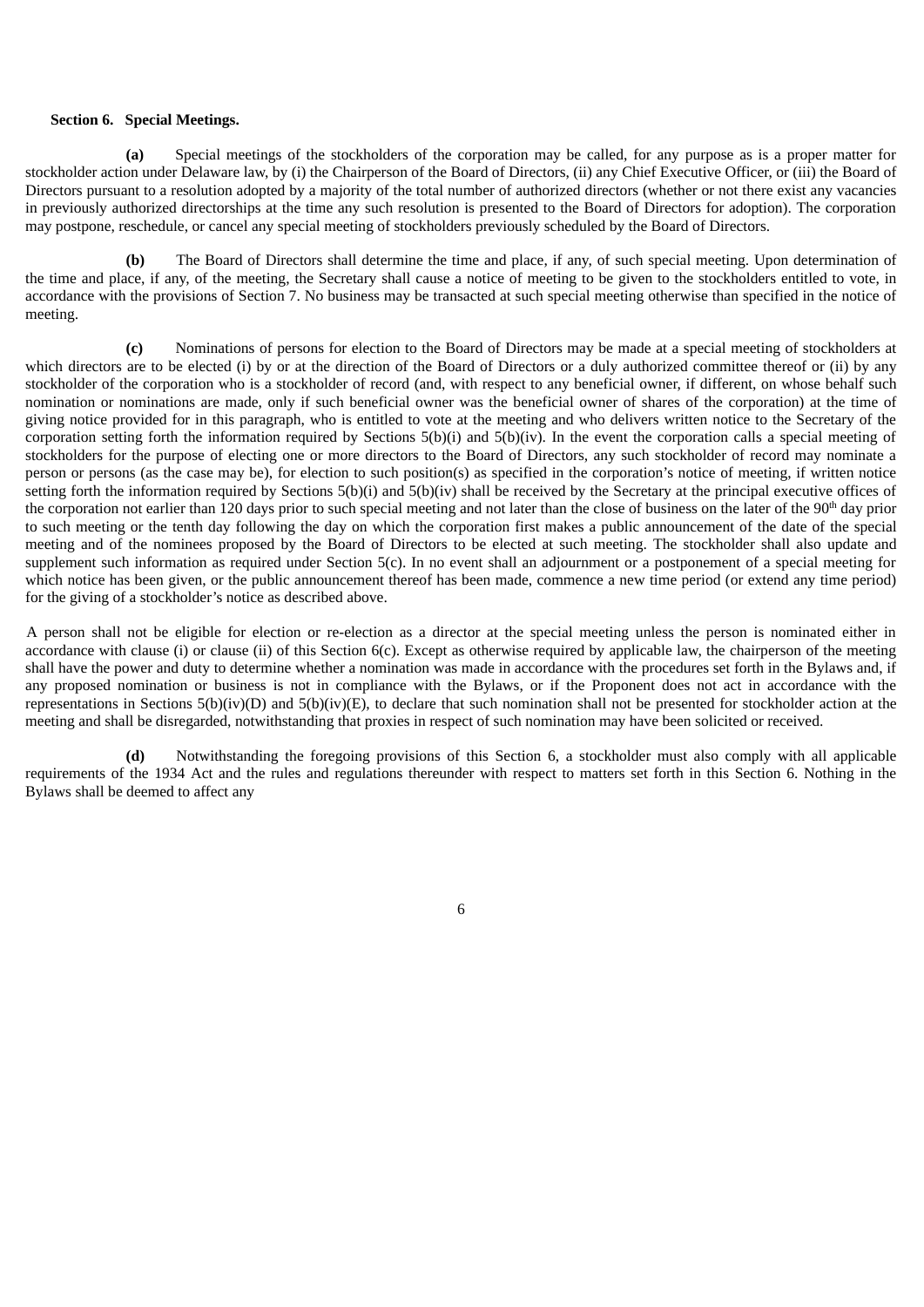rights of stockholders to request inclusion of proposals in the corporation's proxy statement pursuant to Rule 14a-8 under the 1934 Act; *provided, however,* that any references in the Bylaws to the 1934 Act or the rules and regulations thereunder are not intended to and shall not limit the requirements applicable to nominations for the election to the Board of Directors to be considered pursuant to Section 6(c).

**Section 7. Notice of Meetings.** Except as otherwise provided by applicable law, notice, given in writing or by electronic transmission, of each meeting of stockholders shall be given not less than ten nor more than 60 days before the date of the meeting to each stockholder entitled to vote at such meeting. Such notice shall specify the place, if any, date and hour, in the case of special meetings, the purpose or purposes of the meeting, the record date for determining stockholders entitled to vote at the meeting, if such record date is different from the record date for determining stockholders entitled to notice of the meeting, and the means of remote communications, if any, by which stockholders and proxyholders may be deemed to be present in person and vote at any such meeting. Such notice may be given by personal delivery, mail, or with the consent of the stockholder entitled to receive notice, by facsimile or electronic transmission. If mailed, notice is given when deposited in the United States mail, postage prepaid, directed to the stockholder at such stockholder's address as it appears on the records of the corporation. If sent via electronic transmission, notice is given when directed to such stockholder's electronic mail address appearing in the records of the corporation. Notice of the time, place, if any, and purpose of any meeting of stockholders (to the extent required) may be waived in writing, signed by the person entitled to notice thereof, or by electronic transmission by such person, either before or after such meeting, and will be waived by any stockholder by his or her attendance thereat in person, by remote communication, if applicable, or by proxy, except when the stockholder attends a meeting for the express purpose of objecting, at the beginning of the meeting, to the transaction of any business because the meeting is not lawfully called or convened. Any stockholder so waiving notice of such meeting shall be bound by the proceedings of any such meeting in all respects as if due notice thereof had been given.

**Section 8. Quorum and Vote Required.** At all meetings of stockholders, except where otherwise provided by statute or by the Certificate of Incorporation, or by the Bylaws, the presence, in person, by remote communication, if applicable, or by proxy, of the holders of a majority of the voting power of the outstanding shares of stock entitled to vote at the meeting shall constitute a quorum for the transaction of business. In the absence of a quorum, any meeting of stockholders may be adjourned, from time to time, either by the chairperson of the meeting or by vote of the holders of a majority of the voting power of the shares represented thereat and entitled to vote thereon, but no other business shall be transacted at such meeting. The stockholders present at a duly called or convened meeting, at which a quorum is present, may continue to transact business until adjournment, notwithstanding the withdrawal of enough stockholders to leave less than a quorum.

Except as otherwise provided by statute or by applicable stock exchange rules, or by the Certificate of Incorporation or the Bylaws, in all matters other than the election of directors, the affirmative vote of the holders of a majority of the voting power of the shares present in person, by remote communication, if applicable, or represented by proxy at the meeting and voting affirmatively or negatively (excluding abstentions and broker non-votes) on such matter shall be the act of the stockholders. Except as otherwise provided by statute, the Certificate of Incorporation or the Bylaws, directors shall be elected by a plurality of the votes of the shares present in person, by remote communication, if applicable, or represented by proxy at the meeting and entitled to vote generally on the election of directors. Where a separate vote by a class or classes or series is required, except where otherwise provided by statute or by the Certificate of Incorporation or the Bylaws or any applicable stock exchange rules, a majority of the voting power of the outstanding shares of such class or classes or series, present in person, by remote communication, if applicable, or represented by proxy, shall constitute a quorum entitled to take action with respect to that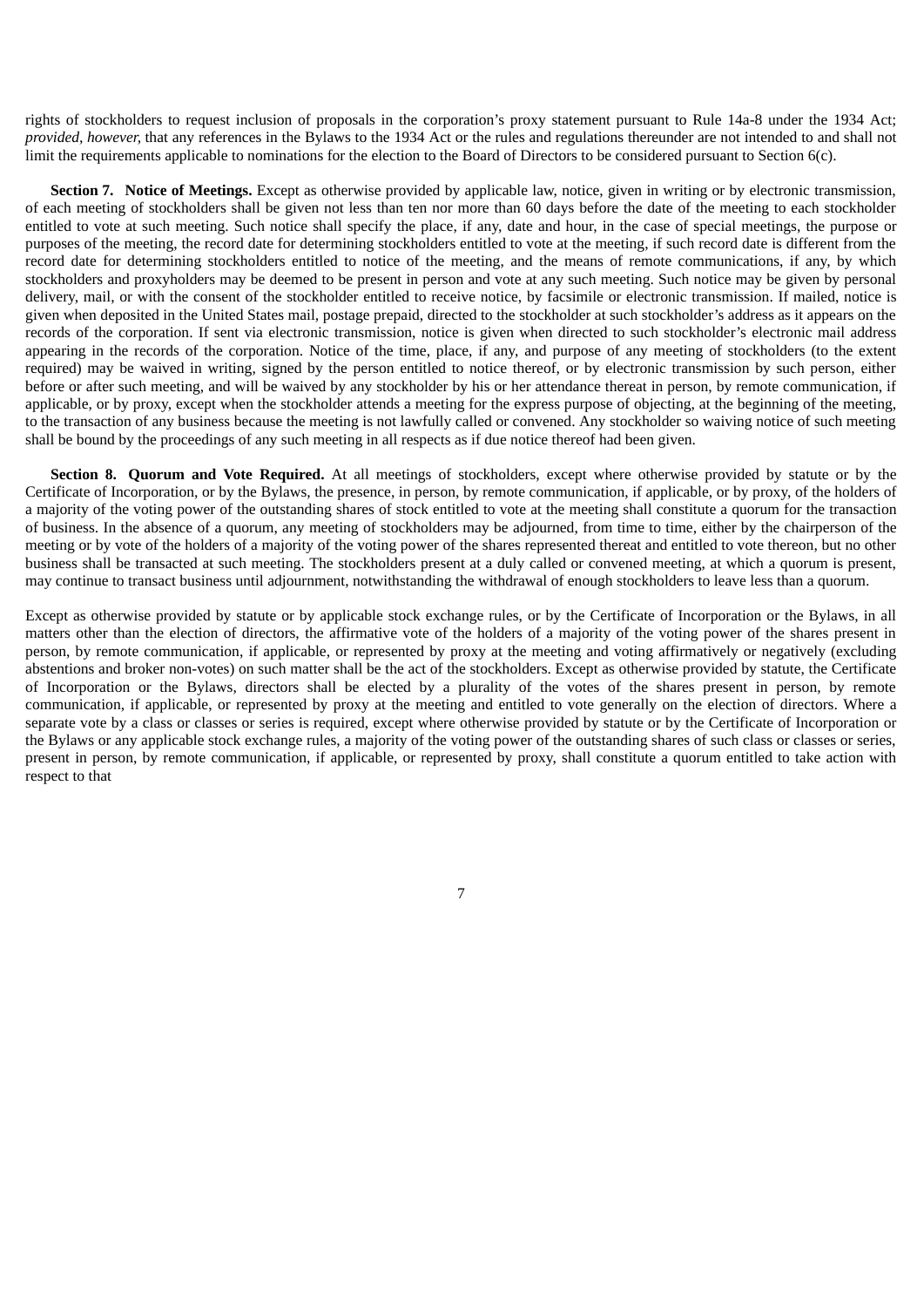vote on that matter. Except where otherwise provided by statute or by the Certificate of Incorporation or the Bylaws or any applicable stock exchange rules, the affirmative vote of the holders of a majority (plurality, in the case of the election of directors) of the voting power of the shares of such class or classes or series present in person, by remote communication, if applicable, or represented by proxy at the meeting and voting affirmatively or negatively (excluding abstention and broker non-votes) on such matter shall be the act of such class or classes or series.

**Section 9. Adjournment and Notice of Adjourned Meetings.** Any meeting of stockholders, whether annual or special, may be adjourned from time to time either by the chairperson of the meeting or by the vote of the holders of a majority of the voting power of the shares present in person, by remote communication, if applicable, or represented by proxy at the meeting and entitled to vote thereon. When a meeting is adjourned to another time or place, if any, notice need not be given of the adjourned meeting if the time and place, if any, thereof and the means of remote communication, if any, by which stockholders and proxyholders may be deemed present in person and may vote at such meeting are announced at the meeting at which the adjournment is taken. At the adjourned meeting, the corporation may transact any business that might have been transacted at the original meeting. If the adjournment is for more than 30 days or if after the adjournment a new record date is fixed for the adjourned meeting, a notice of the adjourned meeting shall be given to each stockholder of record entitled to vote at the meeting. If after the adjournment a new record date for determination of stockholders entitled to vote is fixed for the adjourned meeting, the Board of Directors shall fix as the record date for determining stockholders entitled to notice of such adjourned meeting the same or an earlier date as that fixed for determination of stockholders entitled to vote at the adjourned meeting, and shall give notice of the adjourned meeting to each stockholder of record as of the record date so fixed for notice of such adjourned meeting.

**Section 10. Voting Rights.** For the purpose of determining those stockholders entitled to vote at any meeting of the stockholders or adjournment thereof, except as otherwise provided by applicable law, only persons in whose names shares stand on the stock records of the corporation on the record date shall be entitled to vote at any meeting of stockholders. Every person entitled to vote shall have the right to do so either in person, by remote communication, if applicable, or by an agent or agents authorized by a proxy granted in accordance with Delaware law. An agent so appointed need not be a stockholder. No proxy shall be voted after three years from its date of creation unless the proxy provides for a longer period. A proxy shall be irrevocable if it states that it is irrevocable and if, and only as long as, it is coupled with an interest sufficient in law to support an irrevocable power. A stockholder may revoke any proxy that is not irrevocable by attending the meeting and voting in person or by delivering to the Secretary of the corporation a revocation of the proxy or a new proxy bearing a later date. Voting at meetings of stockholders need not be by written ballot.

**Section 11. Joint Owners of Stock.** If shares or other securities having voting power stand of record in the names of two or more persons, whether fiduciaries, members of a partnership, joint tenants, tenants in common, tenants by the entirety, or otherwise, or if two or more persons have the same fiduciary relationship respecting the same shares, unless the Secretary is given written notice to the contrary and is furnished with a copy of the instrument or order appointing them or creating the relationship wherein it is so provided, their acts with respect to voting shall have the following effect: (a) if only one votes, his or her act binds all; (b) if more than one votes, the act of the majority so voting binds all; (c) if more than one votes, but the vote is evenly split on any particular matter, each faction may vote the securities in question proportionally, or may apply to the Delaware Court of Chancery for relief as provided in Section 217(b) of the DGCL. If the instrument filed with the Secretary shows that any such tenancy is held in unequal interests, a majority or even-split for the purpose of subsection (c) shall be a majority or even-split in interest.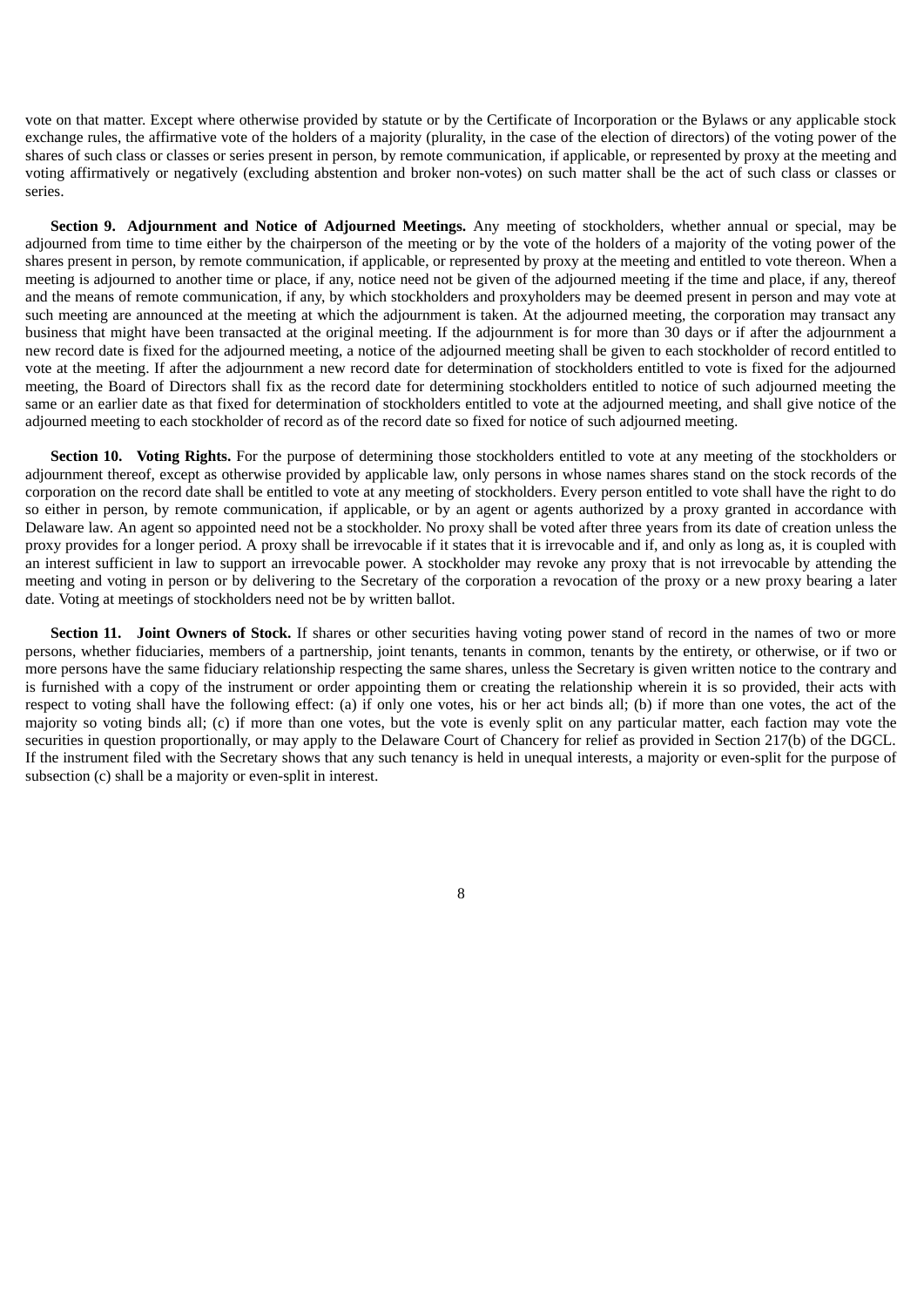**Section 12. List of Stockholders.** The corporation shall prepare, at least ten days before every meeting of stockholders, a complete list of the stockholders entitled to vote at said meeting, arranged in alphabetical order, showing the address of each stockholder and the number and class of shares registered in the name of each stockholder; provided, however, if the record date for determining the stockholders entitled to vote is less than ten days before the meeting date, the list shall reflect all of the stockholders entitled to vote as of the tenth day before the meeting date. Such list shall be open to the examination of any stockholder, for any purpose germane to the meeting, (a) on a reasonably accessible electronic network, provided that the information required to gain access to such list is provided with the notice of the meeting, or (b) during ordinary business hours, at the principal place of business of the corporation. In the event that the corporation determines to make the list available on an electronic network, the corporation may take reasonable steps to ensure that such information is available only to stockholders of the corporation. The list shall be open to examination of any stockholder during the time of the meeting as provided by applicable law.

#### **Section 13. Action without Meeting.**

No action shall be taken by the stockholders of the corporation except at an annual or special meeting of stockholders duly called in accordance with the Bylaws, and no action shall be taken by the stockholders by written consent.

**Section14. Remote Communication.** For the purposes of the Bylaws, if authorized by the Board of Directors in its sole discretion, and subject to such guidelines and procedures as the Board of Directors may adopt, stockholders and proxyholders may, by means of remote communication:

**(a)** participate in a meeting of stockholders; and

**(b)** be deemed present in person and vote at a meeting of stockholders whether such meeting is to be held at a designated place or solely by means of remote communication, provided that (i) the corporation shall implement reasonable measures to verify that each person deemed present and permitted to vote at the meeting by means of remote communication is a stockholder or proxyholder, (ii) the corporation shall implement reasonable measures to provide such stockholders and proxyholders a reasonable opportunity to participate in the meeting and to vote on matters submitted to the stockholders, including an opportunity to read or hear the proceedings of the meeting substantially concurrently with such proceedings, and (iii) if any stockholder or proxyholder votes or takes other action at the meeting by means of remote communication, a record of such vote or other action shall be maintained by the corporation.

#### **Section 15. Organization.**

**(a)** At every meeting of stockholders, the Chairperson of the Board of Directors, or, if a Chairperson has not been appointed, is absent or refuses to act, the Lead Independent Director, or if no Lead Independent Director is then serving or the Lead Independent Director is absent or refuses to act, any Chief Executive Officer, or if no Chief Executive Officer is then serving or the Chief Executive Officer is absent or refuses to act, the President, or, if the President is absent or refuses to act, a chairperson of the meeting designated by the Board of Directors, or, if the Board of Directors does not designate such chairperson, a chairperson of the meeting chosen by a majority of the voting power of the stockholders entitled to vote, present in person or by proxy, shall act as chairperson of the meeting of stockholders. The Chairperson of the Board of Directors may appoint any Chief Executive Officer as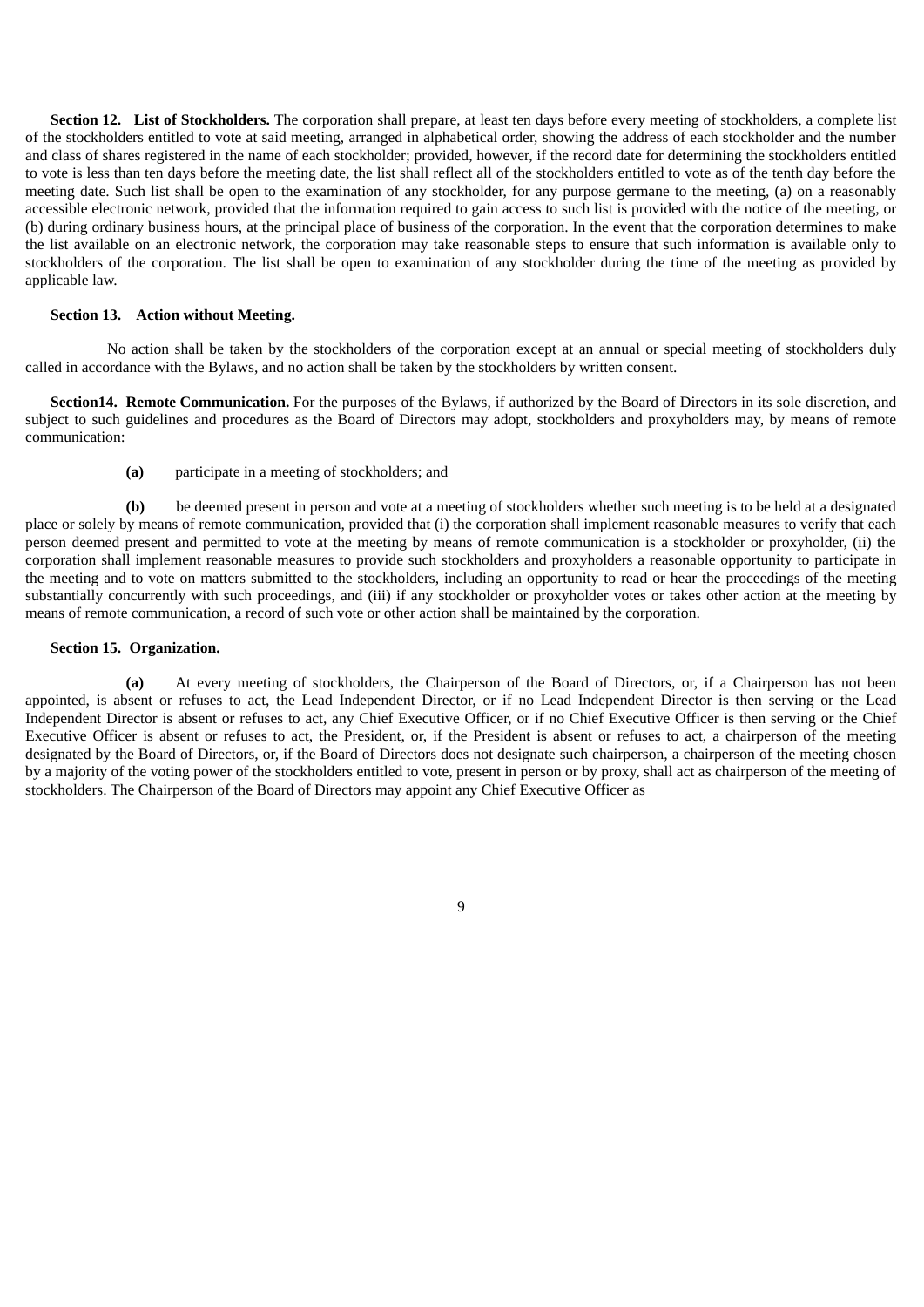chairperson of the meeting. The Secretary, or, in his or her absence, an Assistant Secretary or other officer or other person directed to do so by the chairperson of the meeting, shall act as secretary of the meeting.

**(b)** The Board of Directors shall be entitled to make such rules or regulations for the conduct of meetings of stockholders as it shall deem necessary, appropriate or convenient. Subject to such rules and regulations of the Board of Directors, if any, the chairperson of the meeting shall have the right and authority to convene and (for any or no reason) to recess and/or adjourn the meeting, to prescribe such rules, regulations and procedures and to do all such acts as, in the judgment of such chairperson, are necessary, appropriate or convenient for the proper conduct of the meeting, including, without limitation, establishing an agenda or order of business for the meeting, rules and procedures for maintaining order at the meeting and the safety of those present, limitations on participation in such meeting to stockholders of record of the corporation and their duly authorized and constituted proxies and such other persons as the chairperson shall permit, restrictions on entry to the meeting after the time fixed for the commencement thereof, limitations on the time allotted to questions or comments by participants and regulation of the opening and closing of the polls for balloting on matters that are to be voted on by ballot. The date and time of the opening and closing of the polls for each matter upon which the stockholders will vote at the meeting shall be announced at the meeting. Unless and to the extent determined by the Board of Directors or the chairperson of the meeting, meetings of stockholders shall not be required to be held in accordance with rules of parliamentary procedure.

# **ARTICLE IV**

#### **DIRECTORS**

**Section 16. Number and Term of Office.** The authorized number of directors of the corporation shall be fixed in accordance with the Certificate of Incorporation. Directors need not be stockholders unless so required by the Certificate of Incorporation. If for any cause, the directors shall not have been elected at an annual meeting, they may be elected as soon thereafter as convenient at a special meeting of the stockholders called for that purpose in the manner provided in the Bylaws.

**Section 17. Powers.** The business and affairs of the corporation shall be managed by or under the direction of the Board of Directors, except as may be otherwise provided by the Certificate of Incorporation or the DGCL.

**Section 18. Classes of Directors.** The directors shall be divided into classes as and to the extent provided in the Certificate of Incorporation, except as otherwise required by applicable law.

**Section 19. Vacancies.** Vacancies on the Board of Directors shall be filled as provided in the Certificate of Incorporation, except as otherwise required by applicable law.

**Section 20. Resignation.** Any director may resign at any time by delivering his or her notice in writing or by electronic transmission to the Board of Directors or the Secretary. Such resignation shall take effect at the time of delivery of the notice or at any later time specified therein. Acceptance of such resignation shall not be necessary to make it effective. When one or more directors shall resign from the Board of Directors, effective at a future date, a majority of the directors then in office, including those who have so resigned, shall have power to fill such vacancy or vacancies, the vote thereon to take effect when such resignation or resignations shall become effective, and each director so chosen shall hold office for the unexpired portion of the term of the director whose place shall be vacated and until his or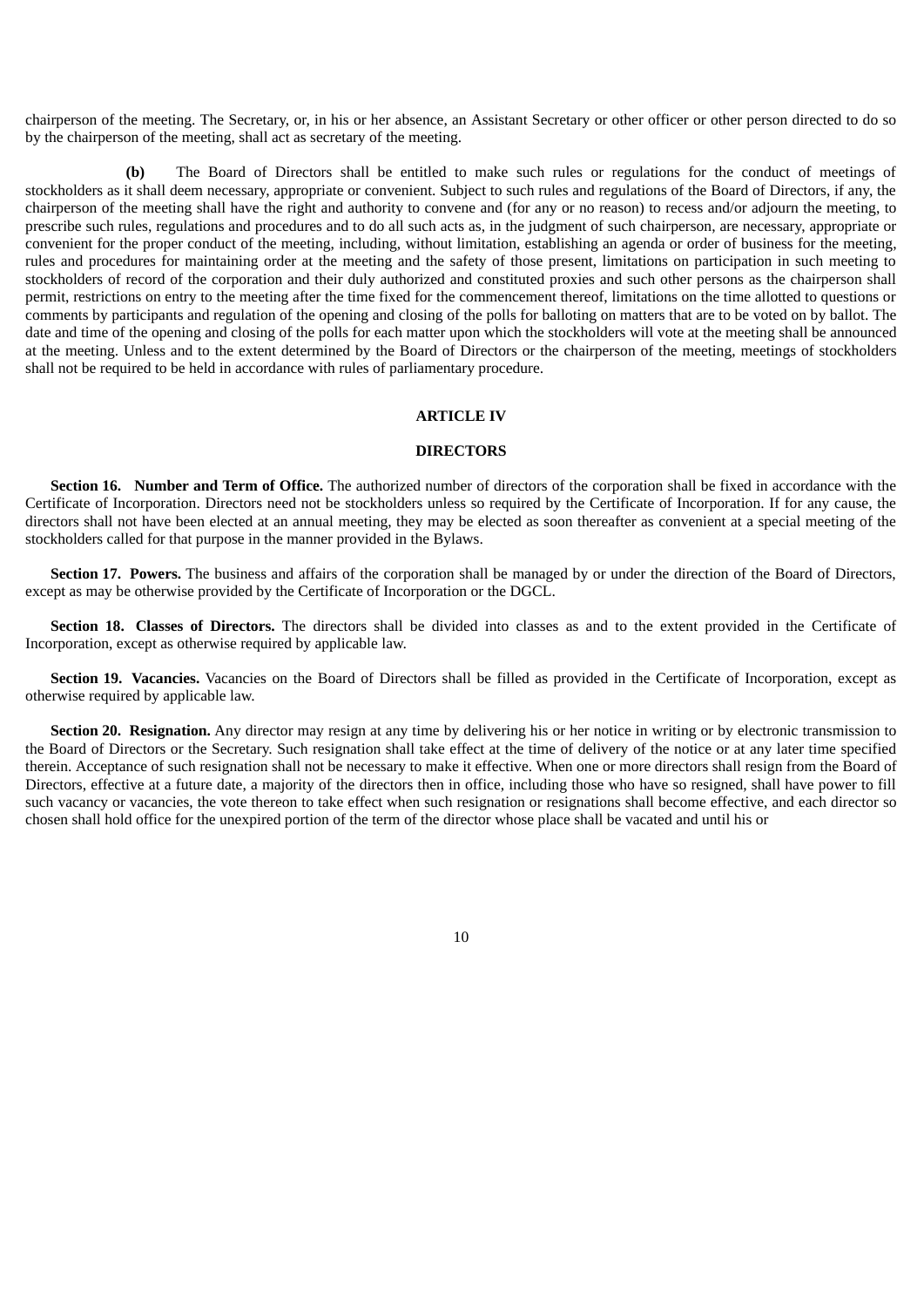her successor shall have been duly elected and qualified or until his or her earlier death, resignation or removal.

**Section 21. Removal.** Subject to the rights of holders of any series of preferred stock to elect additional directors under specified circumstances, the Board of Directors or any individual director may be removed only in the manner specified in the Certificate of Incorporation, except as otherwise required by applicable law.

#### **Section 22. Meetings.**

**(a) Regular Meetings.** Unless otherwise restricted by the Certificate of Incorporation, regular meetings of the Board of Directors may be held at any time or date and at any place within or without the State of Delaware that has been designated by the Board of Directors and publicized among all directors, either orally or in writing, by telephone, including a voice-messaging system or other system designed to record and communicate messages, or by electronic mail or other electronic means. No further notice shall be required for regular meetings of the Board of Directors.

**(b) Special Meetings.** Unless otherwise restricted by the Certificate of Incorporation, special meetings of the Board of Directors may be held at any time and place within or without the State of Delaware as designated and called by the Chairperson of the Board of Directors, any Chief Executive Officer or the Board of Directors.

**(c) Meetings by Electronic Communications Equipment.** Any member of the Board of Directors, or of any committee thereof, may participate in a meeting by means of conference telephone or other communications equipment by means of which all persons participating in the meeting can hear each other, and participation in a meeting by such means shall constitute presence in person at such meeting.

**(d) Notice of Special Meetings.** Notice of the time and place, if any, of all special meetings of the Board of Directors shall be transmitted orally or in writing, by telephone, including a voice messaging system or other system or technology designed to record and communicate messages, or by electronic mail or other electronic means, during normal business hours, at least 24 hours before the date and time of the meeting. If notice is sent by U.S. mail, it shall be sent by first class mail, postage prepaid, at least three days before the date of the meeting.

**(e) Waiver of Notice.** Notice of any meeting of the Board of Directors may be waived in writing, or by electronic transmission, at any time before or after the meeting and will be waived by any director by attendance thereat, except when the director attends the meeting for the express purpose of objecting, at the beginning of the meeting, to the transaction of any business because the meeting is not lawfully called or convened. The transaction of all business at any meeting of the Board of Directors, or any committee thereof, however called or noticed, or wherever held, shall be as valid as though it had been transacted at a meeting duly held after regular call and notice, if a quorum be present and if, either before or after the meeting, each of the directors not present who did not receive notice shall sign a written waiver of notice or shall waive notice by electronic transmission. All such waivers shall be filed with the corporate records or made a part of the minutes of the meeting.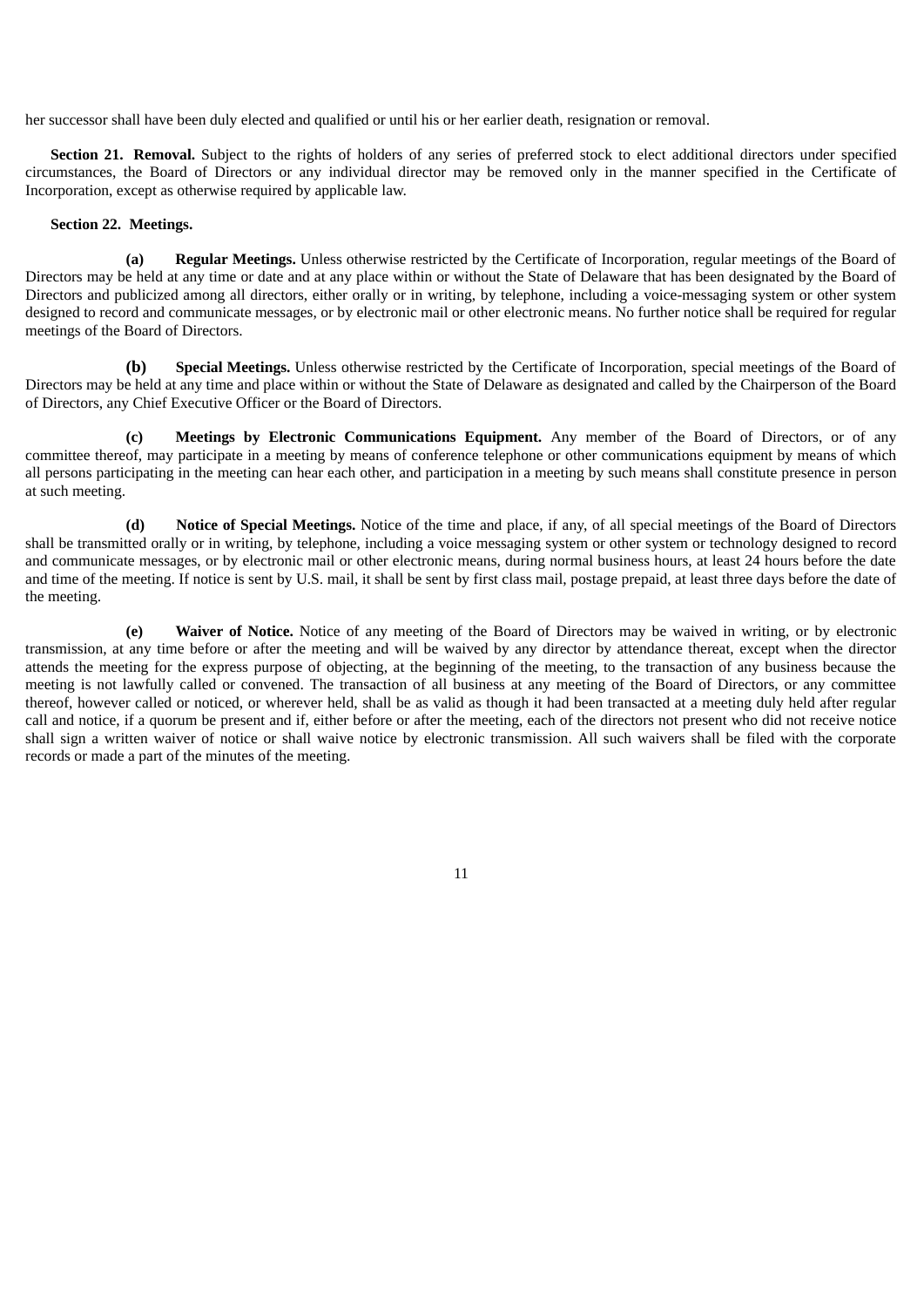#### **Section 23. Quorum and Voting.**

**(a)** Unless the Certificate of Incorporation requires a greater number, and except with respect to questions related to indemnification arising under Section 46 for which a quorum shall be one-third of the exact number of directors fixed from time to time by the Board of Directors in accordance with the Certificate of Incorporation, a quorum of the Board of Directors shall consist of a majority of the total number of directors then serving on the Board of Directors or, if greater, one-third of the exact number of directors fixed from time to time by the Board of Directors in accordance with the Certificate of Incorporation. At any meeting whether a quorum be present or otherwise, a majority of the directors present may adjourn from time to time until the time fixed for the next regular meeting of the Board of Directors, without notice other than by announcement at the meeting.

**(b)** At each meeting of the Board of Directors at which a quorum is present, all questions and business shall be determined by the affirmative vote of a majority of the directors present, unless a different vote be required by applicable law, the Certificate of Incorporation or the Bylaws.

**Section 24. Action without Meeting.** Unless otherwise restricted by the Certificate of Incorporation or the Bylaws, any action required or permitted to be taken at any meeting of the Board of Directors or of any committee thereof may be taken without a meeting, if all members of the Board of Directors or committee, as the case may be, consent thereto in writing or by electronic transmission. Such consent or consents shall be filed with the minutes of proceedings of the Board of Directors or committee. Such filing shall be in paper form if the minutes are maintained in paper form and shall be in electronic form if the minutes are maintained in electronic form.

**(a) Fees and Compensation.** Directors shall be entitled to such compensation for their services as may be approved by the Board of Directors, or a committee thereof to which the Board of Directors has delegated such responsibility and authority, including, if so approved, by resolution of the Board of Directors or a committee thereof to which the Board of Directors has delegated such responsibility and authority, a fixed sum and reimbursement of expenses incurred, if any, for attendance at each regular or special meeting of the Board of Directors and at any meeting of a committee of the Board of Directors, as well as reimbursement for other reasonable expenses incurred with respect to duties as a member of the Board of Directors or any committee thereof. Nothing herein contained shall be construed to preclude any director from serving the corporation in any other capacity as an officer, agent, employee, or otherwise and receiving compensation therefor.

# **Section 25. Committees.**

**(a) Executive Committee.** The Board of Directors may appoint an Executive Committee to consist of one or more members of the Board of Directors. The Executive Committee, to the extent permitted by applicable law and provided in the resolution of the Board of Directors shall have and may exercise all the powers and authority of the Board of Directors in the management of the business and affairs of the corporation, and may authorize the seal of the corporation to be affixed to all papers that may require it; but no such committee shall have the power or authority in reference to (i) approving or adopting, or recommending to the stockholders, any action or matter (other than the election or removal of directors) expressly required by the DGCL to be submitted to stockholders for approval, or (ii) adopting, amending or repealing any Bylaw of the corporation.

**(b) Other Committees.** The Board of Directors may, from time to time, appoint such other committees as may be permitted by applicable law. Such other committees appointed by the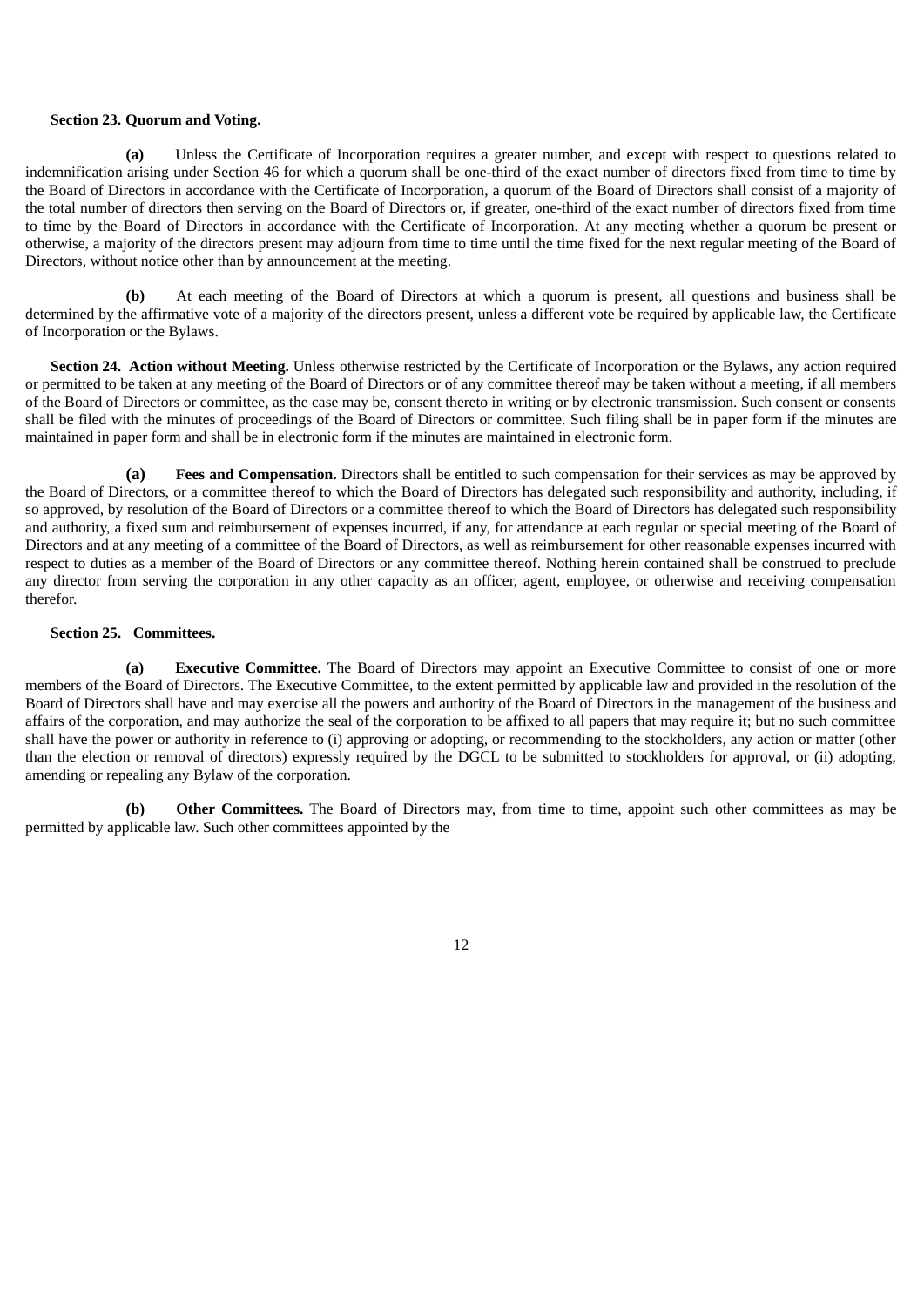Board of Directors shall consist of one or more members of the Board of Directors and shall have such powers and perform such duties as may be prescribed by the resolution or resolutions creating such committees, but in no event shall any such committee have the powers denied to the Executive Committee in the Bylaws.

**(c) Term.** The Board of Directors, subject to any requirements of any outstanding series of preferred stock and the provisions of subsections (a) or (b) of this Section 25, may at any time increase or decrease the number of members of a committee or terminate the existence of a committee. The membership of a committee member shall terminate on the date of his or her death or voluntary resignation from the committee or from the Board of Directors. The Board of Directors may at any time for any reason remove any individual committee member and the Board of Directors may fill any committee vacancy created by death, resignation, removal or increase in the number of members of the committee. The Board of Directors may designate one or more directors as alternate members of any committee, who may replace any absent or disqualified member at any meeting of the committee, and, in addition, in the absence or disqualification of any member of a committee, the member or members thereof present at any meeting and not disqualified from voting, whether or not such member or members constitute a quorum, may unanimously appoint another member of the Board of Directors to act at the meeting in the place of any such absent or disqualified member.

**(d) Meetings.** Unless the Board of Directors shall otherwise provide, regular meetings of the Executive Committee or any other committee appointed pursuant to this Section 25 shall be held at such times and places, if any, as are determined by the Board of Directors, or by any such committee, and when notice thereof has been given to each member of such committee, no further notice of such regular meetings need be given thereafter. Special meetings of any such committee may be held at such place, if any, that has been determined from time to time by such committee, and may be called by any director who is a member of such committee, upon notice to the members of such committee of the time and place, if any, of such special meeting given in the manner provided for the giving of notice to members of the Board of Directors of the time and place, if any, of special meetings of the Board of Directors. Notice of any meeting of any committee may be waived in writing or by electronic transmission at any time before or after the meeting and will be waived by any director by attendance thereat, except when the director attends such meeting for the express purpose of objecting, at the beginning of the meeting, to the transaction of any business because the meeting is not lawfully called or convened. Unless otherwise provided by the Board of Directors in the resolutions authorizing the creation of the committee, a majority of the authorized number of members of any such committee shall constitute a quorum for the transaction of business, and the act of a majority of those present at any meeting at which a quorum is present shall be the act of such committee.

**Section 26. Duties of Chairperson of the Board of Directors.** The Chairperson of the Board of Directors, when present, shall preside at all meetings of the stockholders and the Board of Directors. The Chairperson of the Board of Directors shall perform such other duties customarily associated with the office and shall also perform such other duties and have such other powers, as the Board of Directors shall designate from time to time.

**Section 27. Lead Independent Director.** The Chairperson of the Board of Directors, or if the Chairperson is not an independent director, one of the independent directors, may be designated by the Board of Directors as lead independent director to serve until replaced by the Board of Directors ("*Lead Independent Director*"). The Lead Independent Director will preside over meetings of the independent directors and perform such other duties as may be established or delegated by the Board of Directors and perform such other duties as may be established or delegated by the Chairperson of the Board of Directors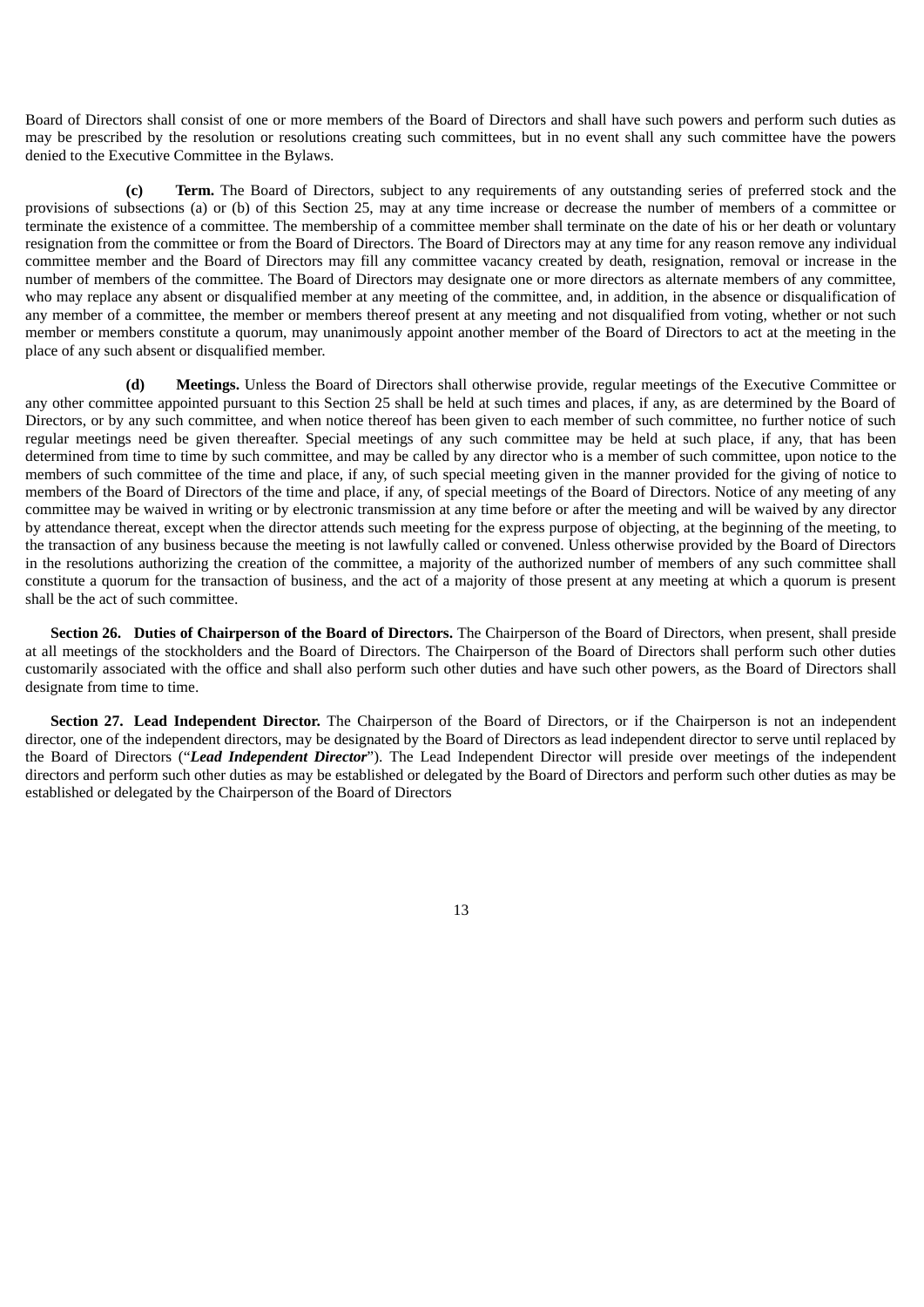**Section 28. Organization.** At every meeting of the directors, the Chairperson of the Board of Directors, or, if a Chairperson has not been appointed or is absent, the Lead Independent Director, or if the Lead Independent Director has not been appointed or is absent, any Chief Executive Officer (if a director), or, if a Chief Executive Officer is absent, the President (if a director), or if the President is absent, the most senior Vice President (if a director), or, in the absence of any such person, a chairperson of the meeting chosen by a majority of the directors present, shall preside over the meeting. The Secretary, or in his or her absence, any Assistant Secretary or other officer, director or other person directed to do so by the person presiding over the meeting, shall act as secretary of the meeting.

#### **ARTICLE V**

#### **OFFICERS**

**Section 29. Officers Designated.** The officers of the corporation shall include, if and when designated by the Board of Directors, one or more Chief Executive Officers, the President, one or more Vice Presidents, the Secretary, the Chief Financial Officer and the Treasurer. The Board of Directors may also appoint one or more Assistant Secretaries and Assistant Treasurers and such other officers and agents with such powers and duties as it shall deem appropriate or necessary. The Board of Directors may assign such additional titles to one or more of the officers as it shall deem appropriate. Any one person may hold any number of offices of the corporation at any one time unless specifically prohibited therefrom by applicable law, the Certificate of Incorporation or the Bylaws. The salaries and other compensation of the officers of the corporation shall be fixed by or in the manner designated by the Board of Directors or by a committee thereof to which the Board of Directors has delegated such responsibility.

## **Section 30. Tenure and Duties of Officers.**

**(a) General.** All officers shall hold office at the pleasure of the Board of Directors and until their successors shall have been duly elected and qualified, unless sooner removed. If the office of any officer becomes vacant for any reason, the vacancy may be filled by the Board of Directors or by a committee thereof to which the Board of Directors has delegated such responsibility or, if so authorized by the Board of Directors, by any Chief Executive Officer or another officer of the corporation.

**(b) Duties of Chief Executive Officer.** Any Chief Executive Officer shall preside at all meetings of the stockholders and, if a director, at all meetings of the Board of Directors, unless a Chairperson of the Board of Directors or Lead Independent Director has been appointed and is present. Each Chief Executive Officer shall be the chief executive officer of the corporation and, subject to the supervision, direction and control of the Board of Directors, shall have the general powers and duties of supervision, direction, management and control of the business and officers of the corporation as are customarily associated with the position of Chief Executive Officer. To the extent that any Chief Executive Officer has been appointed and no President has been appointed, all references in the Bylaws to the President shall be deemed references to any Chief Executive Officer. The Chief Executive Officer shall perform other duties customarily associated with the office and shall also perform such other duties and have such other powers, as the Board of Directors shall designate from time to time. If the Board of Directors appoints more than one Chief Executive Officer, the Board may prescribe such duties, responsibilities, and powers to each Chief Executive Officer as it determines appropriate. In the absence of a prescription by the Board otherwise, each reference to the Chief Executive Officer in these Bylaws or in any other corporate authorization shall mean each and either such person, acting individually.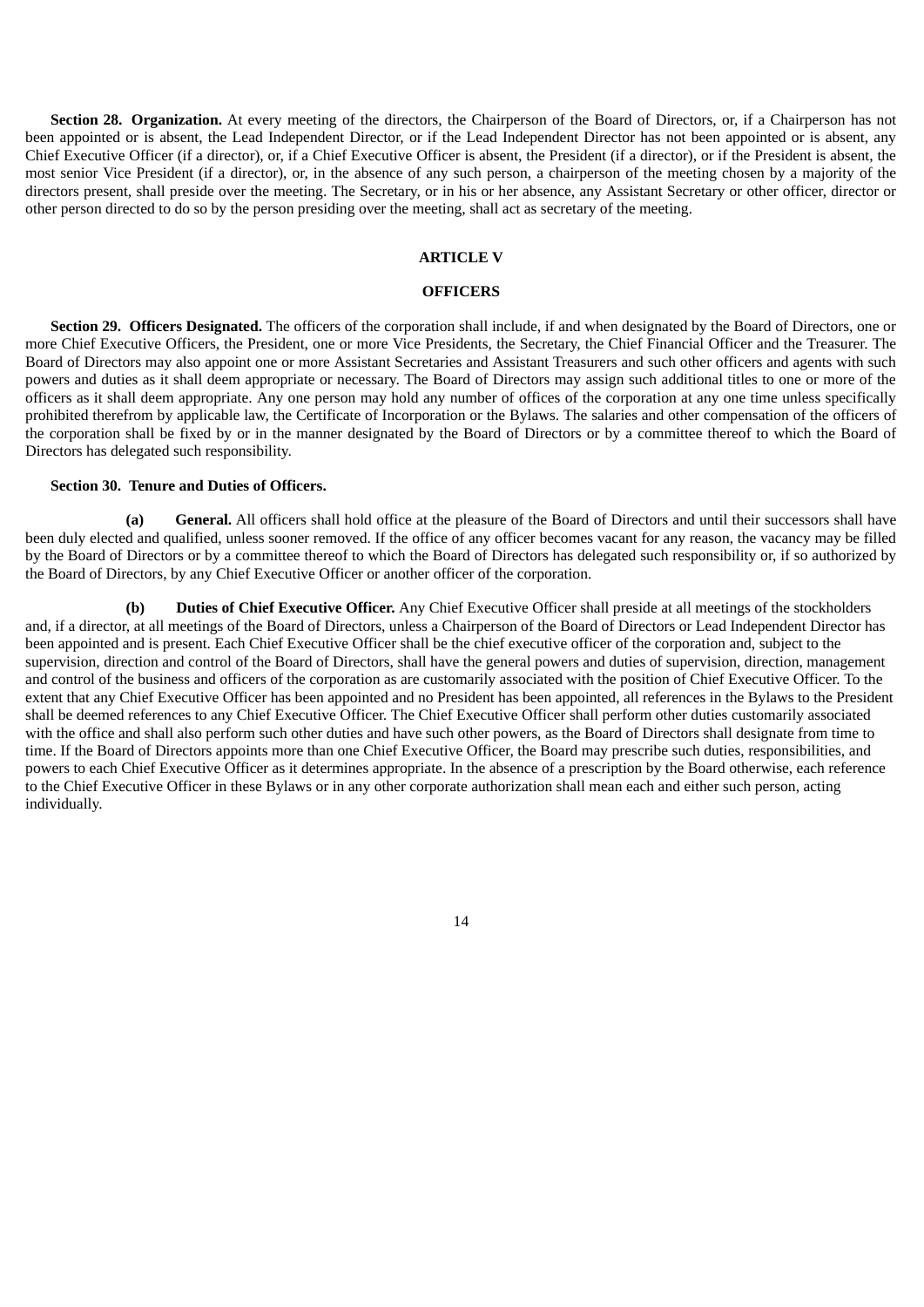**(c) Duties of President.** The President shall preside at all meetings of the stockholders and, if a director, at all meetings of the Board of Directors, unless a Chairperson of the Board of Directors, Lead Independent Director, or Chief Executive Officer has been appointed and is present. Unless another officer has been appointed Chief Executive Officer of the corporation, the President shall be the chief executive officer of the corporation and, subject to the supervision, direction and control of the Board of Directors, shall have the general powers and duties of supervision, direction, management and control of the business and officers of the corporation as are customarily associated with the position of President. The President shall perform other duties customarily associated with the office and shall also perform such other duties and have such other powers, as the Board of Directors (or any Chief Executive Officer, if the Chief Executive Officer and President are not the same person and the Board of Directors has delegated the designation of the President's duties to the Chief Executive Officer) shall designate from time to time.

**(d) Duties of Vice Presidents.** A Vice President may assume and perform the duties of the President in the absence or disability of the President or whenever the office of President is vacant (unless the duties of the President are being filled by any Chief Executive Officer). A Vice President shall perform other duties customarily associated with the office and shall also perform such other duties and have such other powers as the Board of Directors or any Chief Executive Officer, or, if no Chief Executive Officer has been appointed or is absent, the President shall designate from time to time.

**(e) Duties of Secretary and Assistant Secretary.** The Secretary shall attend all meetings of the stockholders and of the Board of Directors and shall record all acts, votes and proceedings thereof in the minute books of the corporation. The Secretary shall give notice in conformity with the Bylaws of all meetings of the stockholders and of all meetings of the Board of Directors and any committee thereof requiring notice. The Secretary shall perform all other duties provided for in the Bylaws and other duties customarily associated with the office and shall also perform such other duties and have such other powers, as the Board of Directors or the Chief Executive Officer, or if no Chief Executive Officer is then serving, the President shall designate from time to time. Any Chief Executive Officer, or if no Chief Executive Officer is then serving, the President may direct any Assistant Secretary or other officer to assume and perform the duties of the Secretary in the absence or disability of the Secretary, and each Assistant Secretary shall perform other duties customarily associated with the office and shall also perform such other duties and have such other powers as the Board of Directors or any Chief Executive Officer, or if no Chief Executive Officer is then serving, the President shall designate from time to time.

**(f) Duties of Chief Financial Officer.** The Chief Financial Officer shall keep or cause to be kept the books of account of the corporation in a thorough and proper manner and shall render statements of the financial affairs of the corporation in such form and as often as required by the Board of Directors, any Chief Executive Officer, or the President. The Chief Financial Officer, subject to the order of the Board of Directors, shall have the custody of all funds and securities of the corporation. The Chief Financial Officer shall perform other duties customarily associated with the office and shall also perform such other duties and have such other powers as the Board of Directors or any Chief Executive Officer, or if no Chief Executive Officer is then serving, the President shall designate from time to time. To the extent that a Chief Financial Officer has been appointed and no Treasurer has been appointed, all references in the Bylaws to the Treasurer shall be deemed references to the Chief Financial Officer. The President may direct the Treasurer, if any, or any Assistant Treasurer to assume and perform the duties of the Chief Financial Officer in the absence or disability of the Chief Financial Officer.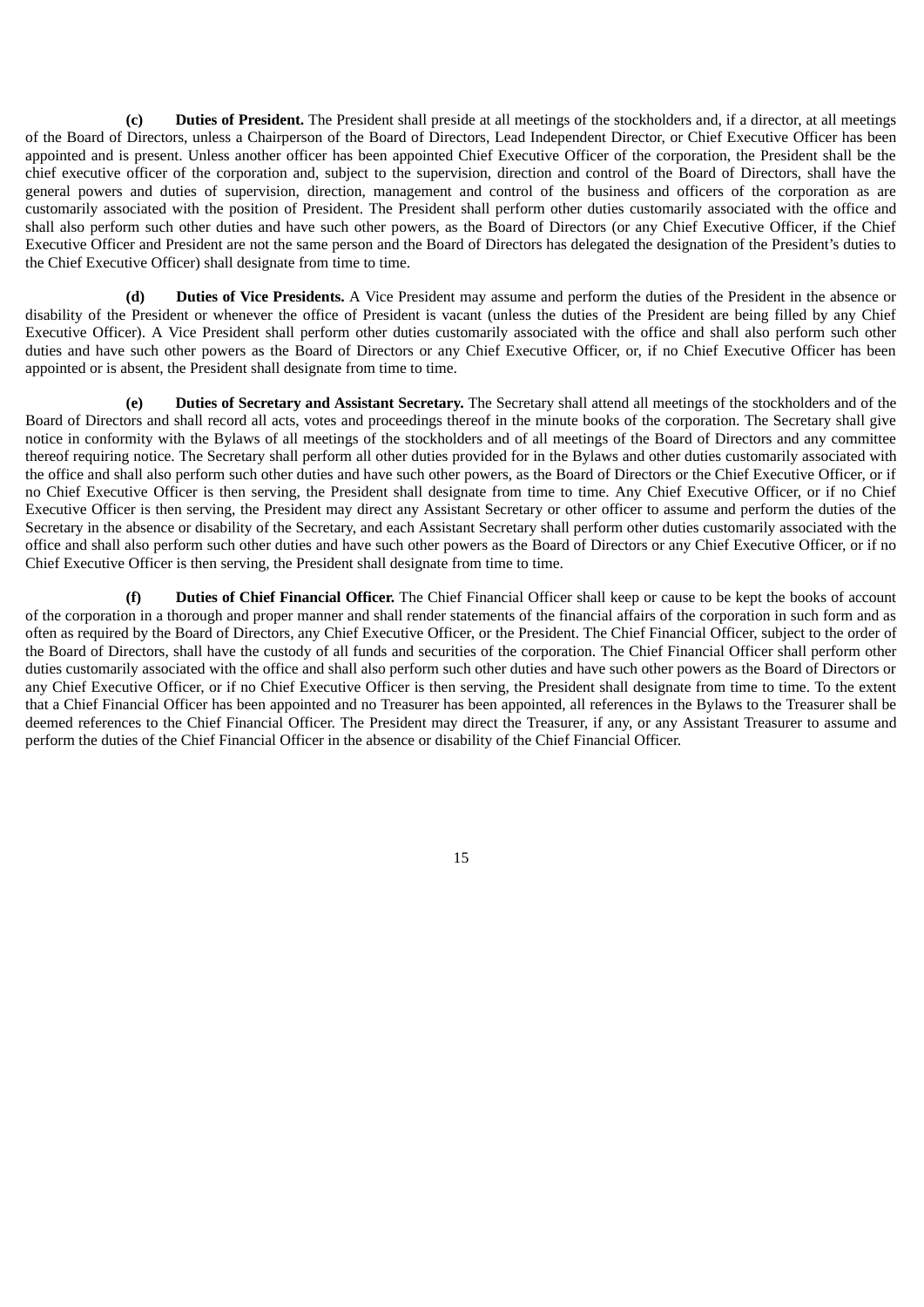**(g) Duties of Treasurer and Assistant Treasurer.** Unless another officer has been appointed Chief Financial Officer of the corporation, the Treasurer shall be the chief financial officer of the corporation, shall keep or cause to be kept the books of account of the corporation in a thorough and proper manner and shall render statements of the financial affairs of the corporation in such form and as often as required by the Board of Directors, any Chief Executive Officer or the President. Unless another officer has been appointed Chief Financial Officer of the corporation, the Treasurer, subject to the order of the Board of Directors, shall have the custody of all funds and securities of the corporation. The Treasurer shall perform other duties customarily associated with the office and shall also perform such other duties and have such other powers as the Board of Directors or any Chief Executive Officer, or if no Chief Executive Officer is then serving, the President shall designate from time to time. Any Chief Executive Officer, or if no Chief Executive Officer is then serving, the President may direct any Assistant Treasurer or other officer to assume and perform the duties of the Treasurer in the absence or disability of the Treasurer, and each Assistant Treasurer shall perform other duties commonly incident to the office and shall also perform such other duties and have such other powers as the Board of Directors or any Chief Executive Officer, or if no Chief Executive Officer is then serving, the President shall designate from time to time.

**Section 31. Delegation of Authority.** The Board of Directors may from time to time delegate the powers or duties of any officer to any other officer or agent, notwithstanding any provision hereof.

**Section 32. Resignations.** Any officer may resign at any time by giving notice in writing or by electronic transmission to the Board of Directors, the Chairperson of the Board of Directors, any Chief Executive Officer, the President or the Secretary. Any such resignation shall be effective when received by the person or persons to whom such notice is given, unless a later time is specified therein, in which event the resignation shall become effective at such later time. Unless otherwise specified in such notice, the acceptance of any such resignation shall not be necessary to make it effective. Any resignation shall be without prejudice to the rights, if any, of the corporation under any contract with the resigning officer.

**Section 33. Removal.** Any officer may be removed from office at any time, either with or without cause, by the Board of Directors, or by any committee thereof or any superior officer upon whom such power of removal may have been conferred by the Board of Directors.

# **ARTICLE VI**

#### **EXECUTION OF CORPORATE INSTRUMENTS AND VOTING OF SECURITIES OWNED BY THE CORPORATION**

**Section 34. Execution of Corporate Instruments.** The Board of Directors may, in its discretion, determine the method and designate the signatory officer or officers, or other person or persons, to execute, sign or endorse on behalf of the corporation any corporate instrument or document, or to sign on behalf of the corporation the corporate name without limitation, or to enter into contracts on behalf of the corporation, except where otherwise provided by applicable law or the Bylaws, and such execution or signature shall be binding upon the corporation.

All checks and drafts drawn on banks or other depositaries on funds to the credit of the corporation or in special accounts of the corporation shall be signed by such person or persons as the Board of Directors shall from time to time authorize so to do.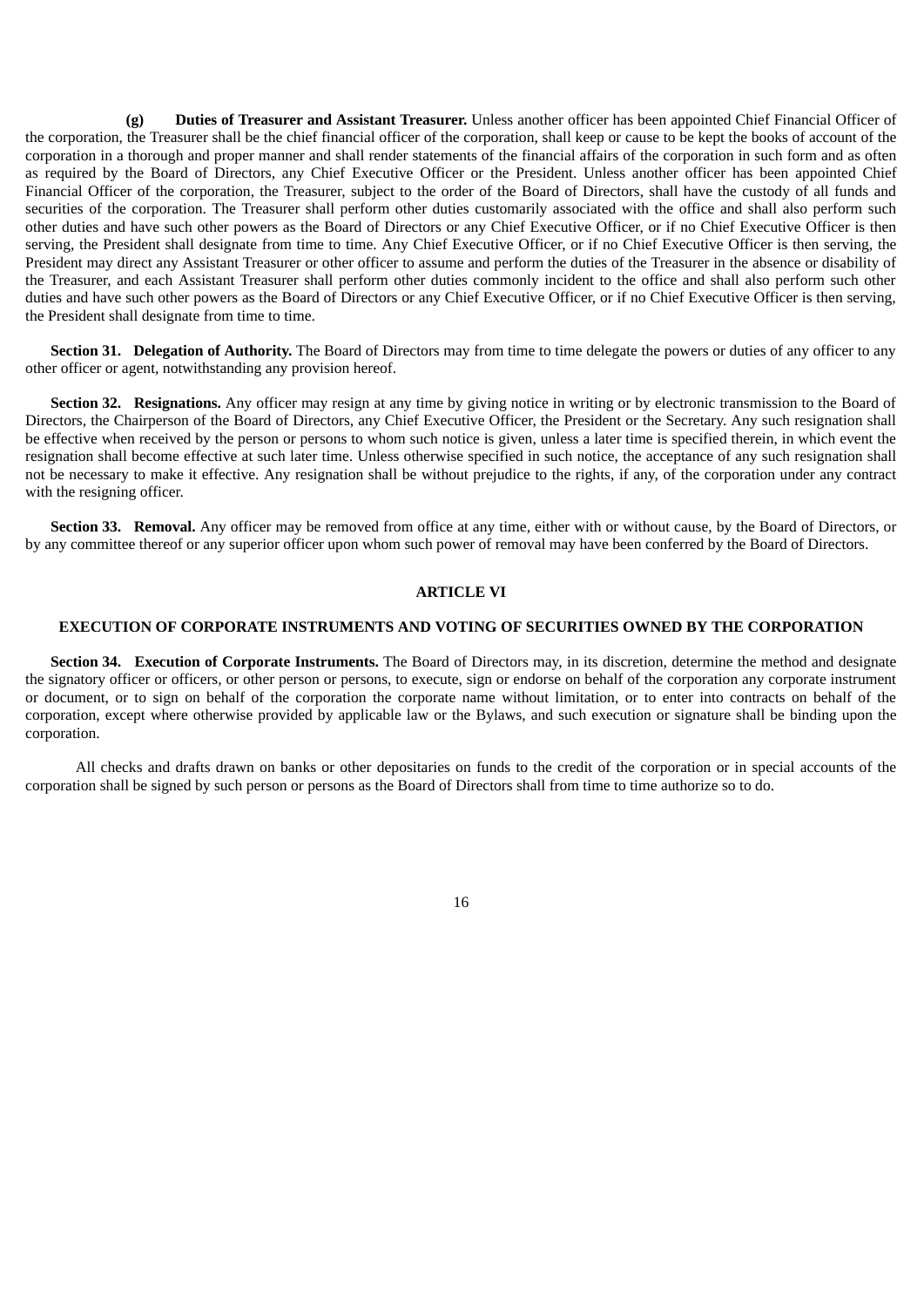Unless otherwise specifically determined by the Board of Directors or otherwise required by applicable law, the execution, signing or endorsement of any corporate instrument or document may be effected manually, by facsimile or (to the extent permitted by applicable law and subject to such policies and procedures as the corporation may have in effect from time to time) by electronic signature.

Unless authorized or ratified by the Board of Directors or within the agency power of an officer, no officer, agent or employee shall have any power or authority to bind the corporation by any contract or engagement or to pledge its credit or to render it liable for any purpose or for any amount.

**Section 35. Voting of Securities Owned by the Corporation.** All stock and other securities of or interests in other corporations or entities owned or held by the corporation for itself, or for other parties in any capacity, shall be voted, and all proxies with respect thereto shall be executed, by the person authorized so to do by resolution of the Board of Directors, or, in the absence of such authorization, by the Chairperson of the Board of Directors, any Chief Executive Officer, the President, or any Vice President.

#### **ARTICLE VII**

# **SHARES OF STOCK**

**Section 36. Form and Execution of Certificates.** The shares of the corporation shall be represented by certificates, or shall be uncertificated if so provided by resolution or resolutions of the Board of Directors. Certificates for the shares of stock, if any, shall be in such form as is consistent with the Certificate of Incorporation and applicable law. Every holder of stock in the corporation represented by certificates shall be entitled to have a certificate signed by or in the name of the corporation by any two authorized officers of the corporation, certifying the number, and the class or series, of shares owned by such holder in the corporation. Any or all of the signatures on the certificate may be facsimiles. In case any officer, transfer agent, or registrar who has signed or whose facsimile signature has been placed upon a certificate shall have ceased to be such officer, transfer agent, or registrar before such certificate is issued, it may be issued with the same effect as if he were such officer, transfer agent, or registrar at the date of issue.

**Section 37. Lost Certificates.** A new certificate or certificates shall be issued in place of any certificate or certificates theretofore issued by the corporation alleged to have been lost, stolen, or destroyed, upon the making of an affidavit of that fact by the person claiming the certificate of stock to be lost, stolen, or destroyed. The corporation may require, as a condition precedent to the issuance of a new certificate or certificates, the owner of such lost, stolen, or destroyed certificate or certificates, or the owner's legal representative, to agree to indemnify the corporation in such manner as it shall require or to give the corporation a surety bond in such form and amount as it may direct as indemnity against any claim that may be made against the corporation with respect to the certificate alleged to have been lost, stolen, or destroyed.

#### **Section 38. Transfers.**

**(a)** Transfers of record of shares of stock of the corporation shall be made only upon its books by the holders thereof, in person or by attorney duly authorized, and, in the case of stock represented by certificate, upon the surrender of a properly endorsed certificate or certificates for a like number of shares.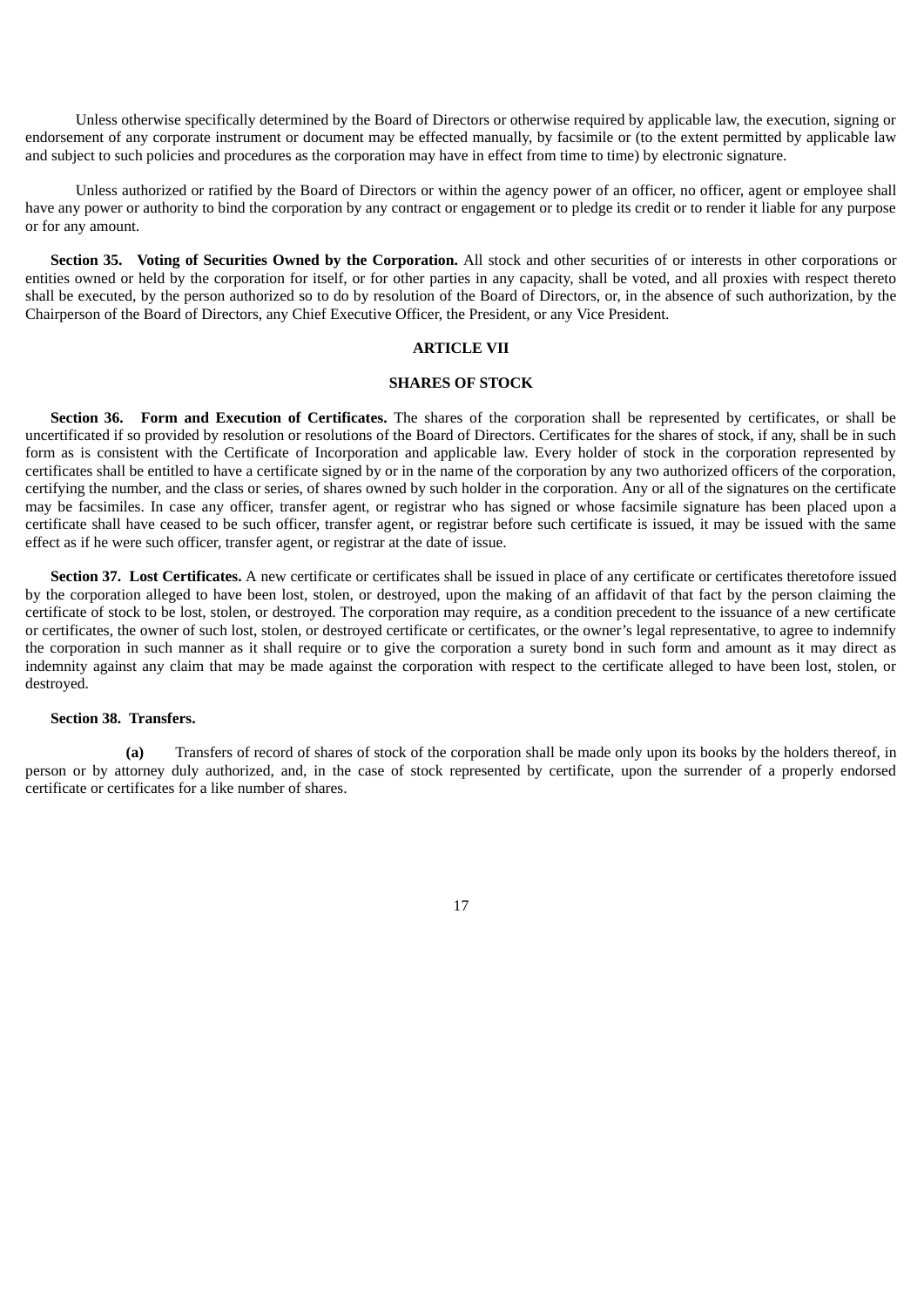**(b)** The corporation shall have power to enter into and perform any agreement with any number of stockholders of any one or more classes or series of stock of the corporation to restrict the transfer of shares of stock of the corporation of any one or more classes or series owned by such stockholders in any manner not prohibited by the DGCL.

#### **Section 39. Fixing Record Dates.**

**(a)** In order that the corporation may determine the stockholders entitled to notice of or to vote at any meeting of stockholders or any adjournment thereof, the Board of Directors may fix a record date, which record date shall not precede the date upon which the resolution fixing the record date is adopted by the Board of Directors, and which record date shall, subject to applicable law, not be more than 60 nor less than ten days before the date of such meeting. If the Board of Directors so fixes a record date for determining the stockholders entitled to notice of any meeting of stockholders, such date shall also be the record date for determining the stockholders entitled to vote at such meeting, unless the Board of Directors determines, at the time it fixes the record date for determining the stockholders entitled to notice of such meeting, that a later date on or before the date of the meeting shall be the record date for determining the stockholders entitled to vote at such meeting. If no record date is fixed by the Board of Directors, the record date for determining stockholders entitled to notice of or to vote at a meeting of stockholders shall be at the close of business on the day immediately preceding the day on which notice is given, or if notice is waived, at the close of business on the day immediately preceding the day on which the meeting is held. A determination of stockholders of record entitled to notice of or to vote at a meeting of stockholders shall apply to any adjournment of the meeting; *provided, however,* that the Board of Directors may fix a new record date for the adjourned meeting in accordance with the provisions of this Section 39(a).

**(b)** In order that the corporation may determine the stockholders entitled to receive payment of any dividend or other distribution or allotment of any rights or the stockholders entitled to exercise any rights in respect of any change, conversion or exchange of stock, or for the purpose of any other lawful action, the Board of Directors may fix, in advance, a record date, which record date shall not precede the date upon which the resolution fixing the record date is adopted, and which record date shall be not more than 60 days prior to such action. If no record date is fixed, the record date for determining stockholders for any such purpose shall be at the close of business on the day on which the Board of Directors adopts the resolution relating thereto.

**Section 40. Registered Stockholders.** The corporation shall be entitled to recognize the exclusive right of a person registered on its books as the owner of shares to receive dividends, and to vote as such owner, and shall not be bound to recognize any equitable or other claim to or interest in such share or shares on the part of any other person whether or not it shall have express or other notice thereof, except as otherwise provided by the laws of Delaware.

**Section 41. Additional Powers of the Board.** In addition to, and without limiting, the powers set forth in the Bylaws, the Board of Directors shall have power and authority to make all such rules and regulations as it shall deem expedient concerning the issue, transfer, and registration of certificates for shares of stock of the corporation, including the use of uncertificated shares of stock, subject to the provisions of the DGCL, other applicable law, the Certificate of Incorporation and the Bylaws. The Board of Directors may appoint and remove transfer agents and registrars of transfers, and may require all stock certificates to bear the signature of any such transfer agent and/or any such registrar of transfers.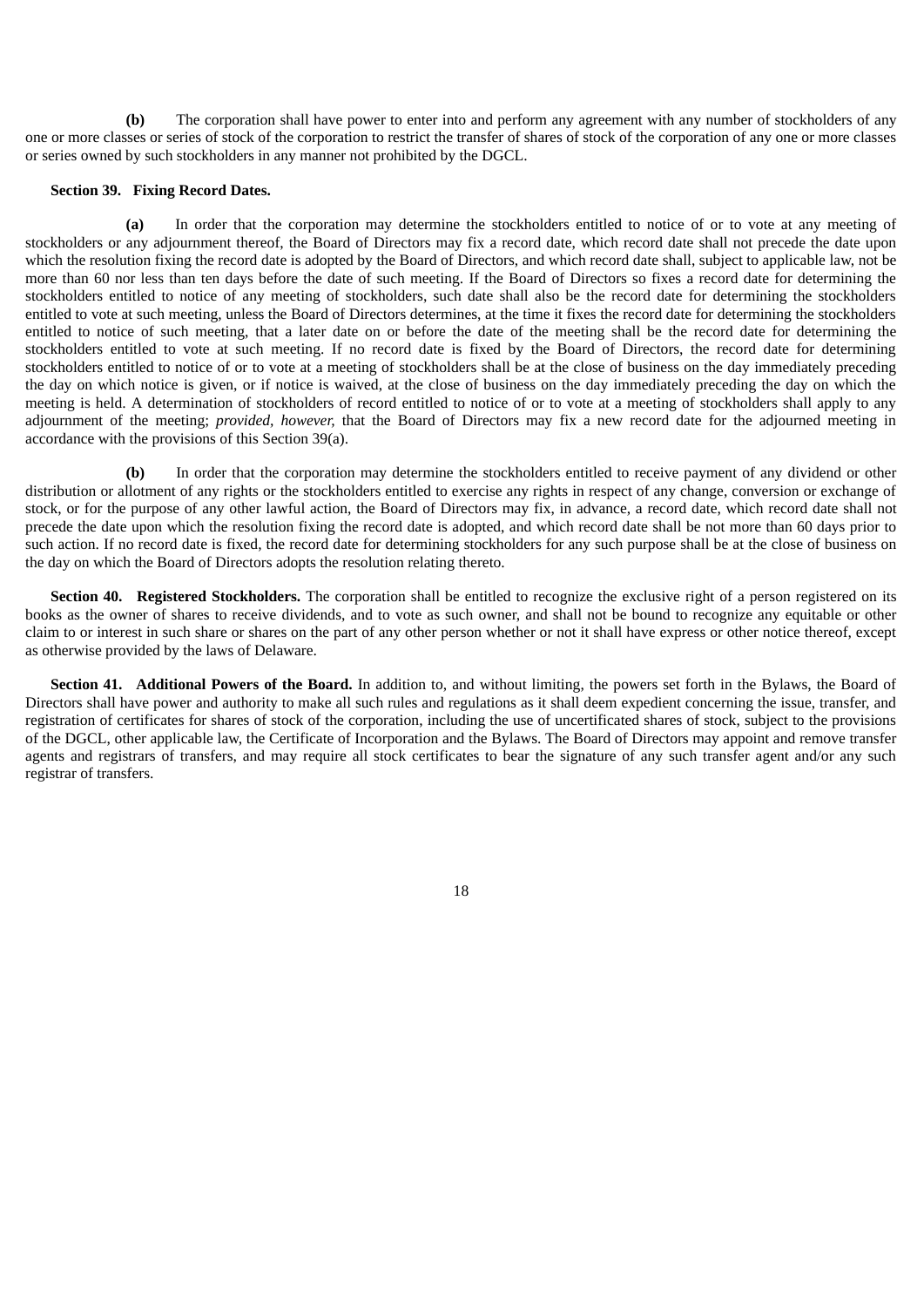#### **ARTICLE VIII**

#### **OTHER SECURITIES OF THE CORPORATION**

**Section 42. Execution of Other Securities.** All bonds, debentures and other corporate securities of the corporation, other than stock certificates (covered in Section 36), may be signed by the Chairperson of the Board of Directors, any Chief Executive Officer, the President or any Vice President, or such other person as may be authorized by the Board of Directors; *provided, however,* that where any such bond, debenture or other corporate security shall be authenticated by the manual signature, or where permissible facsimile signature, of a trustee under an indenture pursuant to which such bond, debenture or other corporate security shall be issued, the signatures of the persons signing and attesting the corporate seal on such bond, debenture or other corporate security may be the imprinted facsimile of the signatures of such persons. Interest coupons appertaining to any such bond, debenture or other corporate security, authenticated by a trustee as aforesaid, shall be signed by the Treasurer or an Assistant Treasurer of the corporation or such other person as may be authorized by the Board of Directors, or bear imprinted thereon the facsimile signature of such person. In case any officer who shall have signed or attested any bond, debenture or other corporate security, or whose facsimile signature shall appear thereon or on any such interest coupon, shall have ceased to be such officer before the bond, debenture or other corporate security so signed or attested shall have been delivered, such bond, debenture or other corporate security nevertheless may be adopted by the corporation and issued and delivered as though the person who signed the same or whose facsimile signature shall have been used thereon had not ceased to be such officer of the corporation.

# **ARTICLE IX**

# **DIVIDENDS**

**Section 43. Declaration of Dividends.** Dividends upon the capital stock of the corporation, subject to the provisions of the Certificate of Incorporation and applicable law, if any, may be declared by the Board of Directors. Dividends may be paid in cash, in property, or in shares of the capital stock, subject to the provisions of the Certificate of Incorporation and applicable law.

**Section 44. Dividend Reserve.** Before payment of any dividend, there may be set aside out of any funds of the corporation available for dividends such sum or sums as the Board of Directors from time to time, in its absolute discretion, determines proper as a reserve or reserves to meet contingencies, or for equalizing dividends, or for repairing or maintaining any property of the corporation, or for such other purpose or purposes as the Board of Directors shall determine to be conducive to the interests of the corporation, and the Board of Directors may modify or abolish any such reserve in the manner in which it was created.

# **ARTICLE X**

#### **FISCAL YEAR**

**Section 45. Fiscal Year.** The fiscal year of the corporation shall be fixed by resolution of the Board of Directors.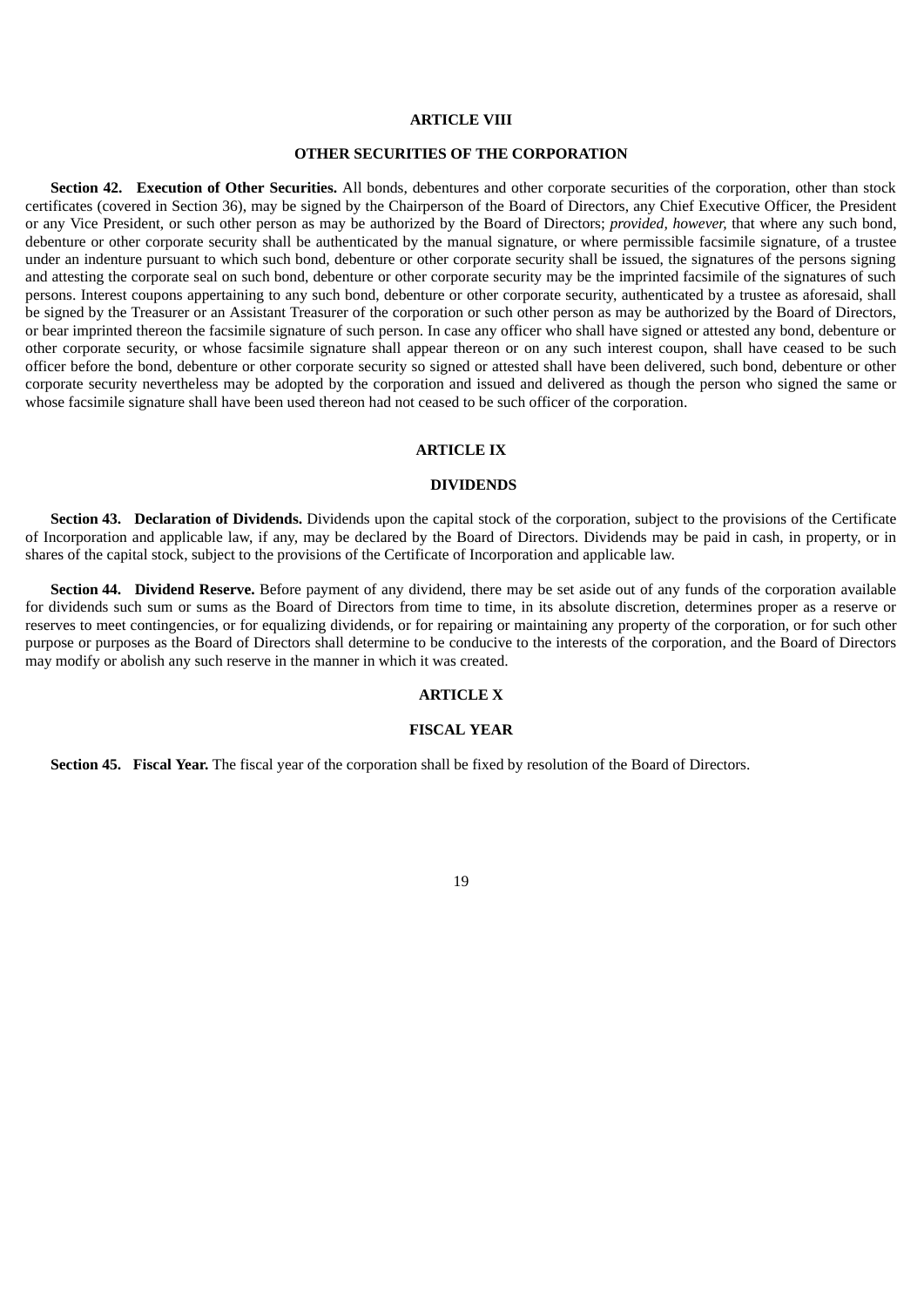#### **ARTICLE XI**

# **INDEMNIFICATION**

#### **Section 46. Indemnification of Directors, Executive Officers, Employees and Other Agents.**

**(a) Directors and Executive Officers.** The corporation shall indemnify to the full extent permitted under and in any manner permitted under the DGCL or any other applicable law, any person who is made or threatened to be made a party to or is otherwise involved (as a witness or otherwise) in any threatened, pending, or completed action, suit, or proceeding, whether civil, criminal, administrative, or investigative (hereinafter, a "*Proceeding*"), by reason of the fact that such person is or was a director or executive officer (for the purposes of this Article XI, "executive officers" shall be those persons designated by the corporation as (a) executive officers for purposes of the disclosures required in the corporation's proxy and periodic reports or (b) officers for purposes of Section 16 of the 1934 Act) of the corporation, or while serving as a director or executive officer of the corporation, is or was serving at the request of the corporation as a director, officer, employee, or agent of another corporation, partnership, joint venture, trust, or other enterprise, including service with respect to an employee benefit plan (collectively, "*Another Enterprise*"), against expenses (including attorneys' fees), judgments, fines (including ERISA excise taxes or penalties) and amounts paid in settlement actually and reasonably incurred by him or her in connection with such Proceeding if he or she acted in good faith and in a manner he or she reasonably believed to be in or not opposed to the best interests of the corporation, and, with respect to any criminal action or proceeding, had no reasonable cause to believe his or her conduct was unlawful; *provided, however,* that the corporation may modify the extent of such indemnification by individual contracts with its directors and executive officers; and, *provided, further,* that the corporation shall not be required to indemnify any director or executive officer in connection with any proceeding (or part thereof) initiated by such person unless (i) such indemnification is expressly required to be made by applicable law, (ii) the proceeding was authorized by the Board of Directors, (iii) such indemnification is provided by the corporation, in its sole discretion, pursuant to the powers vested in the corporation under the DGCL or any other applicable law or (iv) such indemnification is required to be made under subsection (d) of this Section 46.

**(b) Other Officers, Employees and Other Agents.** The corporation shall have power to indemnify (including the power to advance expenses in a manner consistent with subsection (c) of this Section 46) its other officers, employees and other agents as set forth in the DGCL or any other applicable law. The Board of Directors shall have the power to delegate the determination of whether indemnification shall be given to any such person except executive officers to such officers or other persons as the Board of Directors shall determine.

**(c) Expenses.** The corporation shall advance to any person who was or is a party or is threatened to be made a party to any threatened, pending or completed Proceeding, by reason of the fact that such person is or was a director or executive officer, of the corporation, or is or was serving at the request of the corporation as a director or executive officer of Another Enterprise, prior to the final disposition of the Proceeding, promptly following request therefor, all expenses (including attorneys' fees) incurred by any director or executive officer in connection with such Proceeding provided, however, that if the DGCL requires, an advancement of expenses incurred by a director or executive officer in his or her capacity as a director or executive officer (and not in any other capacity in which service was or is rendered by such indemnitee, including, without limitation, service to an employee benefit plan) shall be made only upon delivery to the corporation of an undertaking (hereinafter an "*undertaking*"), by or on behalf of such indemnitee, to repay all amounts so advanced if it shall ultimately be determined by final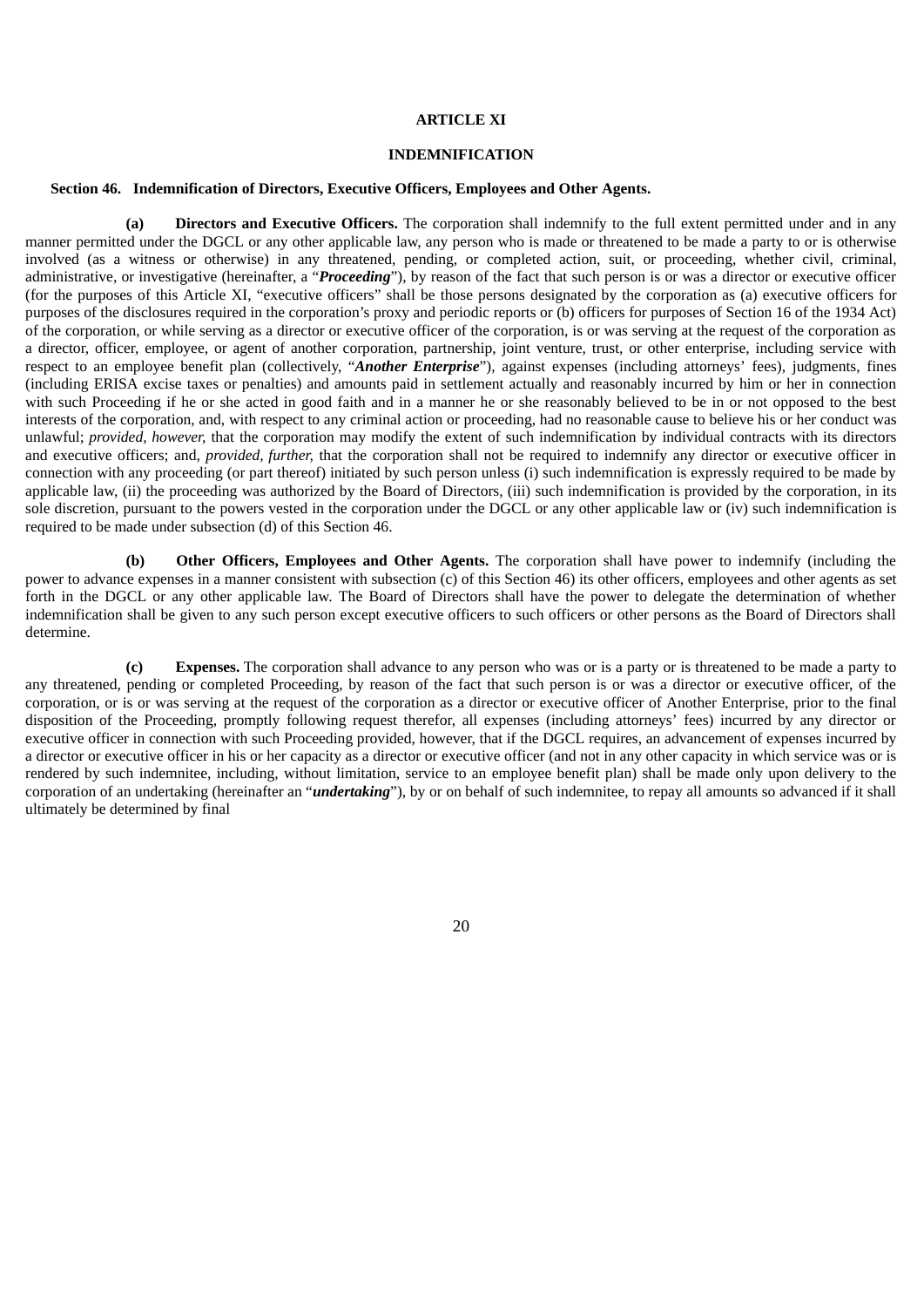judicial decision from which there is no further right to appeal (hereinafter a "*final adjudication*") that such indemnitee is not entitled to be indemnified for such expenses under this Section 46 or otherwise.

Notwithstanding the foregoing, unless otherwise determined pursuant to paragraph (d) of this Section 46, no advance shall be made by the corporation to an executive officer of the corporation (except by reason of the fact that such executive officer is or was a director of the corporation in which event this paragraph shall not apply) in any Proceeding, if a determination is reasonably and promptly made (i) by a majority vote of directors who were not parties to the Proceeding, even if not a quorum, or (ii) by a committee of such directors designated by a majority vote of such directors, even though less than a quorum, or (iii) if there are no such directors, or such directors so direct, by independent legal counsel in a written opinion, that the facts known to the decision-making party at the time such determination is made demonstrate clearly and convincingly that such person acted in bad faith or in a manner that such person did not believe to be in or not opposed to the best interests of the corporation.

**(d) Enforcement.** Without the necessity of entering into an express contract, all rights to indemnification and advances to directors and executive officers under this Section 46 shall be deemed to be contractual rights, shall vest when the person becomes a director or executive officer of the corporation, shall continue as vested contract rights even if such person ceases to be a director or executive officer of the corporation, and shall be effective to the same extent and as if provided for in a contract between the corporation and the director or executive officer. Any right to indemnification or advances granted by this Section 46 to a director or executive officer shall be enforceable by or on behalf of the person holding such right in any court of competent jurisdiction if (i) the claim for indemnification or advances is denied, in whole or in part, or (ii) no disposition of such claim is made within 90 days of request therefor. To the fullest extent permitted by applicable law, the claimant in such enforcement action, if successful in whole or in part, shall be entitled to be paid also the expense of prosecuting the claim. In connection with any claim for indemnification, the corporation shall be entitled to raise as a defense to any such action that the claimant has not met the standards of conduct that make it permissible under the DGCL or any other applicable law for the corporation to indemnify the claimant for the amount claimed. In connection with any claim by an executive officer of the corporation (except in any Proceeding, by reason of the fact that such executive officer is or was a director of the corporation) for advances, the corporation shall be entitled to raise a defense as to any such action clear and convincing evidence that such person acted in bad faith or in a manner that such person did not believe to be in or not opposed to the best interests of the corporation, or with respect to any criminal action or proceeding that such person acted without reasonable cause to believe that his or her conduct was lawful. Neither the failure of the corporation (including its Board of Directors, independent legal counsel or its stockholders) to have made a determination prior to the commencement of such action that indemnification of the claimant is proper in the circumstances because he or she has met the applicable standard of conduct set forth in the DGCL or any other applicable law, nor an actual determination by the corporation (including its Board of Directors, independent legal counsel or its stockholders) that the claimant has not met such applicable standard of conduct, shall be a defense to the action or create a presumption that claimant has not met the applicable standard of conduct. In any suit brought by a director or executive officer to enforce a right to indemnification or to an advancement of expenses hereunder, the burden of proving that the director or executive officer is not entitled to be indemnified, or to such advancement of expenses, under this Section 46 or otherwise shall be on the corporation.

**(e) Non-Exclusivity of Rights.** The rights conferred on any person by this **Section 46** shall not be exclusive of any other right that such person may have or hereafter acquire under any applicable statute, provision of the Certificate of Incorporation, Bylaws, agreement, vote of stockholders or disinterested directors or otherwise, both as to action in his or her official capacity and as to action in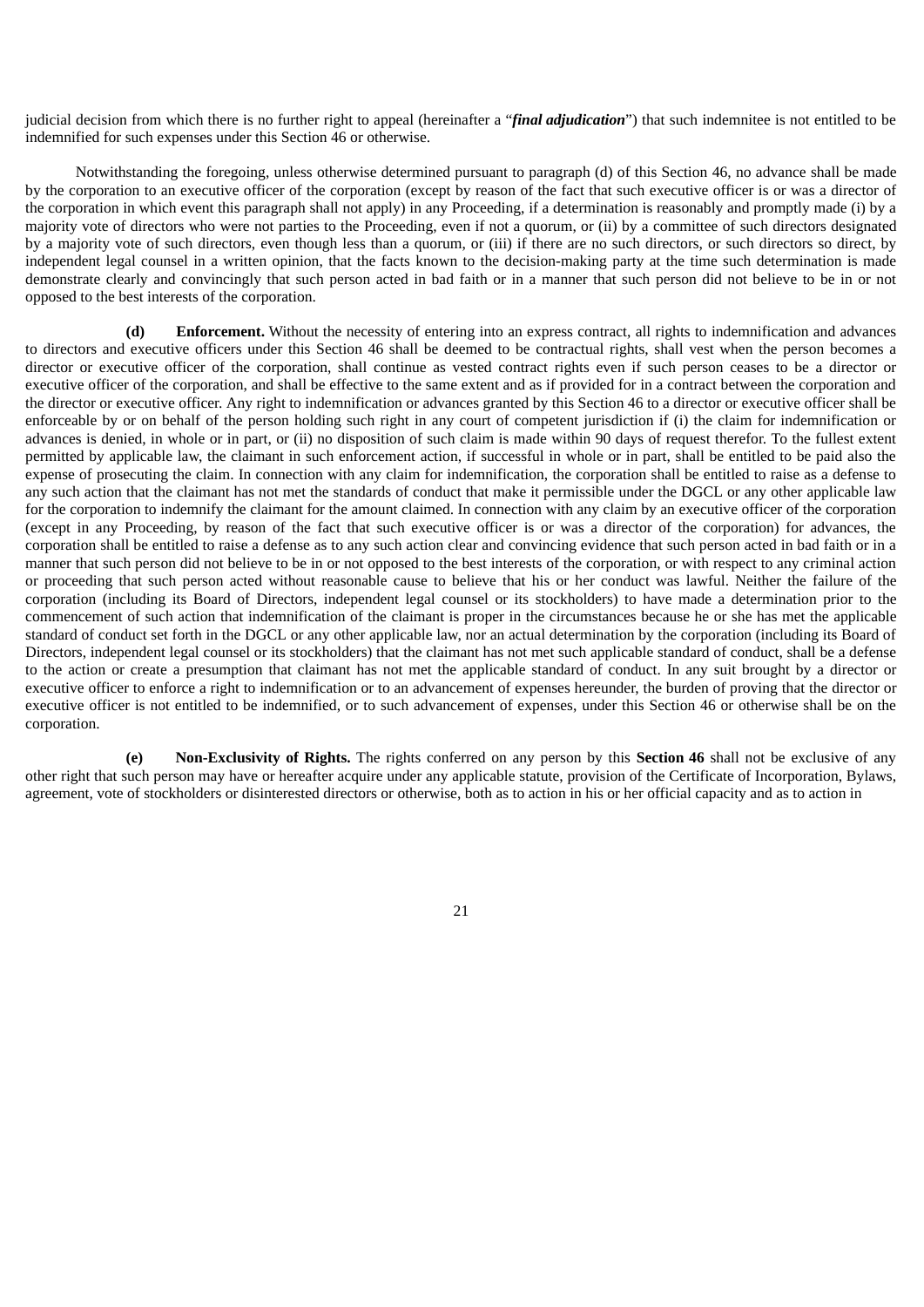another capacity while holding office. The corporation is specifically authorized to enter into individual contracts with any or all of its directors, officers, employees or agents respecting indemnification and advances, to the fullest extent not prohibited by the DGCL, or by any other applicable law.

**(f) Survival of Rights.** The rights conferred on any person by this Bylaw shall continue as to a person who has ceased to be a director or executive officer or officer, employee or other agent and shall inure to the benefit of the heirs, executors and administrators of such a person.

**(g) Insurance.** To the fullest extent permitted by the DGCL or any other applicable law, the corporation, upon approval by the Board of Directors, may purchase and maintain insurance on behalf of any person required or permitted to be indemnified pursuant to this Section 46.

**(h) Amendments.** Any repeal or modification of this Section 46 shall only be prospective and shall not affect the rights under this Section 46 as in effect at the time of the alleged occurrence of any action or omission to act that is the cause of any Proceeding against any agent of the corporation.

**(i) Saving Clause.** If this Article XI or any portion hereof shall be invalidated on any ground by any court of competent jurisdiction, then the corporation shall nevertheless indemnify each director and executive officer to the full extent not prohibited by any applicable portion of this Article XI that shall not have been invalidated, or by any other applicable law. If this Article XI shall be invalid due to the application of the indemnification provisions of another jurisdiction, then the corporation shall indemnify each director and executive officer to the full extent under any other applicable law.

**(j) Certain Definitions and Construction of Terms.** For the purposes of Article XI of the Bylaws, the following definitions and rules of construction shall apply:

**(i)** The term "*Proceeding*" shall be broadly construed and shall include, without limitation, the investigation, preparation, prosecution, defense, settlement, arbitration and appeal of, and the giving of testimony in, any threatened, pending or completed action, suit or proceeding, whether civil, criminal, administrative or investigative.

**(ii)** The term "*expenses*" shall be broadly construed and shall include, without limitation, court costs, attorneys' fees, witness fees, fines, amounts paid in settlement or judgment and any other costs and expenses of any nature or kind incurred in connection with any Proceeding.

**(iii)** The term the "*corporation*" shall include, in addition to the resulting corporation, any constituent corporation (including any constituent of a constituent) absorbed in a consolidation or merger that, if its separate existence had continued, would have had power and authority to indemnify its directors, officers, and employees or agents, so that any person who is or was a director, officer, employee or agent of such constituent corporation, or is or was serving at the request of such constituent corporation as a director, officer, employee or agent of another corporation, partnership, joint venture, trust or other enterprise, shall stand in the same position under the provisions of this Section 46 with respect to the resulting or surviving corporation as he would have with respect to such constituent corporation if its separate existence had continued.

**(iv)** References to a "*director*," "*executive officer*," "*officer*," "*employee*," or "*agent*" of the corporation shall include, without limitation, situations where such person is serving at the request of the corporation as, respectively, a director, executive officer, officer, employee, trustee or agent of another corporation, partnership, joint venture, trust or other enterprise.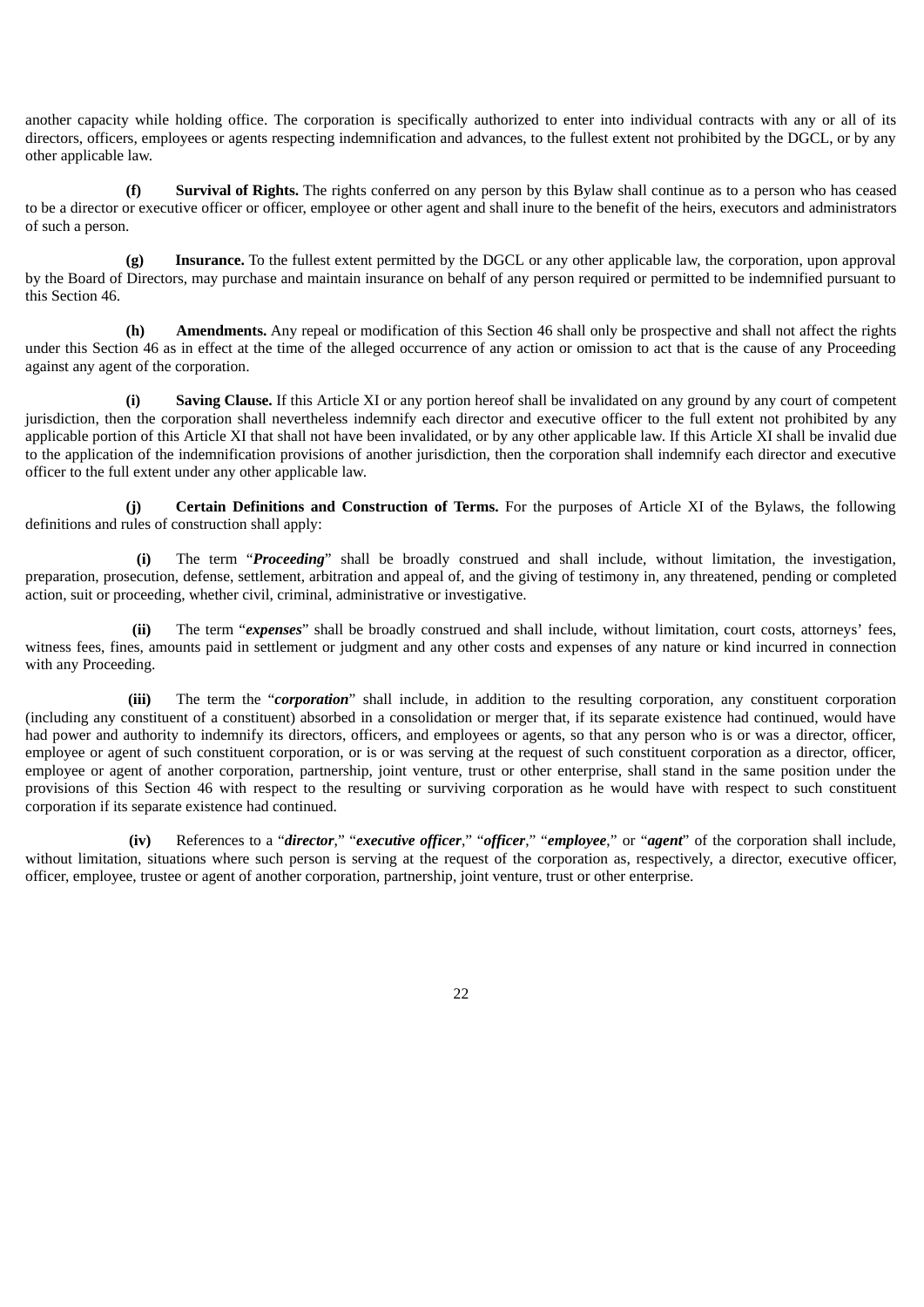**(v)** References to "*Another Enterprise*" shall include employee benefit plans; references to "fines" shall include any excise taxes assessed on a person with respect to an employee benefit plan; and references to "serving at the request of the corporation" shall include any service as a director, officer, employee or agent of the corporation that imposes duties on, or involves services by, such director, officer, employee, or agent with respect to an employee benefit plan, its participants, or beneficiaries; and a person who acted in good faith and in a manner such person reasonably believed to be in the interest of the participants and beneficiaries of an employee benefit plan shall be deemed to have acted in a manner "not opposed to the best interests of the corporation" as referred to in this Section 46.

# **ARTICLE XII**

#### **NOTICES**

#### **Section 47. Notices.**

**(a) Notice to Stockholders.** Notice to stockholders of stockholder meetings shall be given as provided in Section 7. Without limiting the manner by which notice may otherwise be given effectively to stockholders under any agreement or contract with such stockholder, and except as otherwise required by applicable law, written notice to stockholders for purposes other than stockholder meetings may be sent by U.S. mail or nationally recognized overnight courier, or by electronic mail or other electronic means.

**(b) Notice to Directors.** Any notice required to be given to any director may be given by the method stated in subsection (a), as otherwise provided in the Bylaws (including by any of the means specified in Section 22(d)), or by overnight delivery service. Any notice sent by overnight delivery service or U.S. mail shall be sent to such address as such director shall have filed in writing with the Secretary, or, in the absence of such filing, to the last known post office address of such director.

**(c) Affidavit of Mailing.** An affidavit of mailing, executed by a duly authorized and competent employee of the corporation or its transfer agent appointed with respect to the class of stock affected, or other agent, specifying the name and address or the names and addresses of the stockholder or stockholders, or director or directors, to whom any such notice or notices was or were given, and the time and method of giving the same, shall in the absence of fraud, be prima facie evidence of the facts therein contained.

**(d) Methods of Notice.** It shall not be necessary that the same method of giving notice be employed in respect of all recipients of notice, but one permissible method may be employed in respect of any one or more, and any other permissible method or methods may be employed in respect of any other or others.

**(e) Notice to Person with Whom Communication is Unlawful.** Whenever notice is required to be given, under applicable law or any provision of the Certificate of Incorporation or Bylaws of the corporation, to any person with whom communication is unlawful, the giving of such notice to such person shall not be required and there shall be no duty to apply to any governmental authority or agency for a license or permit to give such notice to such person. Any action or meeting that shall be taken or held without notice to any such person with whom communication is unlawful shall have the same force and effect as if such notice had been duly given. In the event that the action taken by the corporation is such as to require the filing of a certificate under any provision of the DGCL, the certificate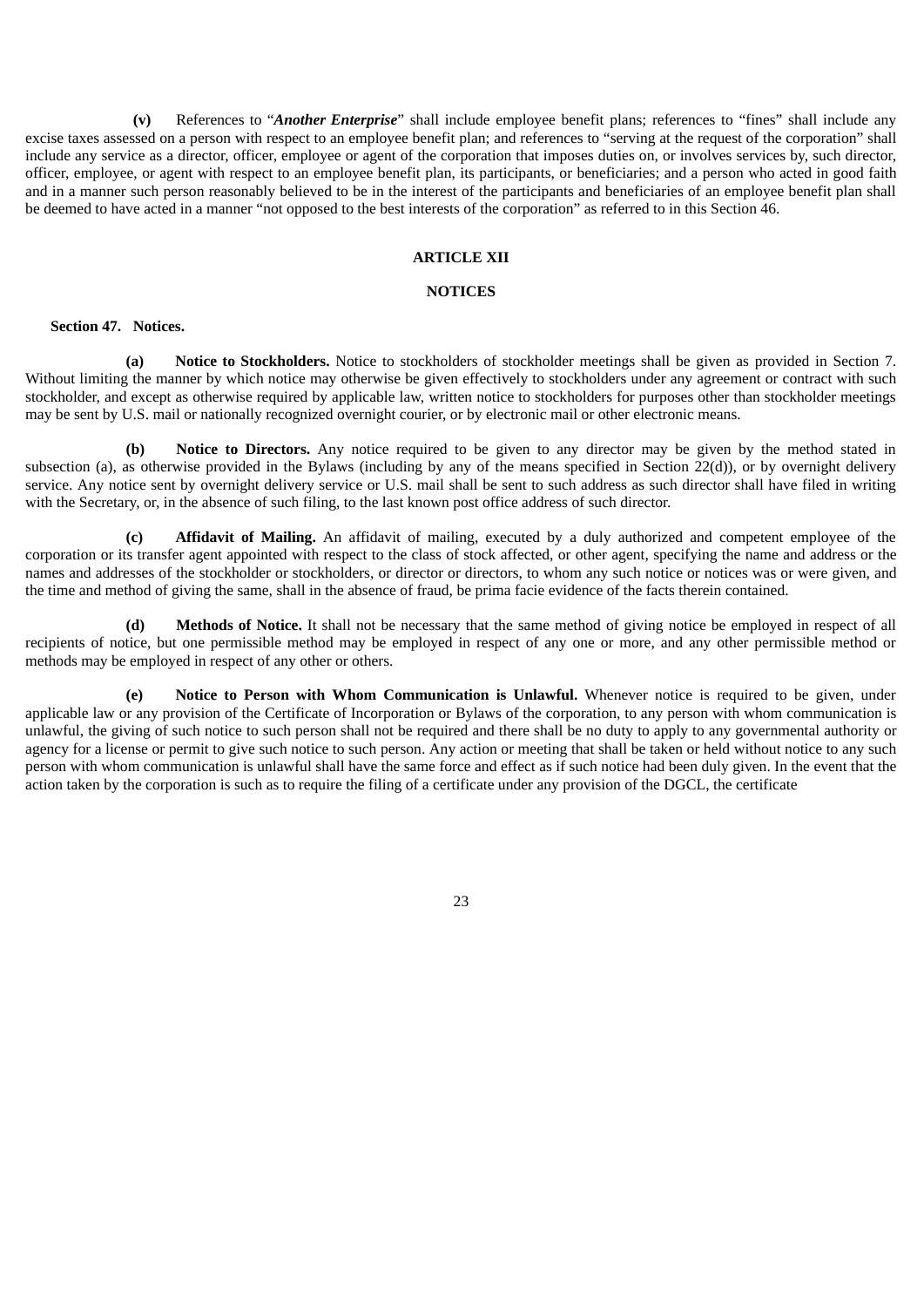shall state, if such is the fact and if notice is required, that notice was given to all persons entitled to receive notice except such persons with whom communication is unlawful.

**(f) Notice to Stockholders Sharing an Address.** Except as otherwise prohibited under the DGCL, any notice given under the provisions of the DGCL, the Certificate of Incorporation or the Bylaws shall be effective if given by a single written notice to stockholders who share an address if consented to by the stockholders at that address to whom such notice is given. Such consent shall have been deemed to have been given if such stockholder fails to object in writing to the corporation within 60 days of having been given notice by the corporation of its intention to send the single notice. Any consent shall be revocable by the stockholder by written notice to the corporation.

#### **ARTICLE XIII**

#### **AMENDMENTS**

**Section 48. Amendments.** Subject to the limitations set forth in Section 46(h) or the provisions of the Certificate of Incorporation, the Board of Directors is expressly empowered to adopt, amend or repeal the Bylaws of the corporation. Any adoption, amendment or repeal of the Bylaws of the corporation by the Board of Directors shall require the approval of a majority of the authorized number of directors. The stockholders also shall have power to adopt, amend or repeal the Bylaws of the corporation; *provided, however,* that, in addition to any vote of the holders of any class or series of stock of the corporation required by applicable law or by the Certificate of Incorporation, such action by stockholders shall require the affirmative vote of the holders of at least 66-2/3% of the voting power of all of the then-outstanding shares of the capital stock of the corporation entitled to vote generally in the election of directors, voting together as a single class.

#### **ARTICLE XIV**

#### **LOANS TO OFFICERS**

**Section 49. Loans to Officers.** Except as otherwise prohibited by applicable law, the corporation may lend money to, or guarantee any obligation of, or otherwise assist any officer or other employee of the corporation or of its subsidiaries, including any officer or employee who is a director of the corporation or its subsidiaries, whenever, in the judgment of the Board of Directors, such loan, guarantee or assistance may reasonably be expected to benefit the corporation. The loan, guarantee or other assistance may be with or without interest and may be unsecured, or secured in such manner as the Board of Directors shall approve, including, without limitation, a pledge of shares of stock of the corporation. Nothing in the Bylaws shall be deemed to deny, limit or restrict the powers of guaranty or warranty of the corporation at common law or under any statute.